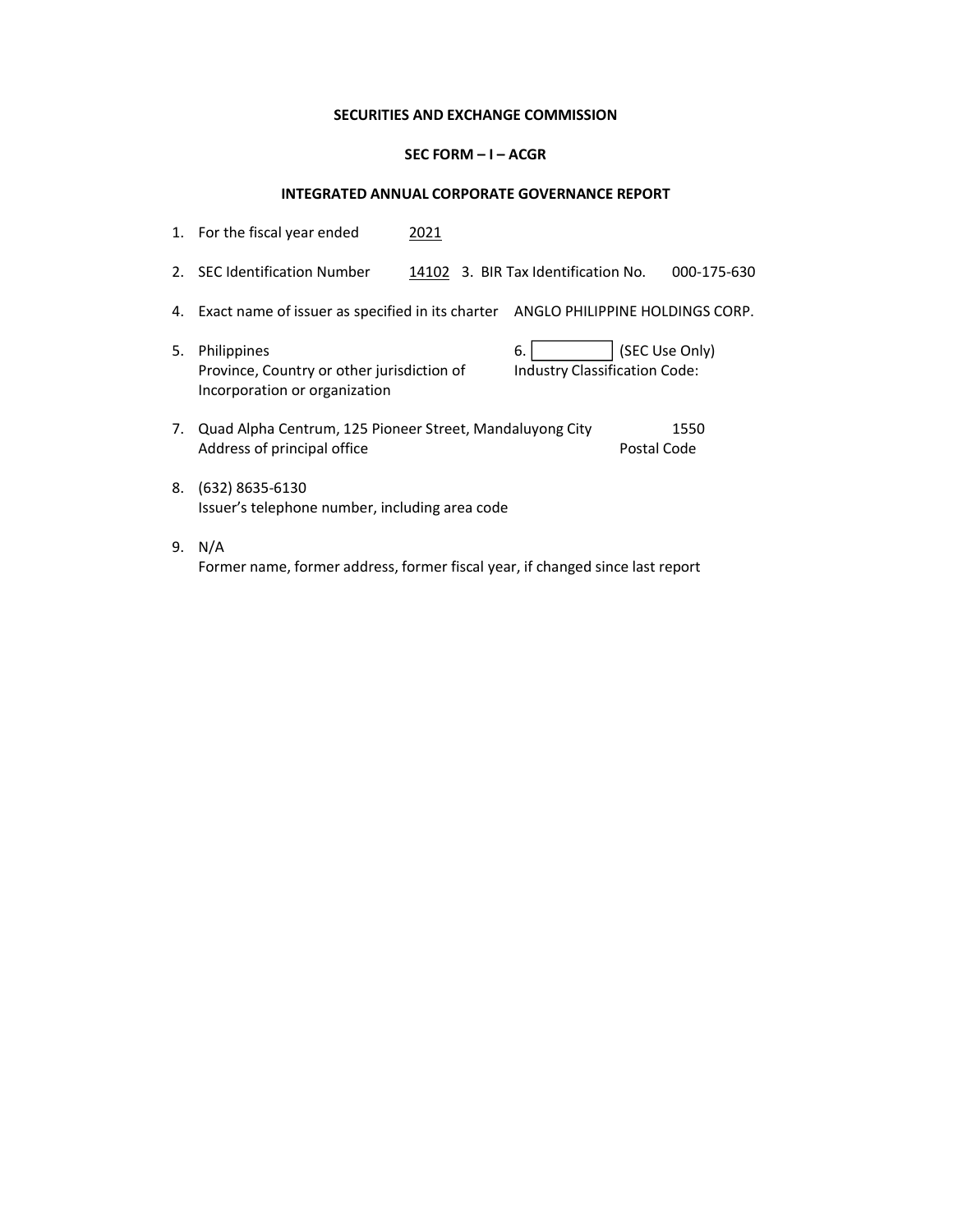|                                         | INTEGRATED ANNUAL CORPORATE GOVERNANCE REPORT |                                                                                                                                                 |                                                                                                                                                |  |  |
|-----------------------------------------|-----------------------------------------------|-------------------------------------------------------------------------------------------------------------------------------------------------|------------------------------------------------------------------------------------------------------------------------------------------------|--|--|
|                                         | <b>COMPLIANT /</b>                            | <b>ADDITIONAL INFORMATION</b>                                                                                                                   | <b>EXPLANATION</b>                                                                                                                             |  |  |
|                                         | $NON -$                                       |                                                                                                                                                 |                                                                                                                                                |  |  |
|                                         | <b>COMPLIANT</b>                              |                                                                                                                                                 |                                                                                                                                                |  |  |
| The Board's Governance Responsibilities |                                               |                                                                                                                                                 |                                                                                                                                                |  |  |
|                                         |                                               |                                                                                                                                                 | Principle 1: The company should be headed by a competent, working board to foster the long-term success of the corporation, and to sustain its |  |  |
|                                         |                                               | competitiveness and profitability in a manner consistent with its corporate objectives and the long-term best interests of its shareholders and |                                                                                                                                                |  |  |
| other stakeholders.                     |                                               |                                                                                                                                                 |                                                                                                                                                |  |  |
| Recommendation 1.1                      |                                               |                                                                                                                                                 |                                                                                                                                                |  |  |
| 1. Board is composed of                 |                                               | Please see Company's website:                                                                                                                   |                                                                                                                                                |  |  |
| directors with collective               |                                               |                                                                                                                                                 |                                                                                                                                                |  |  |
| working knowledge,                      | Compliant                                     | <b>Board of Directors</b>                                                                                                                       |                                                                                                                                                |  |  |
| experience or expertise that is         |                                               | http://www.anglophil.com/1h2 board                                                                                                              |                                                                                                                                                |  |  |
| relevant to the company's               |                                               | directors.html                                                                                                                                  |                                                                                                                                                |  |  |
| industry/sector                         |                                               |                                                                                                                                                 |                                                                                                                                                |  |  |
| 2. Board has an appropriate mix         |                                               | https://anglophil.com/disclosures2022                                                                                                           |                                                                                                                                                |  |  |
| of competence and expertise.            |                                               | /APO 2022 0000 sec17a annual rep                                                                                                                |                                                                                                                                                |  |  |
|                                         | Compliant                                     | ort with afs.pdf                                                                                                                                |                                                                                                                                                |  |  |
| 3. Directors remain qualified for       |                                               |                                                                                                                                                 |                                                                                                                                                |  |  |
| their positions individually and        |                                               |                                                                                                                                                 |                                                                                                                                                |  |  |
| collectively to enable them to          |                                               | <b>Information Statement</b>                                                                                                                    |                                                                                                                                                |  |  |
| fulfill their roles and                 | Compliant                                     | https://www.anglophil.com/disclosure                                                                                                            |                                                                                                                                                |  |  |
| responsibilities and respond to         |                                               | s2021/APO 2021 0107 definitive inf                                                                                                              |                                                                                                                                                |  |  |
| the needs of the organization.          |                                               | o statement 2021.pdf                                                                                                                            |                                                                                                                                                |  |  |
| <b>Recommendation 1.2</b>               |                                               |                                                                                                                                                 |                                                                                                                                                |  |  |
| 1. Board is composed of a               | Compliant                                     | The Board composed of eleven (11)                                                                                                               |                                                                                                                                                |  |  |
| majority of non-executive               |                                               | directors of which seven (7) of them                                                                                                            |                                                                                                                                                |  |  |
| directors                               |                                               | are non-executive directors.                                                                                                                    |                                                                                                                                                |  |  |
|                                         |                                               |                                                                                                                                                 |                                                                                                                                                |  |  |
|                                         |                                               | Please see Company's website:                                                                                                                   |                                                                                                                                                |  |  |
|                                         |                                               | https://anglophil.com/disclosures2022                                                                                                           |                                                                                                                                                |  |  |
|                                         |                                               | /APO 2022 0000 sec17a annual rep                                                                                                                |                                                                                                                                                |  |  |
|                                         |                                               | ort with afs.pdf                                                                                                                                |                                                                                                                                                |  |  |

Integrated Annual Corporate Governance Report 2021

Page 2 of 58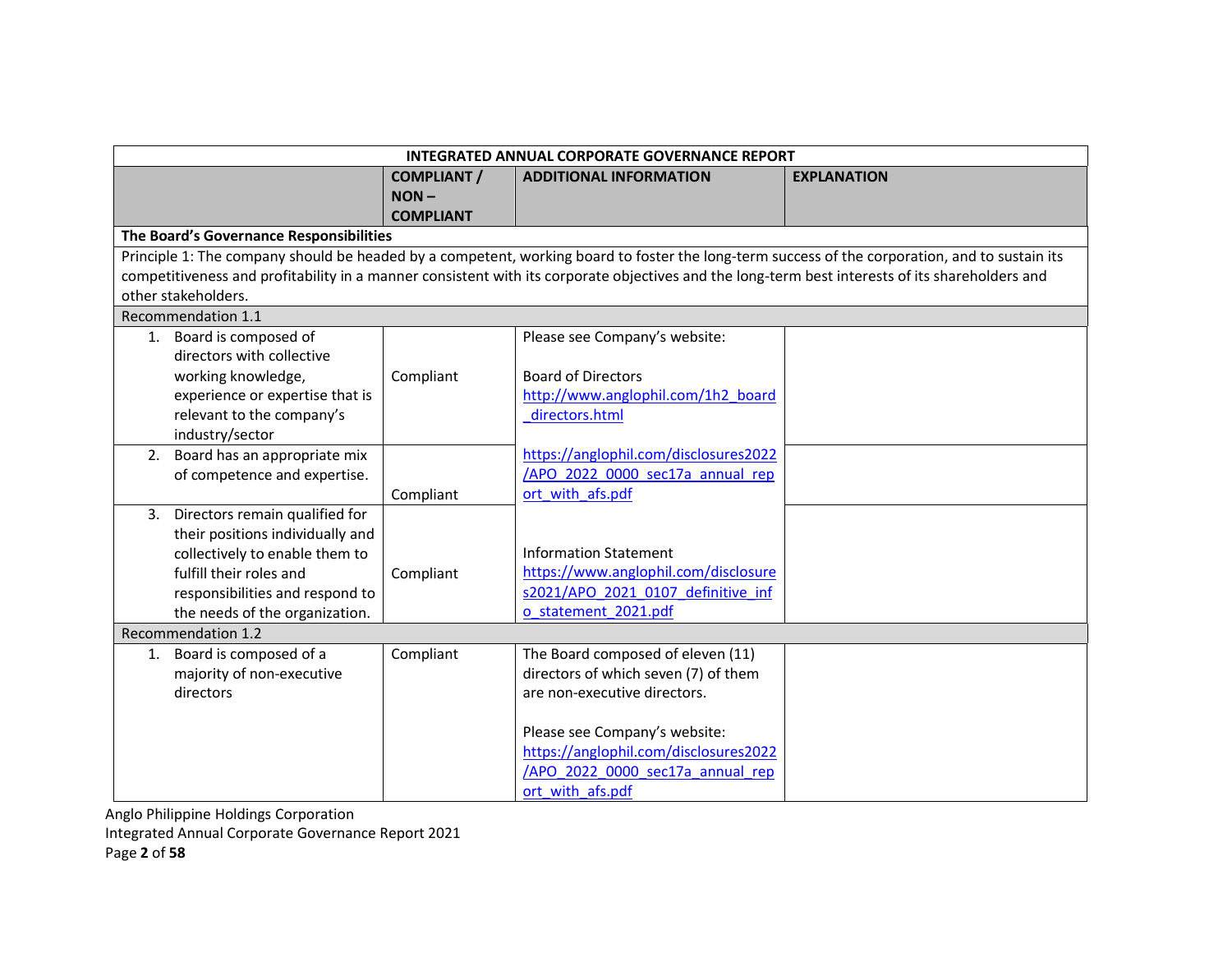| Recommendation 1.3<br>1. Company provides in its Board<br>Charter and Manual on<br>Corporate Governance a<br>policy on training of directors | Compliant | <b>Information Statement</b><br>https://www.anglophil.com/disclosure<br>s2021/APO 2021 0107 definitive inf<br>o statement 2021.pdf<br>Manual on Corporate Governance<br>http://www.anglophil.com/disclosures<br>2017/APO 2017 0601 revised cg m<br>anual.pdf                                                                                                                                                |  |  |  |  |
|----------------------------------------------------------------------------------------------------------------------------------------------|-----------|-------------------------------------------------------------------------------------------------------------------------------------------------------------------------------------------------------------------------------------------------------------------------------------------------------------------------------------------------------------------------------------------------------------|--|--|--|--|
| 2. Company has an orientation<br>program for first time<br>directors                                                                         | Compliant | The Company ensures that all<br>directors are properly oriented upon<br>joining the Board. New members of                                                                                                                                                                                                                                                                                                   |  |  |  |  |
| 3. Company has relevant annual<br>continuing training for all<br>directors                                                                   | Compliant | the Board are appropriately apprised<br>of their duties and responsibilities,<br>before beginning their directorships.<br>The Company strongly believes in<br>continuous learning. Training and<br>Development is given utmost<br>importance in the Company across all<br>levels.<br>Manual on Corporate Governance<br>http://www.anglophil.com/disclosures<br>2017/APO 2017 0601 revised cg m<br>anual.pdf |  |  |  |  |
| Recommendation 1.4                                                                                                                           |           |                                                                                                                                                                                                                                                                                                                                                                                                             |  |  |  |  |
| 1. Board has a policy on board<br>diversity                                                                                                  | Compliant | Please see "The Diversity Policy"<br>Manual on Corporate Governance                                                                                                                                                                                                                                                                                                                                         |  |  |  |  |

Anglo Philippine Holdings Corporation Integrated Annual Corporate Governance Report 2021

Page 3 of 58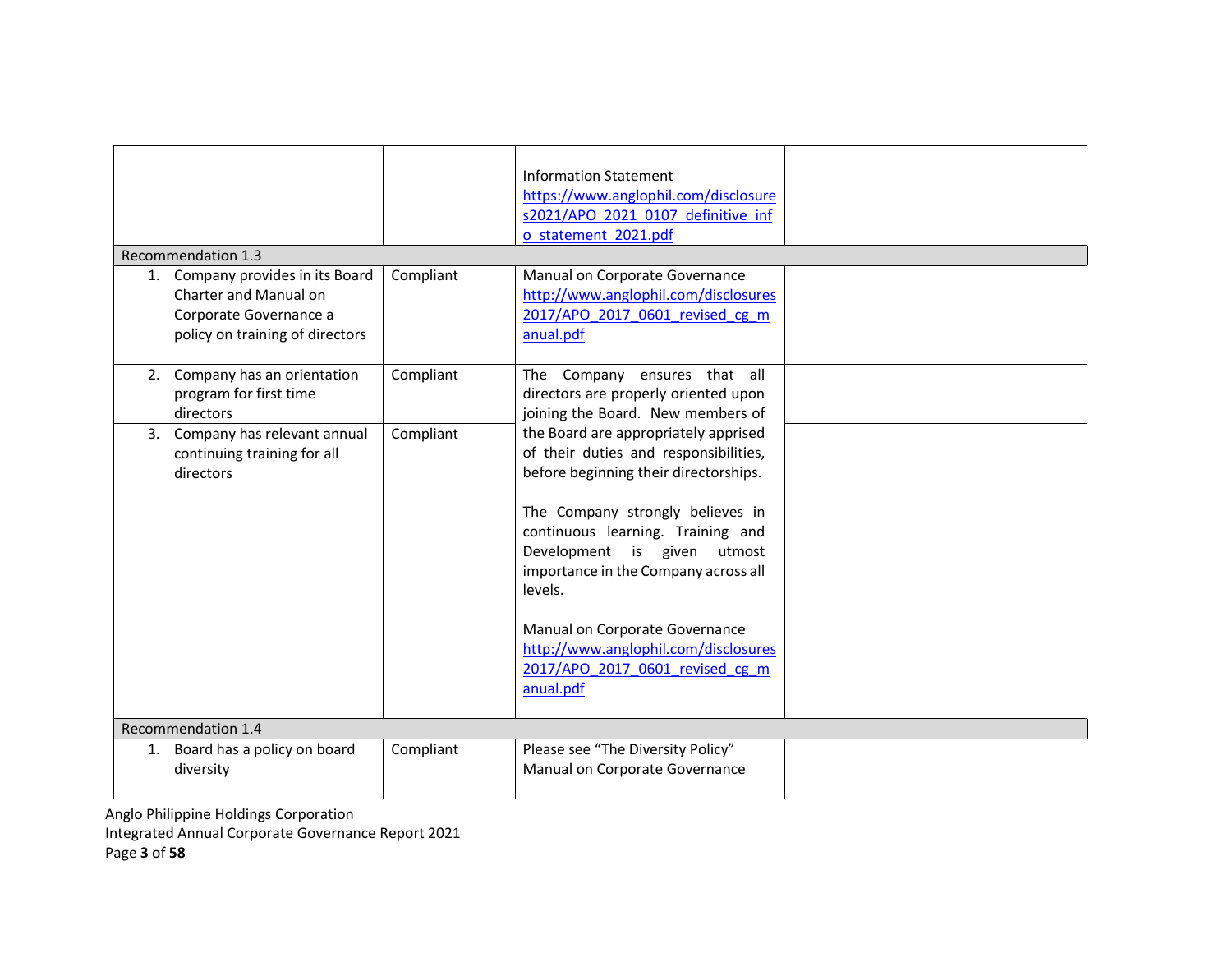|                                                                                                                                                                         |           | http://www.anglophil.com/disclosures<br>2017/APO 2017 0601 revised cg m<br>anual.pdf<br>Currently, the Board compose of two<br>(2) female directors out of eleven<br>directors of the Company, namely<br>Presentacion S. Ramos and Maureen<br>Alexandra S. Ramos.          |  |
|-------------------------------------------------------------------------------------------------------------------------------------------------------------------------|-----------|----------------------------------------------------------------------------------------------------------------------------------------------------------------------------------------------------------------------------------------------------------------------------|--|
| Optional: Recommendation 1.4                                                                                                                                            |           |                                                                                                                                                                                                                                                                            |  |
| 1. Company has a policy on and<br>discloses measurable<br>objectives for implementing<br>its board diversity and reports<br>on progress in achieving its<br>objectives. | Compliant | Please see "The Diversity Policy"<br>Manual on Corporate Governance<br>http://www.anglophil.com/disclosures<br>2017/APO 2017 0601 revised cg m<br>anual.pdf                                                                                                                |  |
| Recommendation 1.5                                                                                                                                                      |           |                                                                                                                                                                                                                                                                            |  |
| 1. Board is assisted by a<br>Corporate Secretary.                                                                                                                       | Compliant | The board is assisted by its Corporate<br>Secretary, Atty. Iris Marie U. Carpio-<br>Duque<br>Please see Company's website:<br>Manual on Corporate Governance<br>http://www.anglophil.com/disclosures<br>2017/APO 2017 0601 revised cg m<br>anual.pdf<br>Annual Report 2021 |  |

Anglo Philippine Holdings Corporation Integrated Annual Corporate Governance Report 2021

Page 4 of 58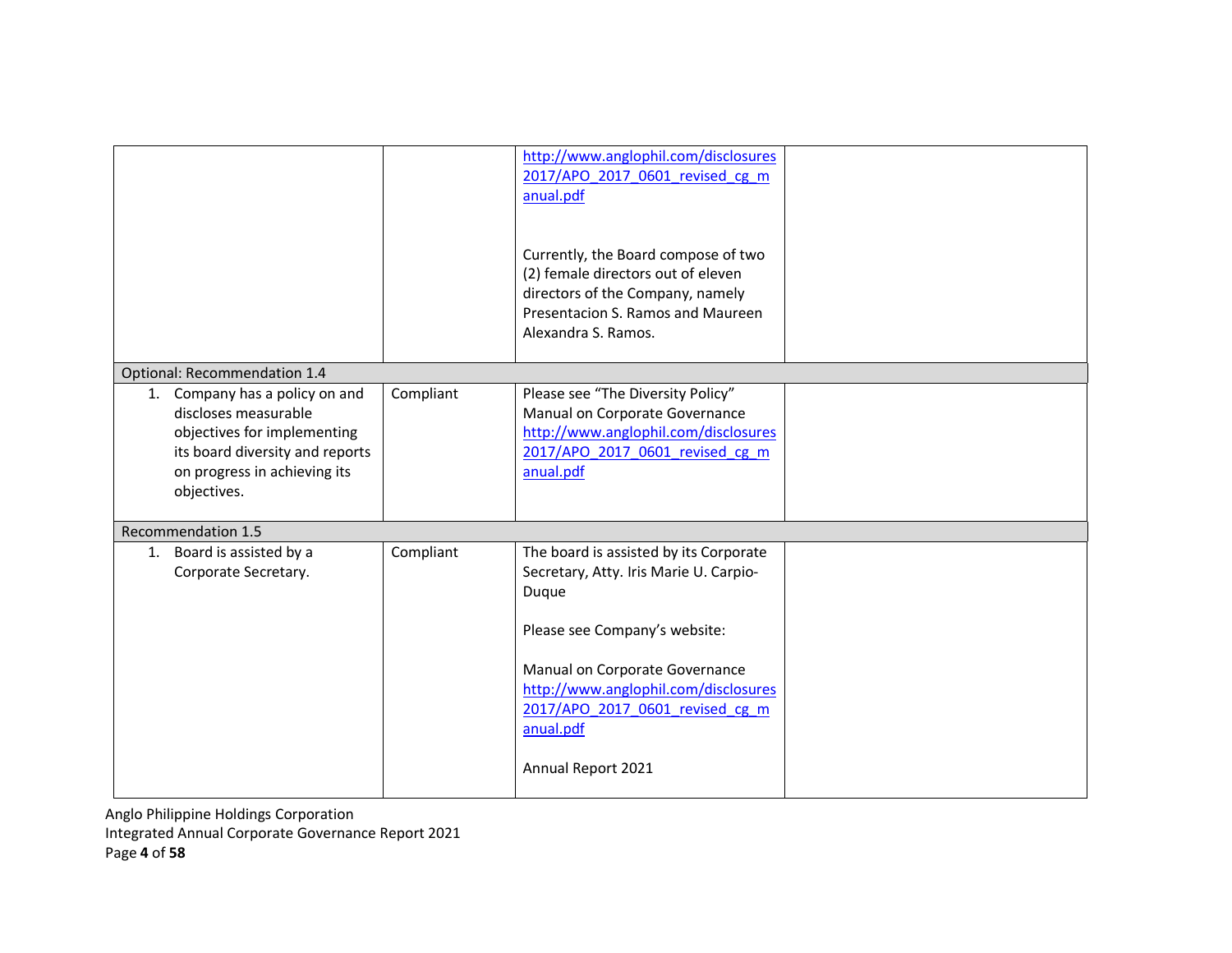|    |                                  |               | https://anglophil.com/disclosures2022                                         |                                                                                |
|----|----------------------------------|---------------|-------------------------------------------------------------------------------|--------------------------------------------------------------------------------|
|    | 2. Corporate Secretary is a      | Non-compliant | /APO 2022 0000 sec17a annual rep                                              | The Company has assigned an Assistant                                          |
|    | separate individual from the     |               | ort with afs.pdf                                                              | Corporate Secretary to assist the Corp.                                        |
|    | Compliance Officer.              |               |                                                                               | Secretary on his/her duties.                                                   |
|    | 3. Corporate Secretary is not a  | Compliant     | <b>Information Statement</b>                                                  |                                                                                |
|    | member of the Board of           |               |                                                                               |                                                                                |
|    | <b>Directors</b>                 |               | https://www.anglophil.com/disclosure                                          |                                                                                |
|    |                                  |               | s2021/APO 2021 0107 definitive inf                                            |                                                                                |
|    |                                  |               | o statement 2021.pdf                                                          |                                                                                |
| 4. | Corporate Secretary attends      | Compliant     | Please see Company's website:                                                 |                                                                                |
|    | training/s on corporate          |               |                                                                               |                                                                                |
|    | governance                       |               | Certificate of Attendance on In-House<br><b>Corporate Governance Training</b> |                                                                                |
|    |                                  |               | Program                                                                       |                                                                                |
|    |                                  |               |                                                                               |                                                                                |
|    |                                  |               | https://anglophil.com/disclosures2021                                         |                                                                                |
|    |                                  |               | /APO 2021 0914 sec17c cg seminar                                              |                                                                                |
|    |                                  |               | 2021.PDF                                                                      |                                                                                |
|    |                                  |               |                                                                               |                                                                                |
|    | Optional: Recommendation 1.5     |               |                                                                               |                                                                                |
|    | 1. Corporate Secretary           |               |                                                                               |                                                                                |
|    | distributes materials for board  |               |                                                                               |                                                                                |
|    | meetings at least five (5)       |               |                                                                               |                                                                                |
|    | business days before             |               |                                                                               |                                                                                |
|    | scheduled meeting.               |               |                                                                               |                                                                                |
|    |                                  |               |                                                                               |                                                                                |
|    | Recommendation 1.6               |               |                                                                               |                                                                                |
|    | 1. Board is assisted by a        | Compliant     | The board is assisted by its                                                  |                                                                                |
|    | Compliance Officer.              |               | Compliance Officer, Atty. Iris Marie U.                                       |                                                                                |
|    | 2. Compliance Officer has a rank | Non-Compliant | Carpio-Duque and she is not a Board                                           | Although, the incumbent Compliance<br>Officer does not have the rank as Senior |
|    | of Senior Vice-President or an   |               | member.                                                                       |                                                                                |
|    | equivalent position with         |               |                                                                               | Vice President she directly reports to the                                     |
|    | adequate stature and             |               | Please see Company's website:                                                 |                                                                                |

Integrated Annual Corporate Governance Report 2021

Page 5 of 58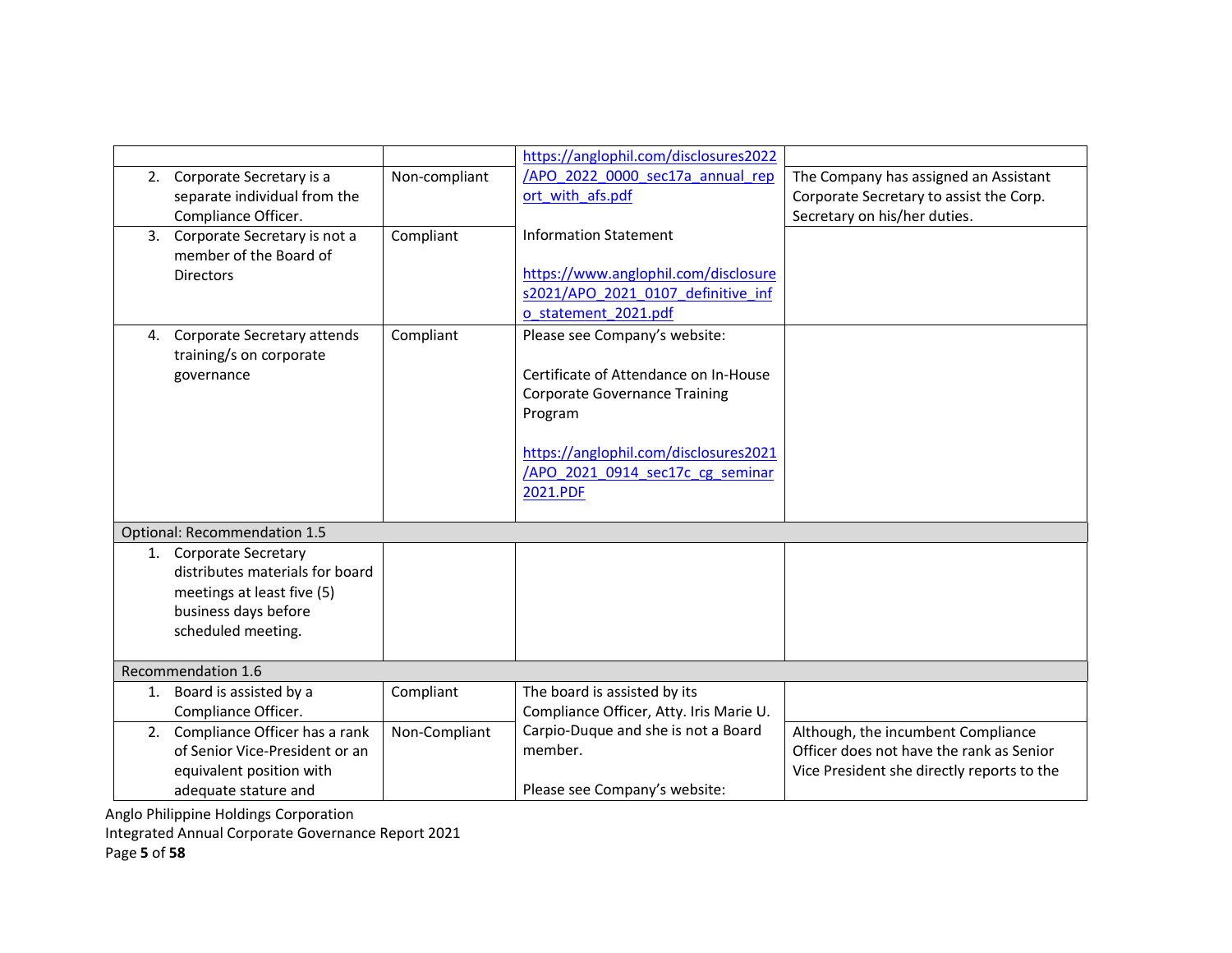| authority in the corporation                                                                                                     |           | https://anglophil.com/disclosures2022<br>/APO 2022 0000 sec17a annual rep<br>ort with afs.pdf                                                                                                                                                                                                      | Company's Chairman and President and<br>she able to discharge her duties faithfully. |
|----------------------------------------------------------------------------------------------------------------------------------|-----------|----------------------------------------------------------------------------------------------------------------------------------------------------------------------------------------------------------------------------------------------------------------------------------------------------|--------------------------------------------------------------------------------------|
| Compliance Officers is not a<br>3.<br>member of the board                                                                        | Compliant | <b>Information Statement</b><br>https://www.anglophil.com/disclosure<br>s2021/APO 2021 0107 definitive inf<br>o statement 2021.pdf                                                                                                                                                                 |                                                                                      |
|                                                                                                                                  |           | Manual on Corporate Governance<br>http://www.anglophil.com/disclosures<br>2017/APO 2017 0601 revised cg m<br>anual.pdf                                                                                                                                                                             |                                                                                      |
| Compliance Officer attends<br>4.<br>training/s on corporate<br>governance                                                        | Compliant | Please see Company's website:<br>Certificate of Attendance on In-House<br><b>Corporate Governance Training</b><br>Program                                                                                                                                                                          | The certificate of attendance has been<br>uploaded in the Company's website.         |
|                                                                                                                                  |           | https://anglophil.com/disclosures2021<br>/APO 2021 0914 sec17c cg seminar<br>2021.PDF                                                                                                                                                                                                              |                                                                                      |
|                                                                                                                                  |           |                                                                                                                                                                                                                                                                                                    |                                                                                      |
|                                                                                                                                  |           | Principle 2: The fiduciary roles, responsibilities and accountabilities of the Board as provided under the law, the company's articles and by-laws,<br>and other legal pronouncements and guidelines should be clearly made known to all directors as well as stockholders and other stakeholders. |                                                                                      |
| <b>Recommendation 2.1</b>                                                                                                        |           |                                                                                                                                                                                                                                                                                                    |                                                                                      |
| 1. Directors act on a fully<br>informed basis, in good faith,<br>with due diligence and care,<br>and in the best interest of the | Compliant | Please see Company's website:<br>Manual on Corporate Governance                                                                                                                                                                                                                                    |                                                                                      |
| Anglo Philippine Holdings Corporation                                                                                            |           |                                                                                                                                                                                                                                                                                                    |                                                                                      |

Integrated Annual Corporate Governance Report 2021

Page 6 of 58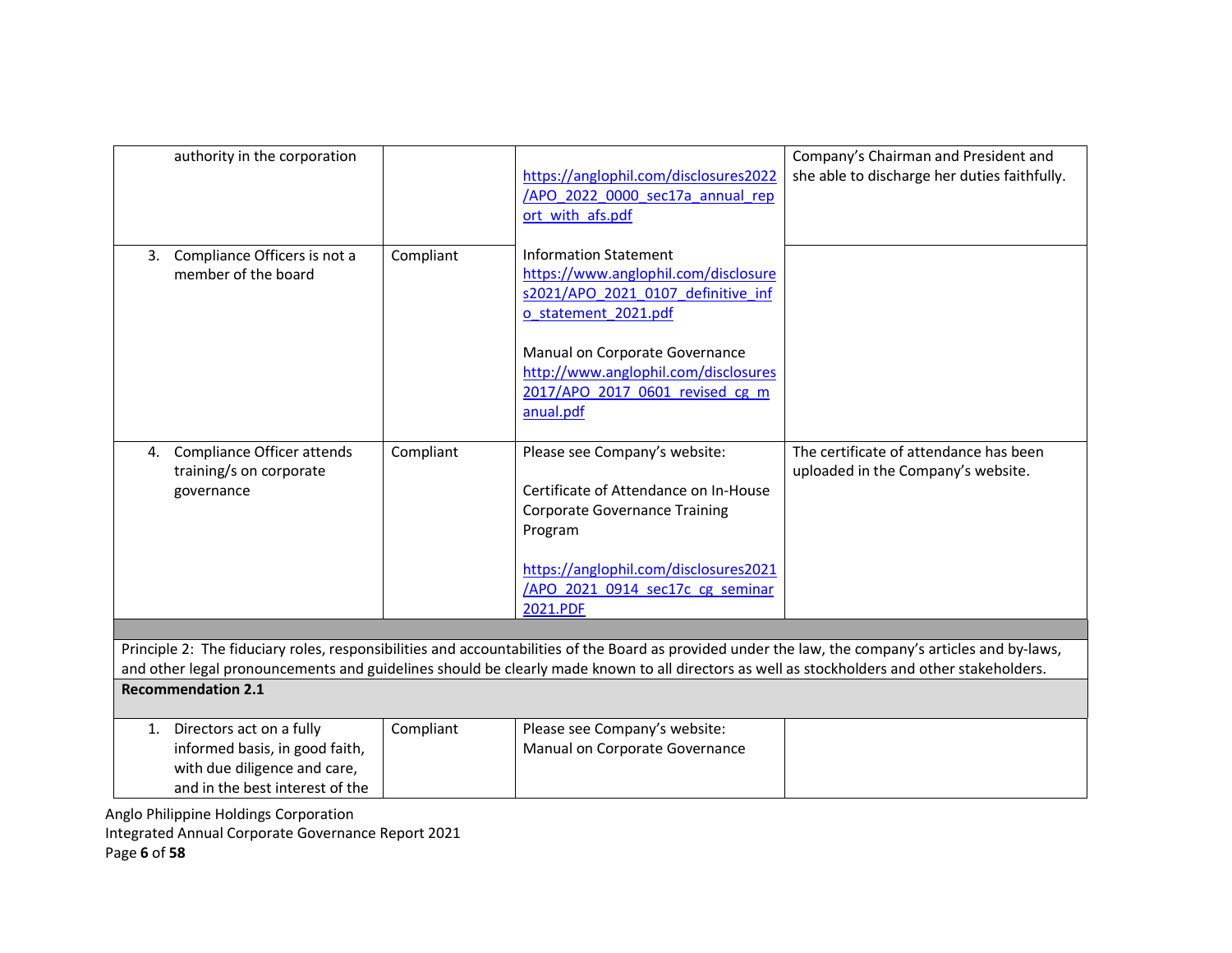|    | company.                                                                                                                                                                 |           | http://www.anglophil.com/disclosures<br>2017/APO 2017 0601 revised cg m<br>anual.pdf                                                                                                                                                |  |
|----|--------------------------------------------------------------------------------------------------------------------------------------------------------------------------|-----------|-------------------------------------------------------------------------------------------------------------------------------------------------------------------------------------------------------------------------------------|--|
|    | <b>Recommendation 2.2</b>                                                                                                                                                |           |                                                                                                                                                                                                                                     |  |
|    | 1. Board oversees the<br>development, review and<br>approval of the company's<br>business objectives and<br>strategy.                                                    | Compliant | The Board reviews and approved the<br>Company's business objectives and<br>monitor<br>strategy,<br>and<br>their<br>implementation, in order to sustain                                                                              |  |
| 2. | Board oversees and monitors<br>the implementation of the<br>company's business objectives<br>and strategy                                                                | Compliant | the Company's long-term viability and<br>strength, during Board meeting.<br>Please see Company's website:<br>Manual on Corporate Governance<br>http://www.anglophil.com/disclosures<br>2017/APO 2017 0601 revised cg m<br>anual.pdf |  |
|    | <b>Supplement to Recommendation 2.2</b>                                                                                                                                  |           |                                                                                                                                                                                                                                     |  |
| 1. | Board has a clearly defined<br>and updated vision, mission<br>and core values                                                                                            | Compliant | Please see Company's website:<br>"Vision and Mission Statement"<br>http://www.anglophil.com/1h1 corp<br>profile.html                                                                                                                |  |
| 2. | Board has strategy execution<br>process that facilitates<br>effective management<br>performance and is attuned to<br>the company's business<br>environment, and culture. | Compliant | Please see Company's website:<br>Manual on Corporate Governance<br>http://www.anglophil.com/disclosures<br>2017/APO 2017 0601 revised cg m<br>anual.pdf                                                                             |  |
|    | <b>Recommendation 2.3</b>                                                                                                                                                |           |                                                                                                                                                                                                                                     |  |
| 1. | Board is headed by a<br>competent and qualified                                                                                                                          | Compliant | The Chairperson is Alfredo C. Ramos<br>and his qualifications can be found in                                                                                                                                                       |  |

Integrated Annual Corporate Governance Report 2021

Page 7 of 58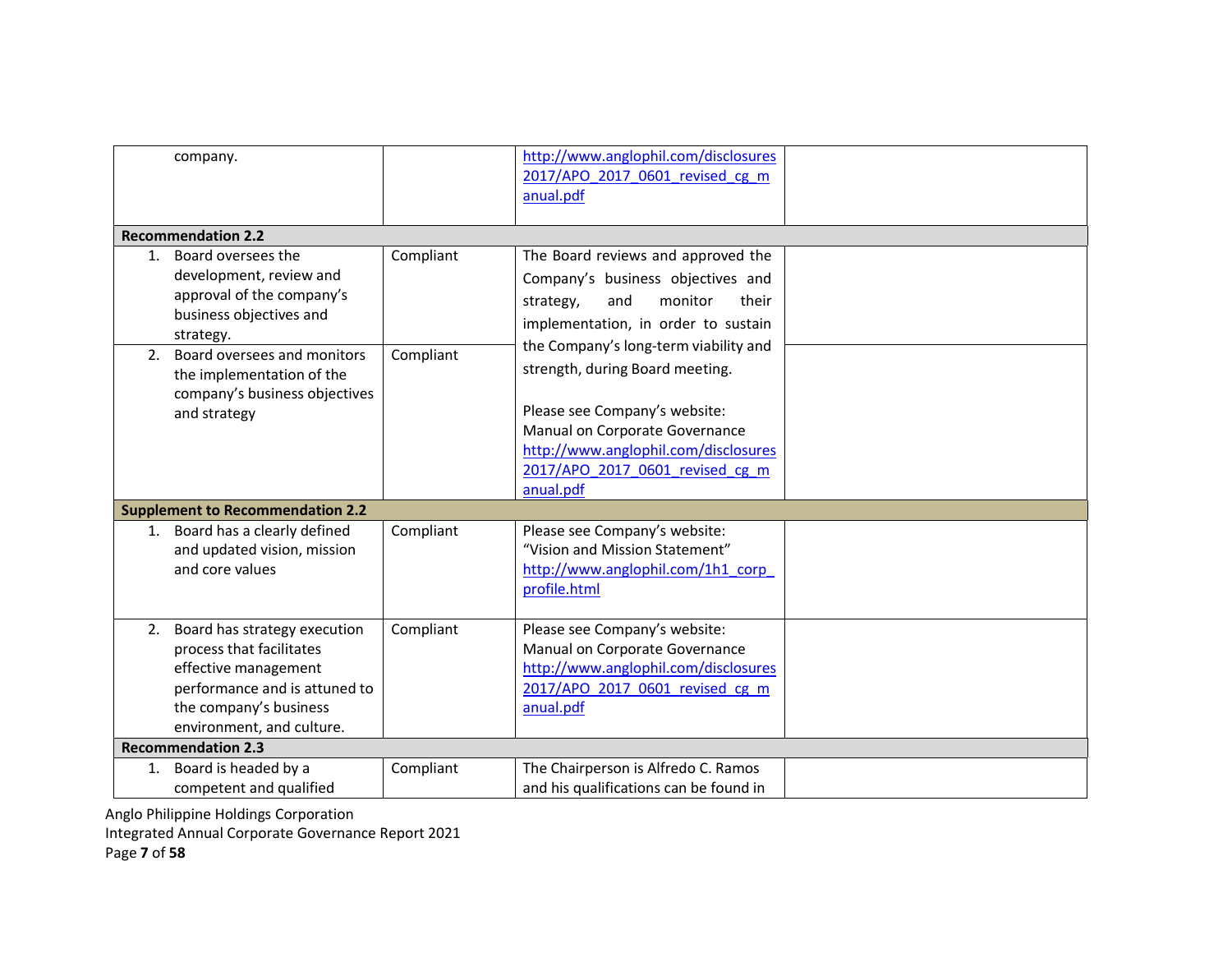|    | Chairperson                                                                                                           |           | the following:                                                                                                                                                      |                                                                                                                                                                               |
|----|-----------------------------------------------------------------------------------------------------------------------|-----------|---------------------------------------------------------------------------------------------------------------------------------------------------------------------|-------------------------------------------------------------------------------------------------------------------------------------------------------------------------------|
|    |                                                                                                                       |           | Please see Company's website:<br><b>Board of Directors</b><br>http://anglophil.com/1h2 board dire<br>ctors.html                                                     |                                                                                                                                                                               |
|    |                                                                                                                       |           | https://anglophil.com/disclosures2022<br>/APO 2022 0000 sec17a annual rep<br>ort with afs.pdf                                                                       |                                                                                                                                                                               |
|    |                                                                                                                       |           | <b>Information Statement</b><br>https://www.anglophil.com/disclosure<br>s2021/APO 2021 0107 definitive inf<br>o statement 2021.pdf                                  |                                                                                                                                                                               |
|    |                                                                                                                       |           | Annual Corporate Governance 2016<br>http://anglophil.com/disclosures2017/<br>APO 2016 acgr.pdf                                                                      |                                                                                                                                                                               |
|    | <b>Recommendation 2.4</b>                                                                                             |           |                                                                                                                                                                     |                                                                                                                                                                               |
| 1. | Board ensures and adopts an<br>effective succession planning<br>program for directors, key<br>officers and management | Compliant | There is no retirement age policy for<br>Directors, for as long as a Director is<br>capable of performing the functions of<br>his office and is able to promote the |                                                                                                                                                                               |
| 2. | Board adopts a policy on the<br>retirement for directors and<br>key officers.                                         | Compliant | interest of the Company, he may be re-<br>elected for another term.                                                                                                 | The Company has a Retirement Plan covers<br>all Employees, including Key Officers and<br>the Executive Directors. This is contained in<br>the Company's Manual of Procedures. |
|    | <b>Recommendation 2.5</b>                                                                                             |           |                                                                                                                                                                     |                                                                                                                                                                               |
| 1. | Board aligns the remuneration<br>of key officers and board<br>members with long-term<br>interests of the company      | Compliant | Non-executive Directors do not receive<br>compensation for their services as<br>such. Directors only receive reasonable<br>per diem for every meeting they          | The Company's remuneration policy is<br>composed of: fixed remuneration (General<br>compensation) short-term variable                                                         |

Integrated Annual Corporate Governance Report 2021

Page 8 of 58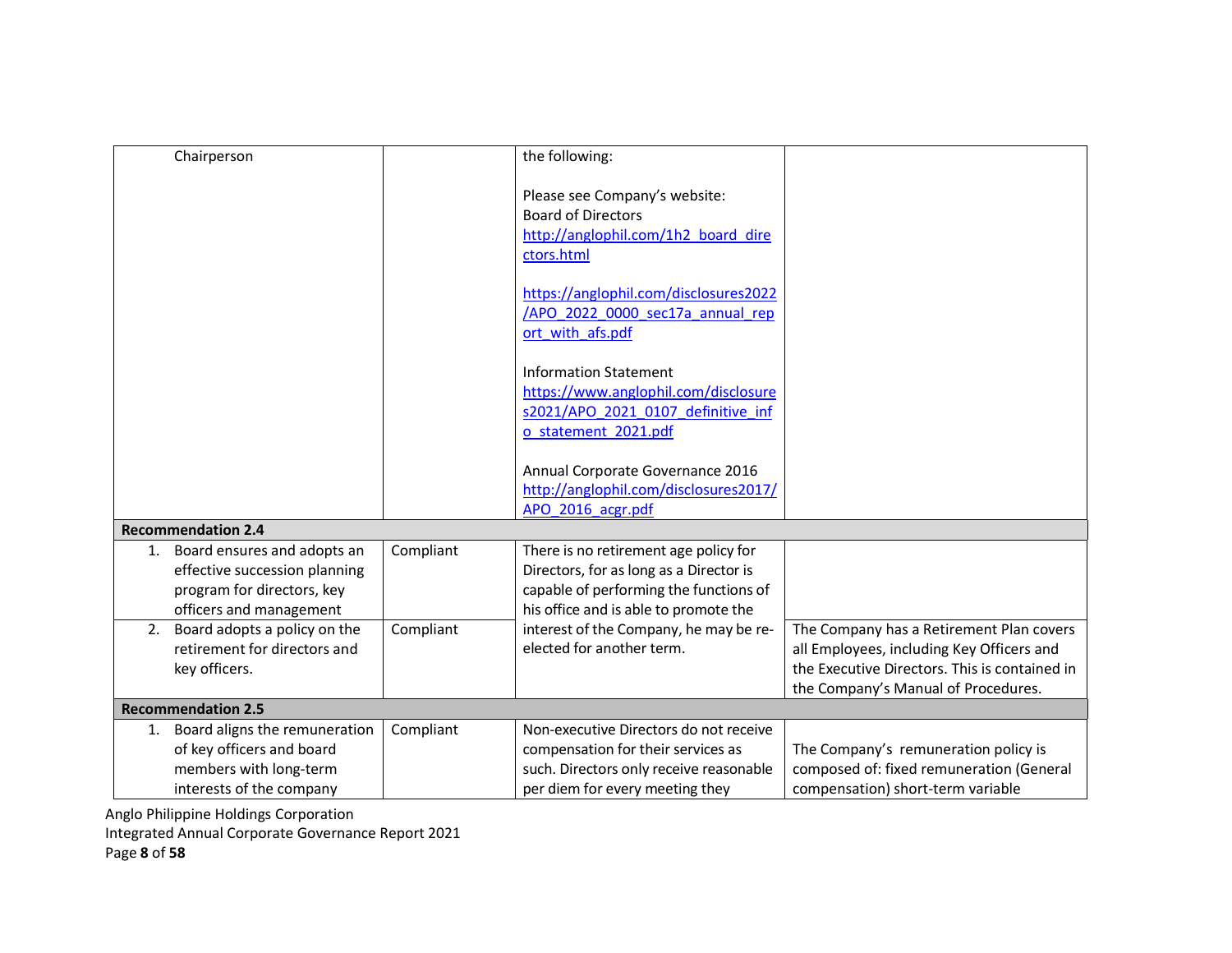|    | 2. Board adapts a policy<br>specifying the relationship<br>between remuneration and<br>performance.                                                                                                                                 | Compliant | participate in. Directors who are<br>employees of the Company or any of<br>its subsidiaries shall receive no<br>additional compensation for serving as                                    | remuneration (performance incentive<br>allowance and bonuses) and long-term<br>incentives (Retirement Plan) |
|----|-------------------------------------------------------------------------------------------------------------------------------------------------------------------------------------------------------------------------------------|-----------|-------------------------------------------------------------------------------------------------------------------------------------------------------------------------------------------|-------------------------------------------------------------------------------------------------------------|
|    | 3. Directors do not participate in<br>discussions or deliberations<br>involving his/her own<br>remuneration.                                                                                                                        | Compliant | Directors other than the reasonable<br>per diem.                                                                                                                                          | Directors do not participate in the<br>deliberation/s on matters of potential<br>conflict of interest.      |
|    | <b>Optional Recommendation 2.5</b>                                                                                                                                                                                                  |           |                                                                                                                                                                                           |                                                                                                             |
|    | 1. Board approves the<br>remuneration of senior<br>executives.                                                                                                                                                                      |           | Provide proof of board approval                                                                                                                                                           |                                                                                                             |
|    | 2. Company has measurable<br>standards to align the<br>performance-based<br>remuneration of the executive<br>directors and senior<br>executives with long-term<br>interest, such as claw back<br>provision and deferred<br>bonuses. |           | Provide information on or<br>link/reference to a document<br>containing measurable standards to<br>align performance-based<br>remuneration with the long-term<br>interest of the company. |                                                                                                             |
|    | <b>Recommendation 2.6</b>                                                                                                                                                                                                           |           |                                                                                                                                                                                           |                                                                                                             |
|    | 1. Board has a formal and<br>transparent nomination and<br>election policy                                                                                                                                                          | Compliant | <b>Please see Nomination Committee</b><br>Charter<br>https://www.anglophil.com/documen<br>ts14/apo committee charter cgover<br>nance and nominations.pdf                                  |                                                                                                             |
| 2. | Board nomination and<br>election policy is disclosed in<br>the company's Manual on<br>Corporate Governance.                                                                                                                         | Compliant | Manual on Corporate Governance<br>http://www.anglophil.com/disclosures<br>2017/APO 2017 0601 revised cg m<br>anual.pdf                                                                    |                                                                                                             |
| 3. | Board nomination and<br>election policy includes how                                                                                                                                                                                | Compliant | Please see Nomination Committee<br>Charter                                                                                                                                                |                                                                                                             |

Integrated Annual Corporate Governance Report 2021

Page 9 of 58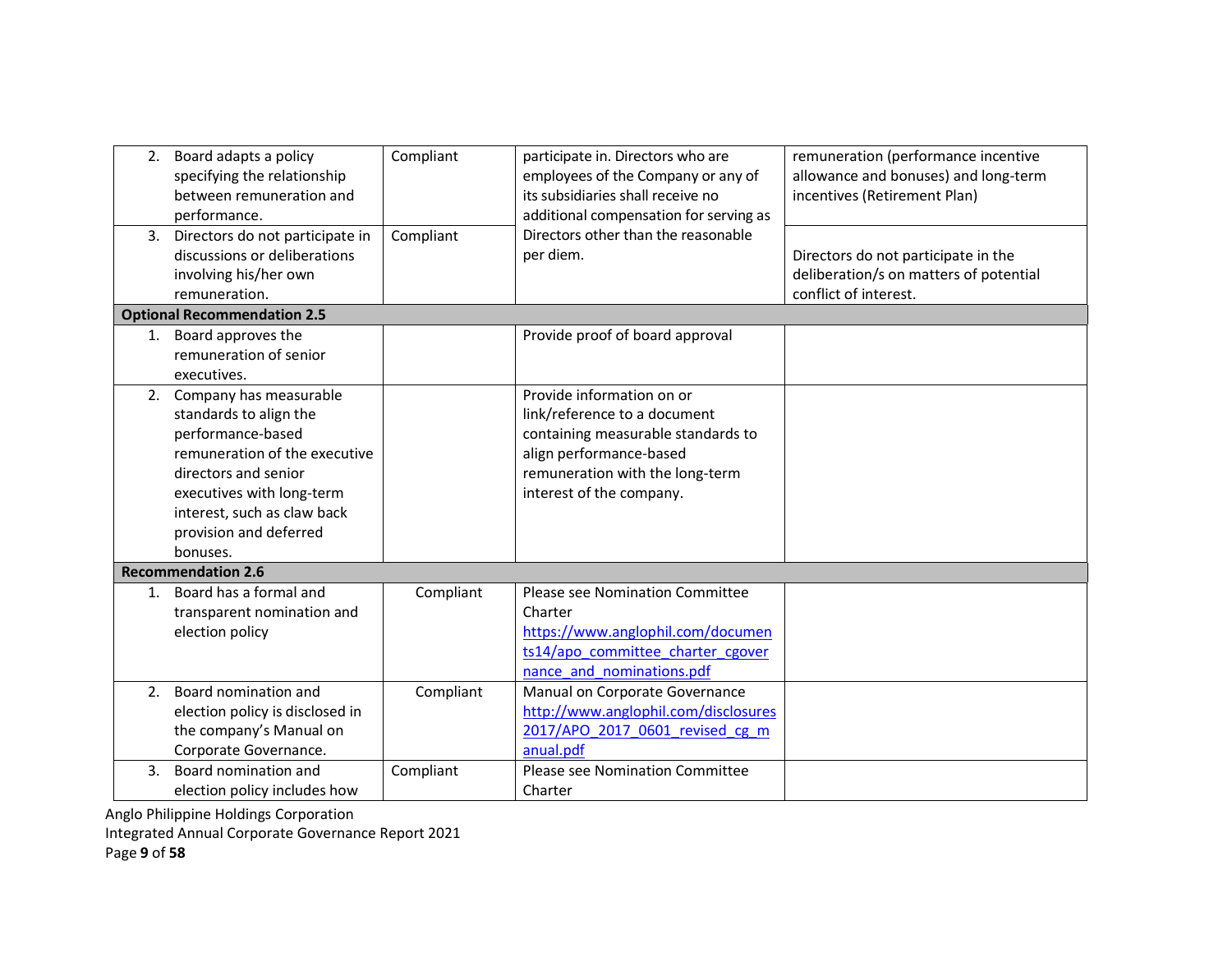|    | the company accepted                |           | https://www.anglophil.com/documen  |                                             |
|----|-------------------------------------|-----------|------------------------------------|---------------------------------------------|
|    |                                     |           | ts14/apo committee charter cgover  |                                             |
|    | nominations from minority           |           | nance and nominations.pdf          |                                             |
|    | shareholders.                       |           |                                    |                                             |
| 4. | Board nomination and                | Compliant | Please see Nomination Committee    |                                             |
|    | election policy includes how        |           | Charter                            |                                             |
|    | the board shortlists                |           | https://www.anglophil.com/documen  |                                             |
|    | candidates.                         |           | ts14/apo committee charter cgover  |                                             |
|    |                                     |           | nance and nominations.pdf          |                                             |
| 5. | Board nomination and                | Compliant | Please see Nomination Committee    |                                             |
|    | election policy includes an         |           | Charter                            |                                             |
|    | assessment of the                   |           | http://anglophil.com/documents14/A |                                             |
|    | effectiveness of the Board's        |           | PHC%20Nominations%20Committee%     |                                             |
|    | processes in the nomination,        |           | 20Charter.pdf                      |                                             |
|    | election or replacement of a        |           |                                    |                                             |
|    | director.                           |           |                                    |                                             |
| 6. | Board has a process for             | Compliant | Please see Nomination Committee    |                                             |
|    | identifying the quality of          |           | Charter                            |                                             |
|    | directors that is aligned with      |           | http://anglophil.com/documents14/A |                                             |
|    | the strategic direction of the      |           | PHC%20Nominations%20Committee%     |                                             |
|    | company.                            |           | 20Charter.pdf                      |                                             |
|    |                                     |           |                                    |                                             |
|    | <b>Optional: Recommendation 2.6</b> |           |                                    |                                             |
|    | 1. Company uses professional        |           |                                    |                                             |
|    | search firms or other external      |           |                                    |                                             |
|    | sources of candidates (such as      |           |                                    |                                             |
|    | directors.                          |           |                                    |                                             |
|    |                                     |           |                                    |                                             |
|    | <b>Recommendation 2.7</b>           |           |                                    |                                             |
| 1. | Board has overall                   | Compliant | Please see Manual on Corporate     | All related party transactions are based on |
|    | responsibility in ensuring that     |           | Governance. "Related Party         | prevailing market/commercial rates at the   |
|    | there is a group-wide policy        |           | <b>Transaction Policy"</b>         | time of the transaction.                    |
|    | and system governing related        |           |                                    |                                             |

Integrated Annual Corporate Governance Report 2021

Page 10 of 58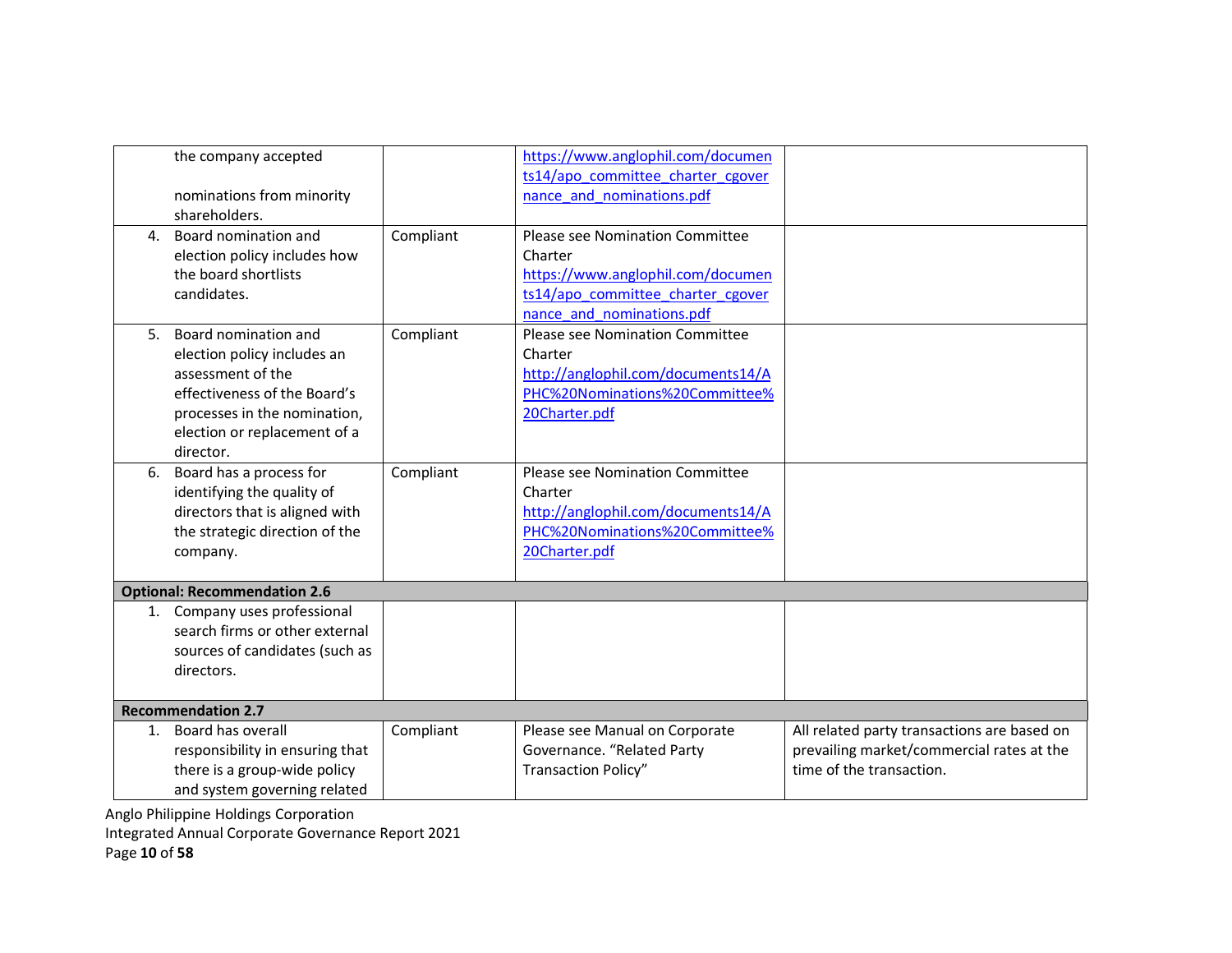|    | party transactions (RPTs) and<br>other unusual or infrequently<br>occurring transactions.                                                                                                          |           | http://www.anglophil.com/disclosures<br>2017/APO 2017 0601 revised cg m<br>anual.pdf<br>https://www.anglophil.com/documen<br>ts14/apo policy material related par<br>ty transactions.pdf                                                                                        | Where it is required under the Corporation<br>Code to submit corporate matters to<br>stockholders for approval and such matters<br>are Related Party Transactions, the related<br>parties involved inhibit themselves from<br>voting on the matter.<br>All related party transactions are fully<br>disclosed and subjected to regular audit by<br>the external and internal auditors. |
|----|----------------------------------------------------------------------------------------------------------------------------------------------------------------------------------------------------|-----------|---------------------------------------------------------------------------------------------------------------------------------------------------------------------------------------------------------------------------------------------------------------------------------|---------------------------------------------------------------------------------------------------------------------------------------------------------------------------------------------------------------------------------------------------------------------------------------------------------------------------------------------------------------------------------------|
| 2. | Provide policy includes<br>appropriate review and<br>approval of material RPTs,<br>which and approval of<br>material RPTs, which<br>guarantee fairness and<br>transparency of the<br>transactions. | Compliant | Please see Manual on Corporate<br>Governance. "Related Party<br>Transaction Policy"<br>http://www.anglophil.com/disclosures<br>2017/APO 2017 0601 revised cg m<br>anual.pdf<br>https://www.anglophil.com/documen<br>ts14/apo policy material related par<br>ty transactions.pdf |                                                                                                                                                                                                                                                                                                                                                                                       |
|    | 3. RPT policy encompasses all<br>entities within the group,<br>taking into account their size,<br>structure, risk profile and<br>complexity of operations.                                         | Compliant | Please see Manual on Corporate<br>Governance. "Related Party<br>Transaction Policy"<br>http://www.anglophil.com/disclosures<br>2017/APO 2017 0601 revised cg m<br>anual.pdf<br>https://www.anglophil.com/documen<br>ts14/apo policy material related par<br>ty transactions.pdf |                                                                                                                                                                                                                                                                                                                                                                                       |

Anglo Philippine Holdings Corporation Integrated Annual Corporate Governance Report 2021

Page 11 of 58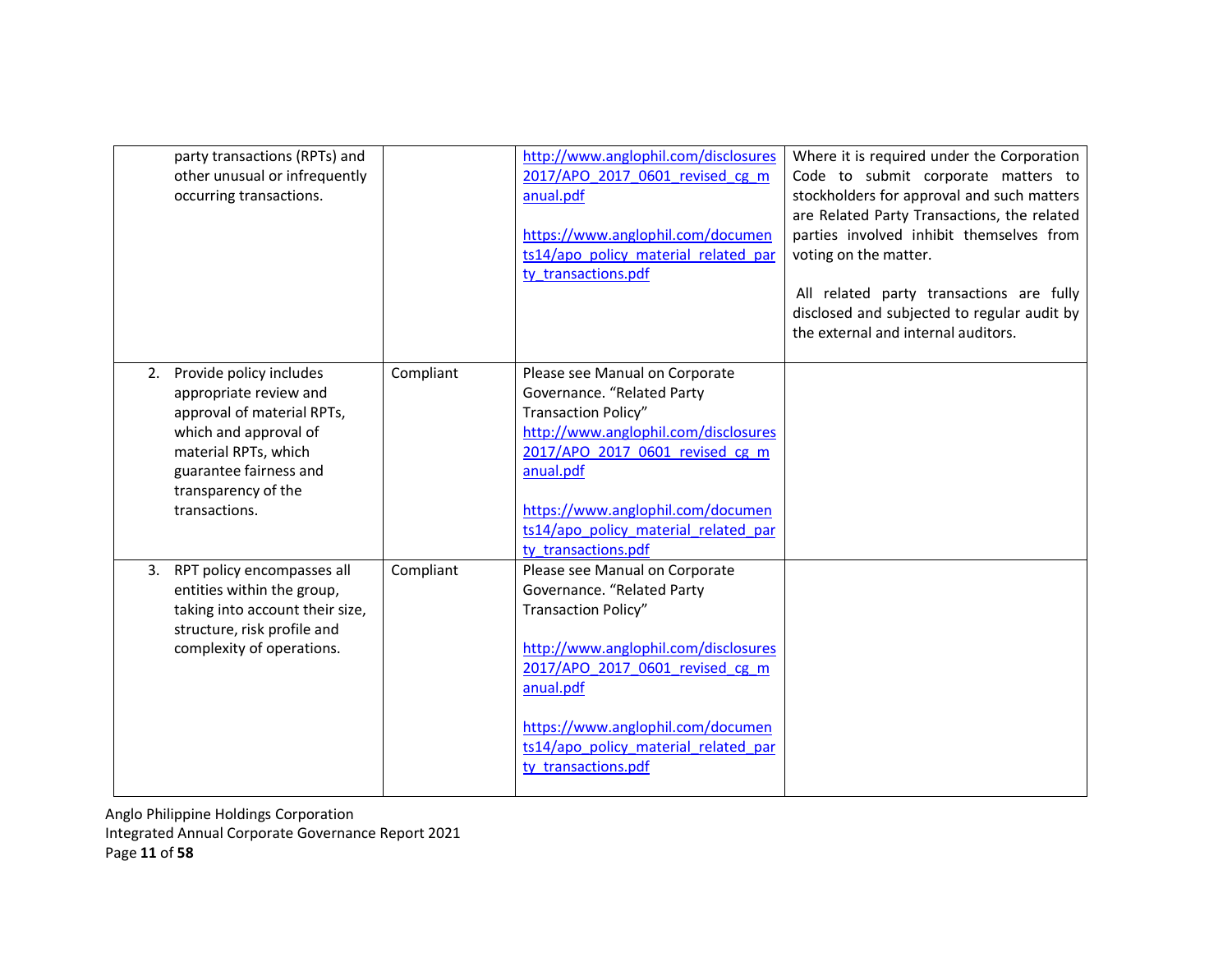|    | <b>Supplement to Recommendations 2.7</b>                                                                                                                                                                                                                                                                                                                                                                                                                                |           |                                                                                                                                                                                                                                                                                                                                                                                                                                                                                                                                                                                        |                                                                                                                                                                                                                                                     |
|----|-------------------------------------------------------------------------------------------------------------------------------------------------------------------------------------------------------------------------------------------------------------------------------------------------------------------------------------------------------------------------------------------------------------------------------------------------------------------------|-----------|----------------------------------------------------------------------------------------------------------------------------------------------------------------------------------------------------------------------------------------------------------------------------------------------------------------------------------------------------------------------------------------------------------------------------------------------------------------------------------------------------------------------------------------------------------------------------------------|-----------------------------------------------------------------------------------------------------------------------------------------------------------------------------------------------------------------------------------------------------|
| 1. | Board clearly defines the<br>threshold for disclosure and<br>approval of RPTs and<br>categorizes such transactions<br>according to those that are<br>considered de minimis or<br>transactions that need not be<br>reported or announced, those<br>that need prior shareholder<br>approval. The aggregate<br>amount of RPTs within any<br>twelve (12) month period<br>should be considered for<br>purposes of applying the<br>thresholds for disclosure and<br>approval. | Compliant | All Related Party Transactions must be<br>subjected for approval of the Board,<br>regardless of amount involved, and<br>are fully disclosed in the Company's<br>Financial Statement.<br>Please see Manual on Corporate<br>Governance. "Related Party<br>Transaction Policy"<br>http://www.anglophil.com/disclosure<br>s2017/APO 2017 0601 revised cg<br>manual.pdf<br>https://www.anglophil.com/docume<br>nts14/apo policy material related p<br>arty transactions.pdf<br><b>Annual Reports and Quarterly</b><br>Reports (please see Company's<br>website)<br>http://www.anglophil.com |                                                                                                                                                                                                                                                     |
|    | 2. Board establishes a voting<br>system whereby a majority of<br>non-related party<br>shareholders approve specific<br>types of related party<br>transactions during<br>shareholders' meetings.                                                                                                                                                                                                                                                                         |           | Annual Corporate Governance 2016<br>http://anglophil.com/disclosures2017/<br>APO 2016 acgr.pdf<br>https://www.anglophil.com/documen<br>ts14/apo policy material related par<br>ty transactions.pdf                                                                                                                                                                                                                                                                                                                                                                                     | Where it is required under the Corporation<br>Code to submit corporate matters to<br>stockholders for approval and such matters<br>are Related Party Transactions, the related<br>parties involved inhibit themselves from<br>voting on the matter. |

Anglo Philippine Holdings Corporation Integrated Annual Corporate Governance Report 2021

Page 12 of 58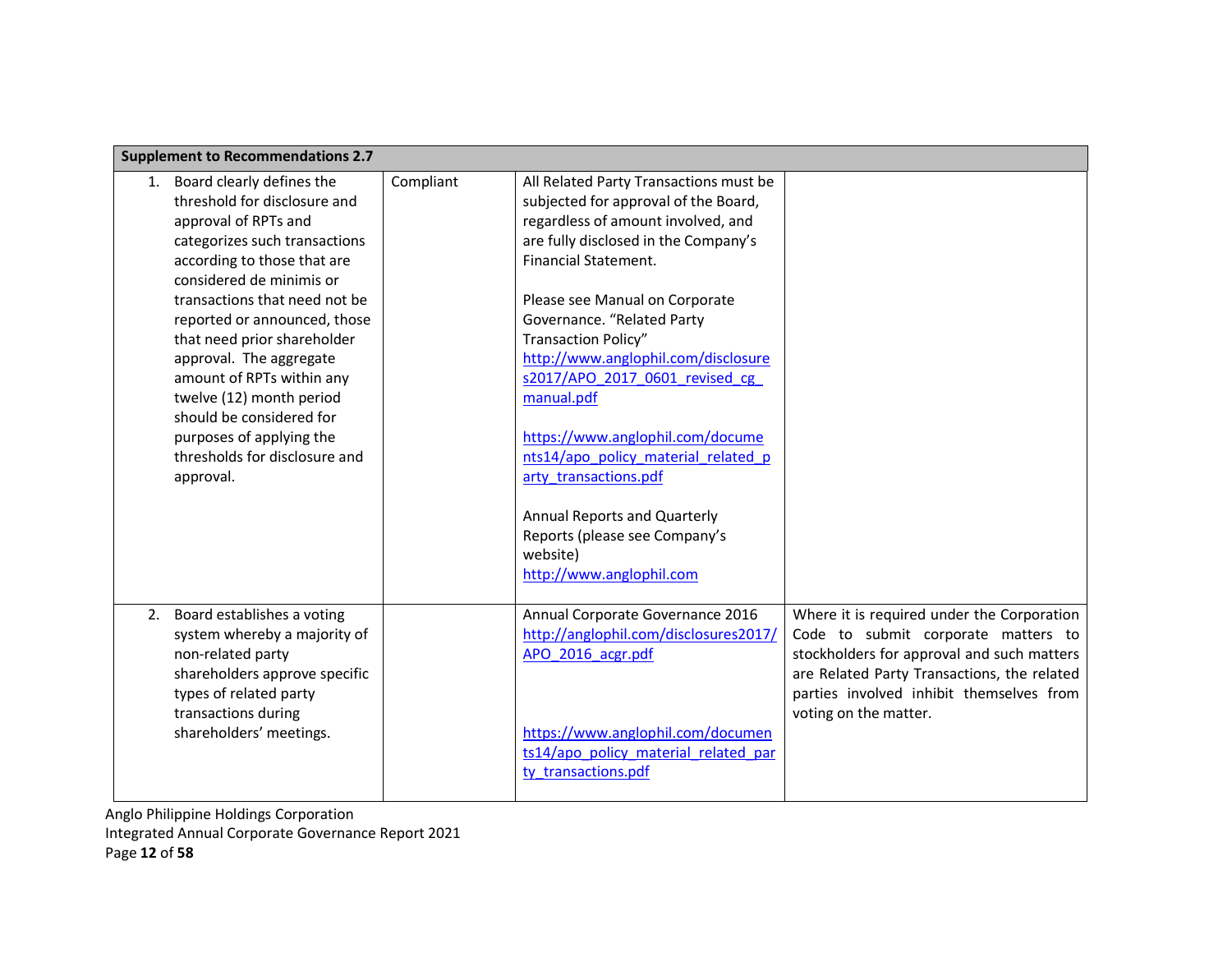|    | <b>Recommendations 2.8</b>                                                                                                                                                                                                                                                 |           |                                                                                                                                                                                                                                                                                                                                                                                                    |  |
|----|----------------------------------------------------------------------------------------------------------------------------------------------------------------------------------------------------------------------------------------------------------------------------|-----------|----------------------------------------------------------------------------------------------------------------------------------------------------------------------------------------------------------------------------------------------------------------------------------------------------------------------------------------------------------------------------------------------------|--|
| 1. | Board is primarily responsible<br>of Management led by the<br>Chief Executive Officer (CEO)<br>and the heads of the other<br>control functions (Chief Risk<br>Officer, Chief Compliance<br>Officer and Chief Audit<br>Executive)                                           | Compliant | Please see Manual on Corporate<br>Governance.<br>http://www.anglophil.com/disclosures<br>2017/APO 2017 0601 revised cg m<br>anual.pdf<br>The Management team composed of<br>Alfredo C. Ramos, (CEO), Adrian<br>Paulino S. Ramos, (President), Gerard<br>Anton S. Ramos, (EVP-Investments),<br>Adrian S. Arias, (EVP-Legal and<br>Admin), Gilbert V. Rabago, (Treasurer<br>and Chief Risk Officer). |  |
| 2. | Board is primarily responsible<br>for assessing the performance<br>of Management led by the<br>Chief Executive Officer (CEO)<br>and the heads of the other<br>control functions (Chief Risk<br>Officer, Chief Compliances<br><b>Officer and Chief Audit</b><br>Executive). | Compliant | Please see the Corporation's Manual<br>on Corporate Governance<br>http://www.anglophil.com/disclosures<br>2017/APO 2017 0601 revised cg m<br>anual.pdf<br>Please see Corporation's website<br>http://www.anglophil.com                                                                                                                                                                             |  |
|    | <b>Recommendations 2.9</b>                                                                                                                                                                                                                                                 |           |                                                                                                                                                                                                                                                                                                                                                                                                    |  |
| 1. | Board establishes an effective<br>performance management<br>framework that ensures that<br>Management's performance is<br>at par with the standards set<br>by the Board and Senior<br>Management.                                                                          | Compliant | Please see the Corporation's Manual<br>on Corporate Governance<br>http://www.anglophil.com/disclosures<br>2017/APO 2017 0601 revised cg m<br>anual.pdf                                                                                                                                                                                                                                             |  |

Anglo Philippine Holdings Corporation Integrated Annual Corporate Governance Report 2021 Page 13 of 58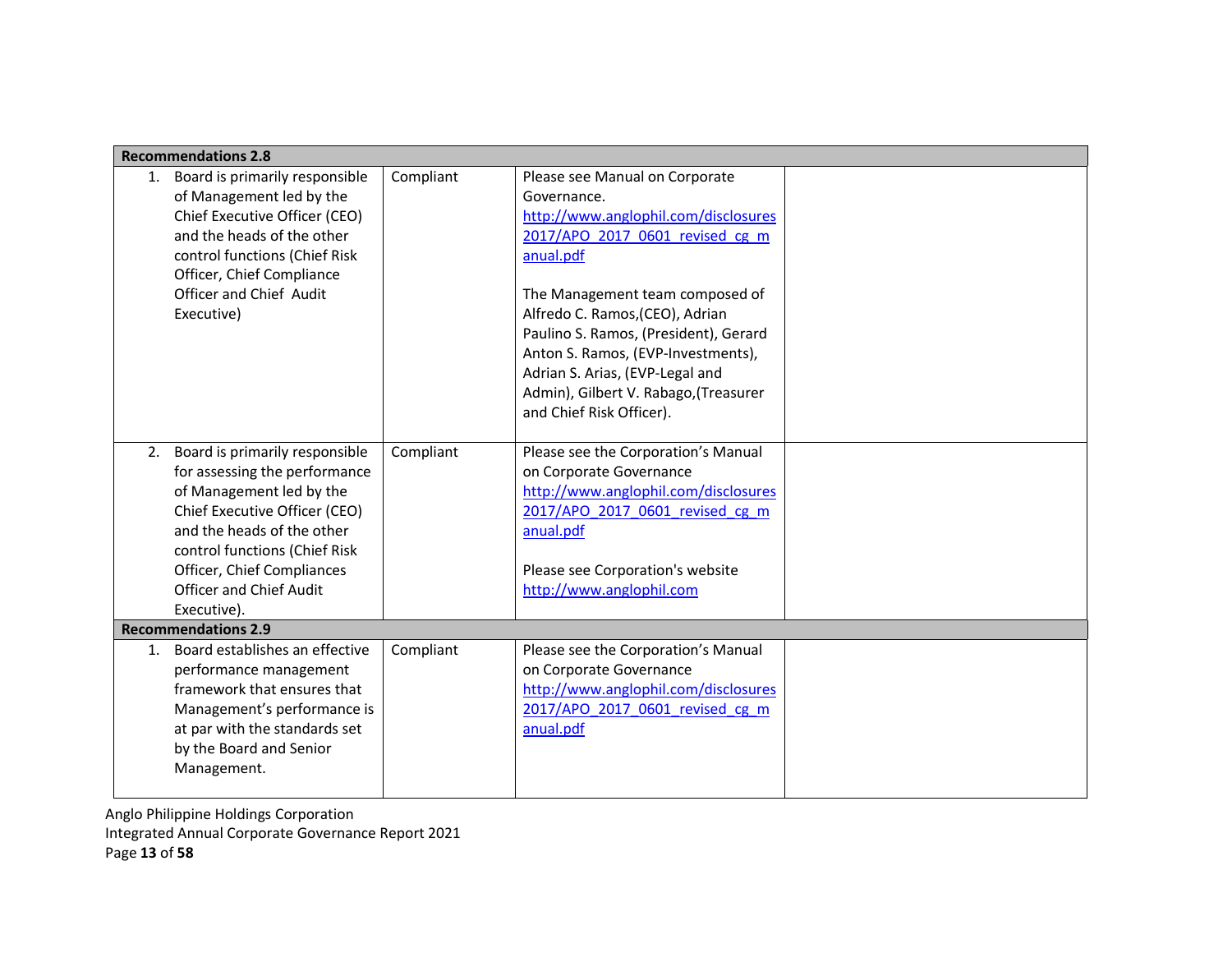|    | 2. Board establishes an effective<br>performance management<br>framework that ensures that<br>personnel's performance is at<br>par with the standards set by<br>the Board and Senior | Compliant | Please see the Corporation's Manual<br>on Corporate Governance<br>http://www.anglophil.com/disclosures<br>2017/APO 2017 0601 revised cg m<br>anual.pdf |                                                                                 |
|----|--------------------------------------------------------------------------------------------------------------------------------------------------------------------------------------|-----------|--------------------------------------------------------------------------------------------------------------------------------------------------------|---------------------------------------------------------------------------------|
|    | Management                                                                                                                                                                           |           |                                                                                                                                                        |                                                                                 |
|    | <b>Recommendations 2.10</b>                                                                                                                                                          |           |                                                                                                                                                        |                                                                                 |
| 1. | Board oversees that an<br>appropriate internal control<br>system is in place.                                                                                                        | Compliant | Please see the Corporation's Manual<br>on Corporate Governance<br>http://www.anglophil.com/disclosures                                                 |                                                                                 |
| 2. | The internal control system<br>includes a mechanism for<br>monitoring and managing                                                                                                   | Compliant | 2017/APO 2017 0601 revised cg m<br>anual.pdf                                                                                                           |                                                                                 |
|    | potential conflict of interest of                                                                                                                                                    |           | Conflict of Interest                                                                                                                                   |                                                                                 |
|    | the Management members                                                                                                                                                               |           | https://www.anglophil.com/documen                                                                                                                      |                                                                                 |
|    | and shareholders.                                                                                                                                                                    |           | ts14/APHC%20Conflict%20of%20Inter                                                                                                                      |                                                                                 |
|    |                                                                                                                                                                                      |           | ests%20Policy.pdf                                                                                                                                      |                                                                                 |
|    | 3. Board approves the internal<br><b>Audit Charter</b>                                                                                                                               | Compliant | Provide reference or link to the<br>company's Internal Audit Charter.                                                                                  | The Internal Audit Charter is subject to<br>approval by the Board of Directors. |
|    | <b>Recommendations 2.11</b>                                                                                                                                                          |           |                                                                                                                                                        |                                                                                 |
|    | 1. Board oversees that the<br>company has in place a sound<br>enterprise risk management                                                                                             | Compliant | Please see Risk Management System<br>https://www.anglophil.com/2cg6 risk                                                                               |                                                                                 |
|    | (ERM) framework to                                                                                                                                                                   |           | management system.html                                                                                                                                 |                                                                                 |
|    | effectively identify, monitor,                                                                                                                                                       |           |                                                                                                                                                        |                                                                                 |
|    | assess and manage key                                                                                                                                                                |           | Annual Corporate Governance 2017                                                                                                                       |                                                                                 |
|    | business risks.                                                                                                                                                                      |           | https://www.anglophil.com/disclosure                                                                                                                   |                                                                                 |
| 2. | The risk management                                                                                                                                                                  | Compliant | s2018/APO 2018 0530 %20integrate                                                                                                                       |                                                                                 |
|    | framework guides the board                                                                                                                                                           |           | d annual corporate governance rep                                                                                                                      |                                                                                 |
|    | in identifying units/business                                                                                                                                                        |           | ort.pdf                                                                                                                                                |                                                                                 |

Integrated Annual Corporate Governance Report 2021

Page 14 of 58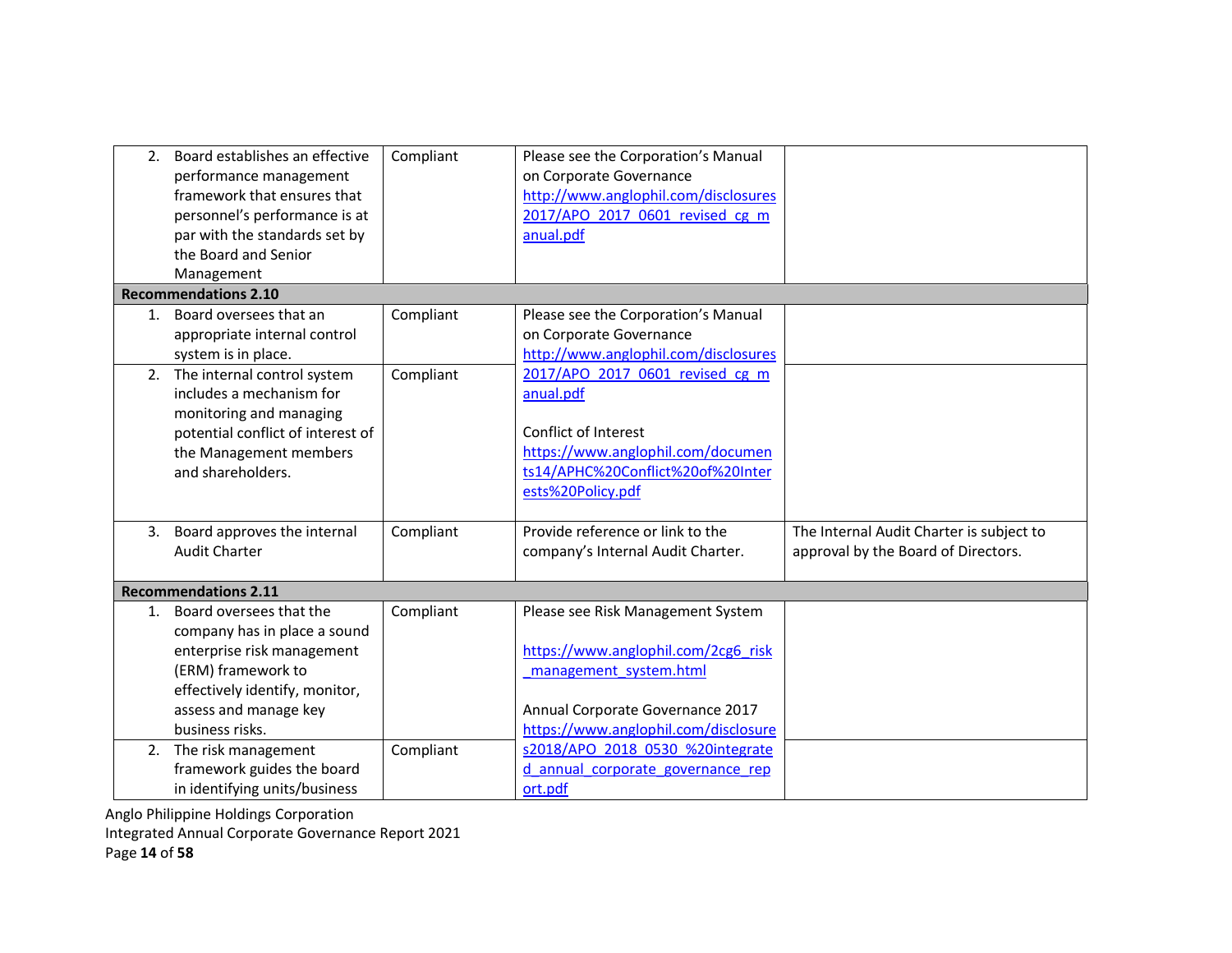|    | lines and enterprise-level risk                                                                                           |           |                                                                                                                                                 |  |
|----|---------------------------------------------------------------------------------------------------------------------------|-----------|-------------------------------------------------------------------------------------------------------------------------------------------------|--|
|    | exposures, as well as the                                                                                                 |           |                                                                                                                                                 |  |
|    | effectiveness of risk                                                                                                     |           |                                                                                                                                                 |  |
|    |                                                                                                                           |           |                                                                                                                                                 |  |
|    | management strategies.                                                                                                    |           |                                                                                                                                                 |  |
|    | <b>Recommendations 2.12</b>                                                                                               |           |                                                                                                                                                 |  |
| 1. | Board has a Board Charter<br>that formalizes and clearly<br>states its roles, responsibilities<br>and accountabilities in | Compliant | Please see the Company's Board<br>Charter<br>https://www.anglophil.com/documen<br>ts14/apo board charter.pdf                                    |  |
|    | carrying out its fiduciary role.                                                                                          |           |                                                                                                                                                 |  |
|    | 2. Board Charter serves as a<br>guide to the directors in the<br>performance of their<br>functions.                       | Compliant |                                                                                                                                                 |  |
| 3. | Board Charter is publicly<br>available and posted on the<br>company's website                                             | Compliant |                                                                                                                                                 |  |
|    | <b>Additional Recommendation to Principle 2</b>                                                                           |           |                                                                                                                                                 |  |
| 1. | Board has a clear insider<br>trading policy                                                                               | Compliant | Please see the Company's Inside<br><b>Trading Policy</b><br>https://www.anglophil.com/documen<br>ts14/APHC%20Insider%20Trading%20<br>Policy.pdf |  |
|    | <b>Optional Principle 2</b>                                                                                               |           |                                                                                                                                                 |  |
|    | 1. Company has a policy on<br>granting loans to directors,<br>either forbidding the practice<br>or ensuring that the      |           |                                                                                                                                                 |  |

Integrated Annual Corporate Governance Report 2021

Page 15 of 58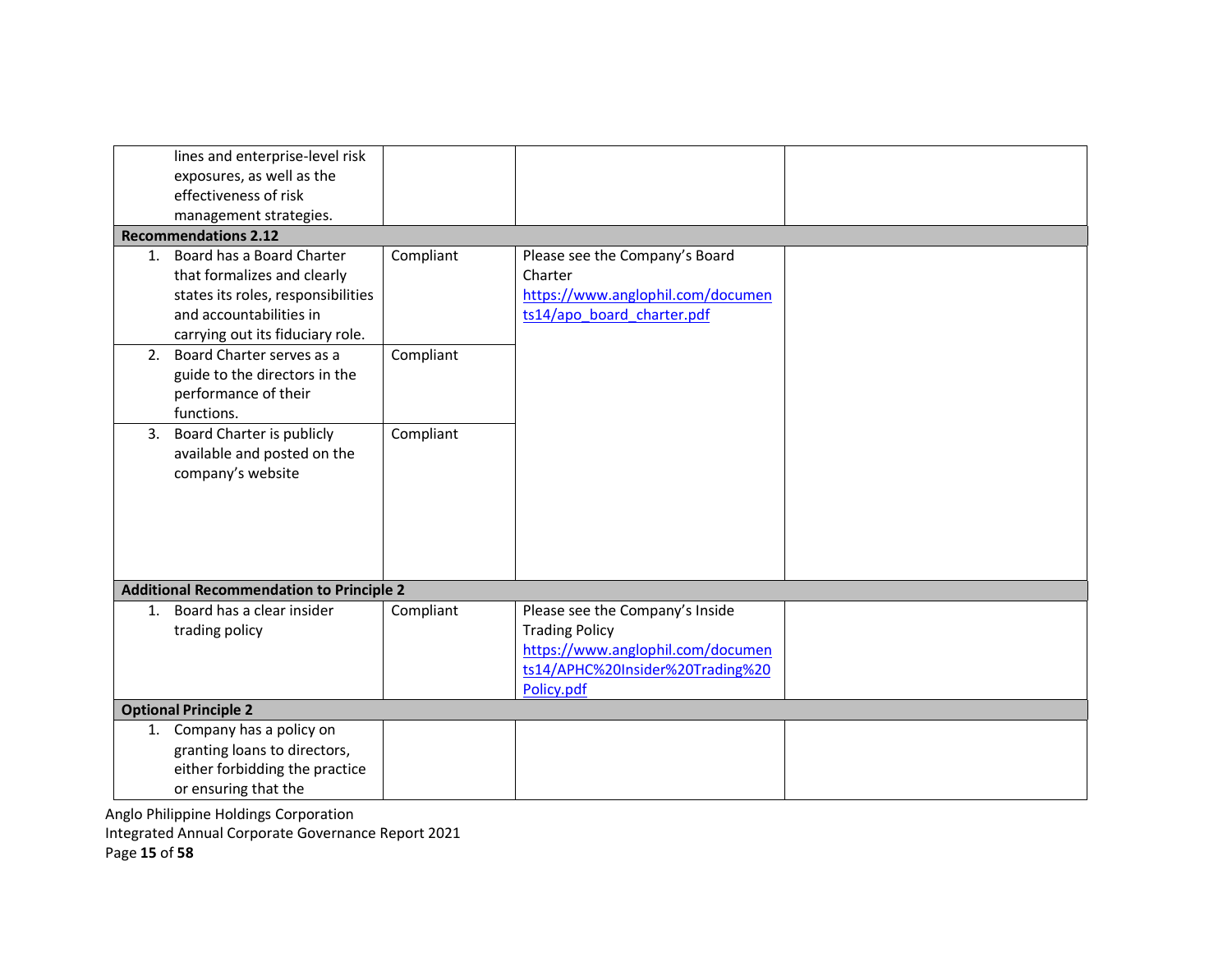| transaction is conducted at<br>arm's length basis and at<br>market rates.                                                                                                                                                                                        |           |                                                                                                                                                                                                                                                                                    |                                                                                                                                                   |
|------------------------------------------------------------------------------------------------------------------------------------------------------------------------------------------------------------------------------------------------------------------|-----------|------------------------------------------------------------------------------------------------------------------------------------------------------------------------------------------------------------------------------------------------------------------------------------|---------------------------------------------------------------------------------------------------------------------------------------------------|
| 2. Company discloses the types<br>of decision requiring board of<br>director's approval.                                                                                                                                                                         |           |                                                                                                                                                                                                                                                                                    |                                                                                                                                                   |
|                                                                                                                                                                                                                                                                  |           |                                                                                                                                                                                                                                                                                    |                                                                                                                                                   |
| Committee Charter.                                                                                                                                                                                                                                               |           | with respect to audit, risk management, related party transactions, and other key corporate governance concerns, such as nomination and<br>remuneration. The composition, functions and responsibilities of all committees established should be contained in a publicly available | Principle 3: Board committees should be set up to the extent possible to support the effective performance of the Board's functions, particularly |
| <b>Recommendation 3.1</b>                                                                                                                                                                                                                                        |           |                                                                                                                                                                                                                                                                                    |                                                                                                                                                   |
| 1. Board establishes board<br>committees that focus on<br>specific board functions to aid<br>in the optimal performance of<br>its roles and responsibilities.                                                                                                    | Compliant | Please see attached Board<br>Committees<br>https://www.anglophil.com/2cg1_cor<br>porate governance.html                                                                                                                                                                            |                                                                                                                                                   |
| <b>Recommendation 3.2</b>                                                                                                                                                                                                                                        |           |                                                                                                                                                                                                                                                                                    |                                                                                                                                                   |
| 1. Board establishes an Audit<br>Committee to enhance its<br>oversight capability over the<br>company's financial reporting,<br>internal control system,<br>internal and external audit<br>processes, and compliance<br>with applicable laws and<br>regulations. | Compliant | Please see Audit Committee Charter<br>https://www.anglophil.com/documen<br>ts14/APHC%20Audit%20Committee%<br>20Charter.pdf                                                                                                                                                         |                                                                                                                                                   |
| 2. Audit Committee is composed<br>of at least three appropriately<br>qualified non-executive<br>directors, the majority of                                                                                                                                       | Compliant | The Audit Committee is headed by its<br>Chairman, Laurito E. Serrano who is an<br>Independent Director.                                                                                                                                                                            |                                                                                                                                                   |

Integrated Annual Corporate Governance Report 2021

Page 16 of 58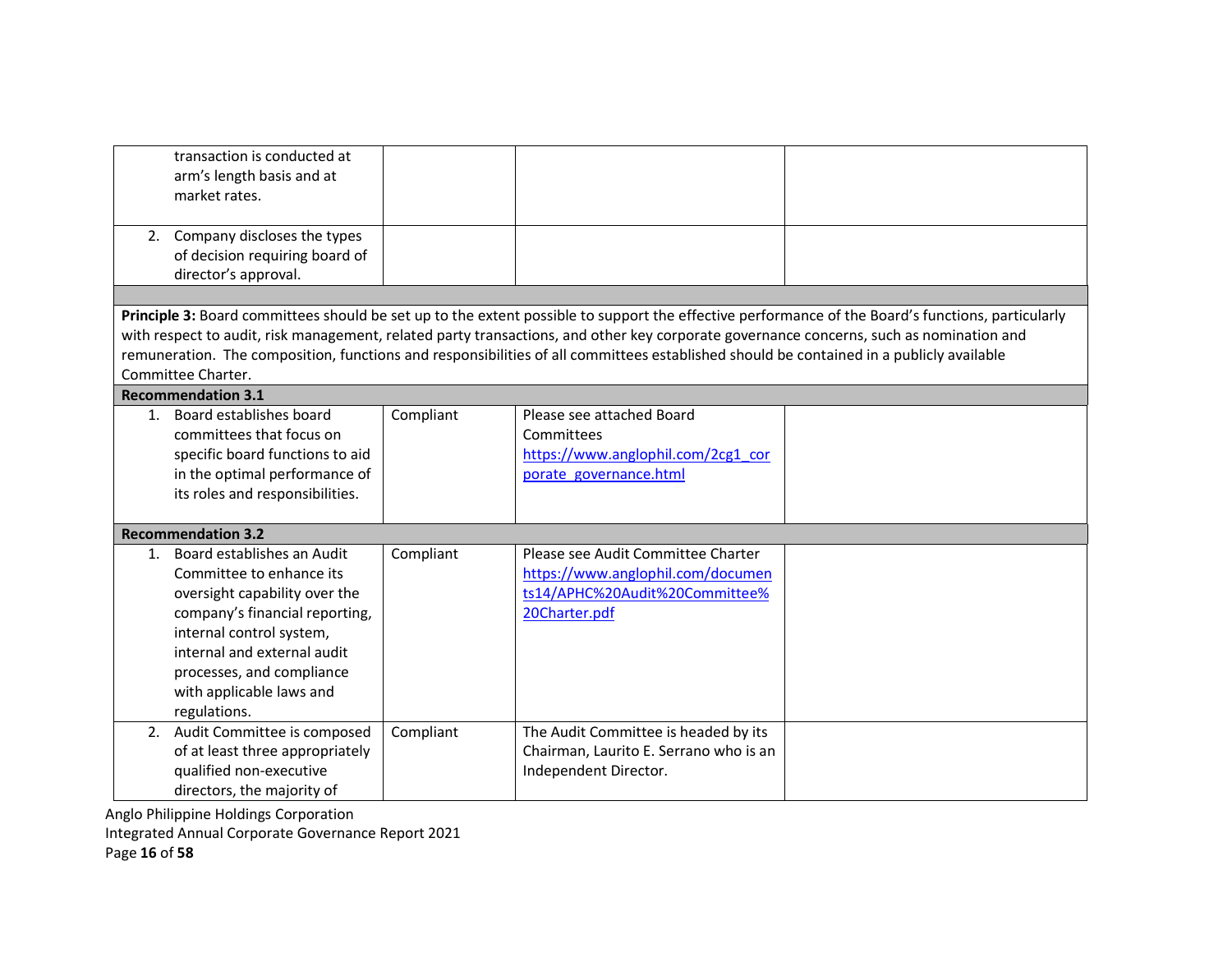| whom including the Chairman<br>is independent.                                                                                                                     |           | Audit Committee's is responsible to<br>recommend the appointment and<br>removal of the company's external<br>auditor.<br>Please see Audit Committee Charter<br>https://www.anglophil.com/documen<br>ts14/APHC%20Audit%20Committee%                                                                            |                                                                                                                                                                                |
|--------------------------------------------------------------------------------------------------------------------------------------------------------------------|-----------|---------------------------------------------------------------------------------------------------------------------------------------------------------------------------------------------------------------------------------------------------------------------------------------------------------------|--------------------------------------------------------------------------------------------------------------------------------------------------------------------------------|
| 3. All the members of the<br>committee have relevant<br>background, knowledge, skills<br>and or experience in the areas<br>of accounting, auditing and<br>finance. | Compliant | 20Charter.pdf<br>Please see the Company's 2021<br><b>Information Statement</b><br>https://www.anglophil.com/disclosure<br>s2021/APO 2021 0107 definitive inf<br>o statement 2021.pdf<br>Please see Audit Committee Charter<br>http://anglophil.com/documents14/A<br>PHC%20Audit%20Committee%20Char<br>ter.pdf |                                                                                                                                                                                |
| The Chairman of the Audit<br>4.<br>Committee is not the<br>Chairman of the Board or of or<br>of any other committee                                                | Compliant | Please see under Corporate<br>Governance, Board Committees<br>https://anglophil.com/2cg1 corporate<br>governance.html<br><b>Board of Directors</b><br>https://anglophil.com/1h2 board dir<br>ectors.html                                                                                                      | The Chairman of the Audit Committee (AC)<br>is NOT the Chairman of the Board and<br>holds only the AC chairmanship.                                                            |
| <b>Supplement to Recommendation 3.2</b>                                                                                                                            |           |                                                                                                                                                                                                                                                                                                               |                                                                                                                                                                                |
| 1. Audit Committee approves all<br>non-audit services conducted<br>by the external auditor.                                                                        | Compliant | Please see Audit Committee Charter<br>https://www.anglophil.com/documen<br>ts14/APHC%20Audit%20Committee%<br>20Charter.pdf.                                                                                                                                                                                   | The Company's independent auditor shall<br>be prohibited from providing non-audit<br>services unless having received previous<br>written approval from the Audit<br>Committee. |

Anglo Philippine Holdings Corporation Integrated Annual Corporate Governance Report 2021 Page 17 of 58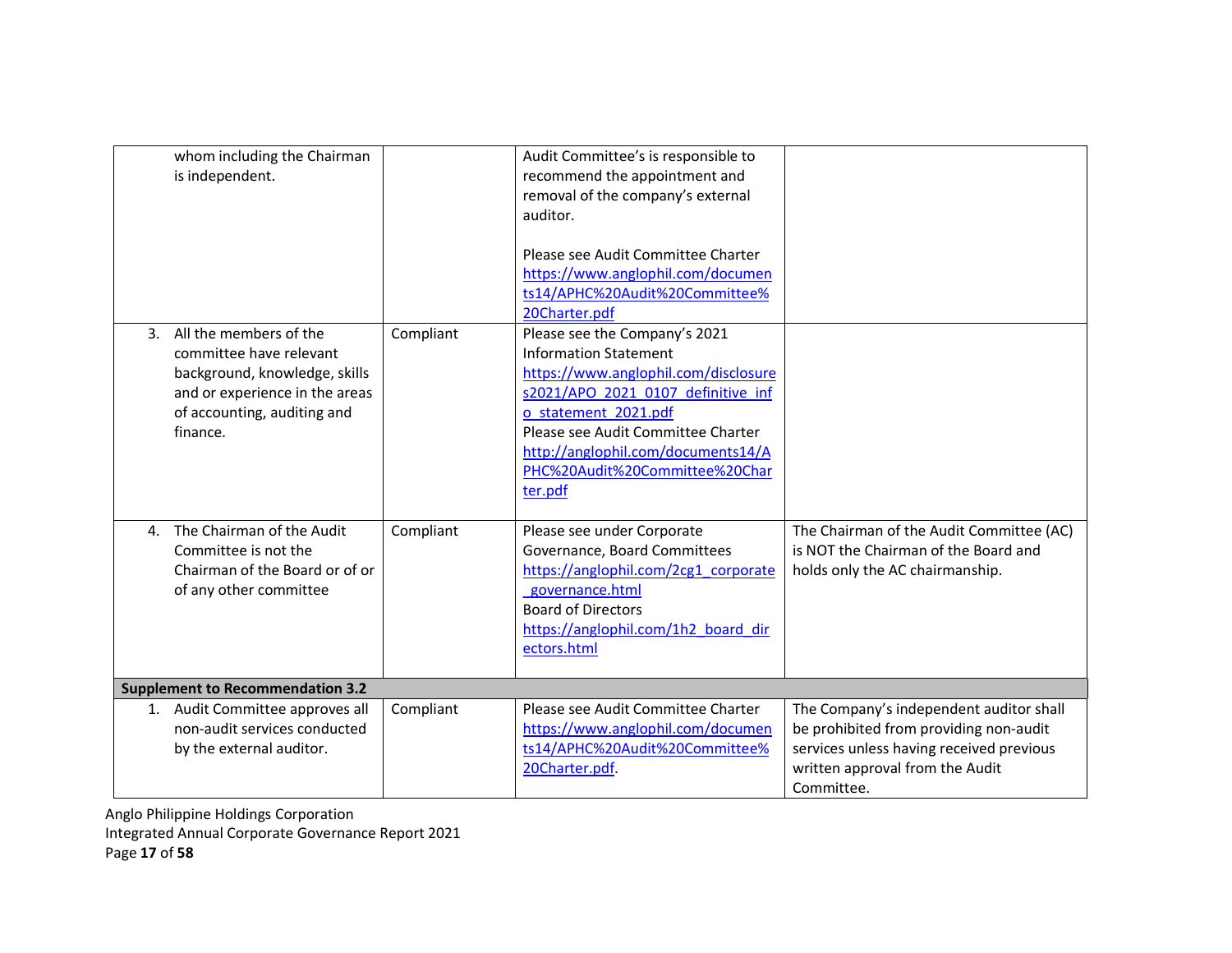|    | 2. Audit Committee conducts<br>regular meetings and<br>dialogues with the external<br>audit team without anyone<br>from management present.                                                                                                                               | Compliant     | Please see Audit Committee Charter<br>https://www.anglophil.com/documen<br>ts14/APHC%20Audit%20Committee%<br>20Charter.pdf    | The Audit Committee shall meet at least<br>twice a year, with the expectation that<br>additional meetings may be required to<br>adequately fulfill all the obligations and<br>duties outlined in the charter |
|----|---------------------------------------------------------------------------------------------------------------------------------------------------------------------------------------------------------------------------------------------------------------------------|---------------|-------------------------------------------------------------------------------------------------------------------------------|--------------------------------------------------------------------------------------------------------------------------------------------------------------------------------------------------------------|
|    | <b>Optional: Recommendation 3.2</b>                                                                                                                                                                                                                                       |               |                                                                                                                               |                                                                                                                                                                                                              |
|    | 1. Audit Committee meets at<br>least four times during the<br>year.                                                                                                                                                                                                       |               | Indicate the number of Audit<br>Committee meetings during the year<br>and provide proof.                                      |                                                                                                                                                                                                              |
|    | 2. Audit Committee approves<br>the appointment and removal<br>of the internal auditor.                                                                                                                                                                                    |               | Provide Proof that the Audit<br>Committee approved the appointment<br>and removal of the internal auditor.                    |                                                                                                                                                                                                              |
|    | <b>Recommendation 3.3</b>                                                                                                                                                                                                                                                 |               |                                                                                                                               |                                                                                                                                                                                                              |
|    | 1. Board establishes a Corporate<br>Governance Committee<br>tasked to assist the Board in<br>the performance of its<br>corporate governance<br>responsibilities, including the<br>functions that were formerly<br>assigned to a Nomination and<br>Remuneration Committee. | Compliant     | Please see the Company's Board<br>Committees<br>https://www.anglophil.com/2cg1_cor<br>porate governance.html                  | Result of 2021 ASM and Organizational<br>Meeting<br>https://www.anglophil.com/disclosures202<br>1/APO 2021 0730 result of 2021 asm.p<br>df                                                                   |
|    | 2. Corporate Governance<br>Committee is composed of at<br>least three members, all of<br>whom should be independent<br>directors.                                                                                                                                         | Non-Compliant |                                                                                                                               | The Company has only two (2) independent<br>directors as stated in the Company's By-<br>Laws and the Board deems not yet<br>necessary to establish three (3)<br>independent directors.                       |
| 3. | Chairman of the Corporate<br>Governance Committee is an<br>independent director.                                                                                                                                                                                          | Compliant     | Corporate Governance & Nomination<br>Committee Chairman is Mr. Honorio<br>A. Poblador, III who is an Independent<br>Director. |                                                                                                                                                                                                              |

Anglo Philippine Holdings Corporation Integrated Annual Corporate Governance Report 2021

Page 18 of 58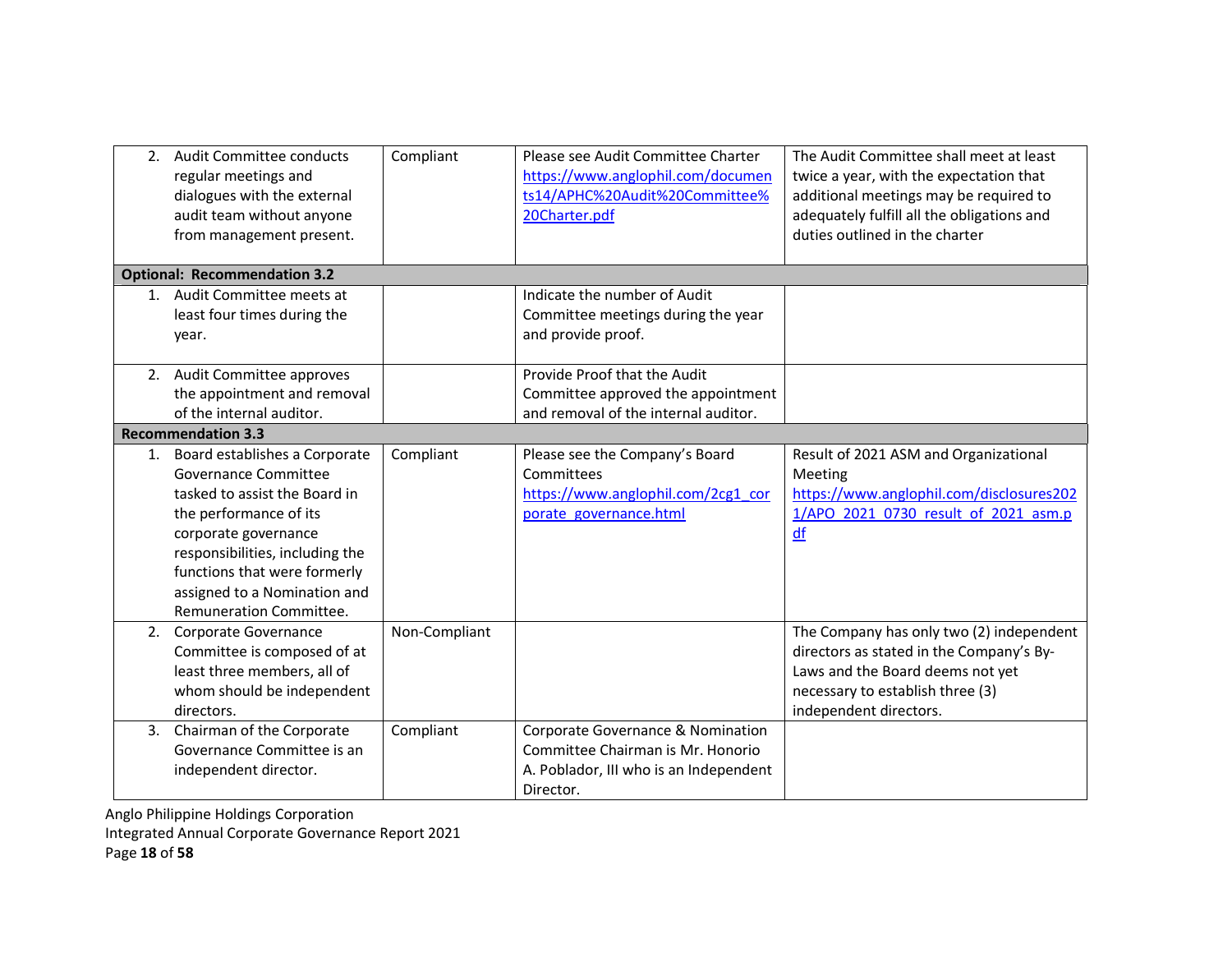|                | <b>Optional: Recommendation 3.3</b>                                                                                                                                                                                                                      |               |                                                                                                                                                                                                                                                                                                                                                                                                             |                                                                                                                                               |
|----------------|----------------------------------------------------------------------------------------------------------------------------------------------------------------------------------------------------------------------------------------------------------|---------------|-------------------------------------------------------------------------------------------------------------------------------------------------------------------------------------------------------------------------------------------------------------------------------------------------------------------------------------------------------------------------------------------------------------|-----------------------------------------------------------------------------------------------------------------------------------------------|
|                | 1. Corporate Governance                                                                                                                                                                                                                                  | Compliant     | https://www.anglophil.com/2cg1_cor                                                                                                                                                                                                                                                                                                                                                                          |                                                                                                                                               |
|                | Committee meet at least                                                                                                                                                                                                                                  |               | porate governance.html                                                                                                                                                                                                                                                                                                                                                                                      |                                                                                                                                               |
|                | twice the year.                                                                                                                                                                                                                                          |               |                                                                                                                                                                                                                                                                                                                                                                                                             |                                                                                                                                               |
|                | <b>Recommendation 3.4</b>                                                                                                                                                                                                                                |               |                                                                                                                                                                                                                                                                                                                                                                                                             |                                                                                                                                               |
|                | 1. Board establishes a separate<br><b>Board Risk Oversight</b><br>Committee (BROC) that should<br>be responsible for the<br>oversight of a company's<br><b>Enterprise Risk Management</b><br>system to ensure its<br>functionality and<br>effectiveness. | Compliant     | The Audit Committee discharges the<br>functions of the BROC as part of the<br>annual review of the company's<br>Financial statement. Based on the<br>Assessment of the Board of Directors,<br>full compliance with this<br>recommendation is not necessary<br>taking into account the size, structure,<br>risk profile and complexity of<br>operations of the Corporation.<br>Please see Company's website: |                                                                                                                                               |
|                |                                                                                                                                                                                                                                                          |               | Manual on Corporate Governance<br>http://www.anglophil.com/disclosures<br>2017/APO 2017 0601 revised cg m<br>anual.pdf                                                                                                                                                                                                                                                                                      |                                                                                                                                               |
|                | 2. BROC is composed of at least<br>three members, the majority<br>of whom should be<br>independent directors,<br>including the Chairman.                                                                                                                 | Non-Compliant | The Company has only two (2)<br>independent directors as stated in the<br>Company's By-Laws and the Board<br>deems not yet necessary to establish<br>three (3) independent directors.                                                                                                                                                                                                                       | Notwithstanding that the BROC has not<br>been constituted, the composition of the<br>Audit Committee is compliant with these<br>requirements. |
| 3 <sub>1</sub> | The Chairman of the BROC is<br>not the Chairman of the Board<br>or of any other committee.                                                                                                                                                               | Non-Compliant |                                                                                                                                                                                                                                                                                                                                                                                                             | BROC has not been constituted yet.                                                                                                            |
|                | 4. At least one member of the<br>BROC has relevant thorough<br>knowledge and experience on<br>risk and risk management.                                                                                                                                  | Non-Compliant |                                                                                                                                                                                                                                                                                                                                                                                                             | BROC has not been constituted yet.                                                                                                            |

Integrated Annual Corporate Governance Report 2021

Page 19 of 58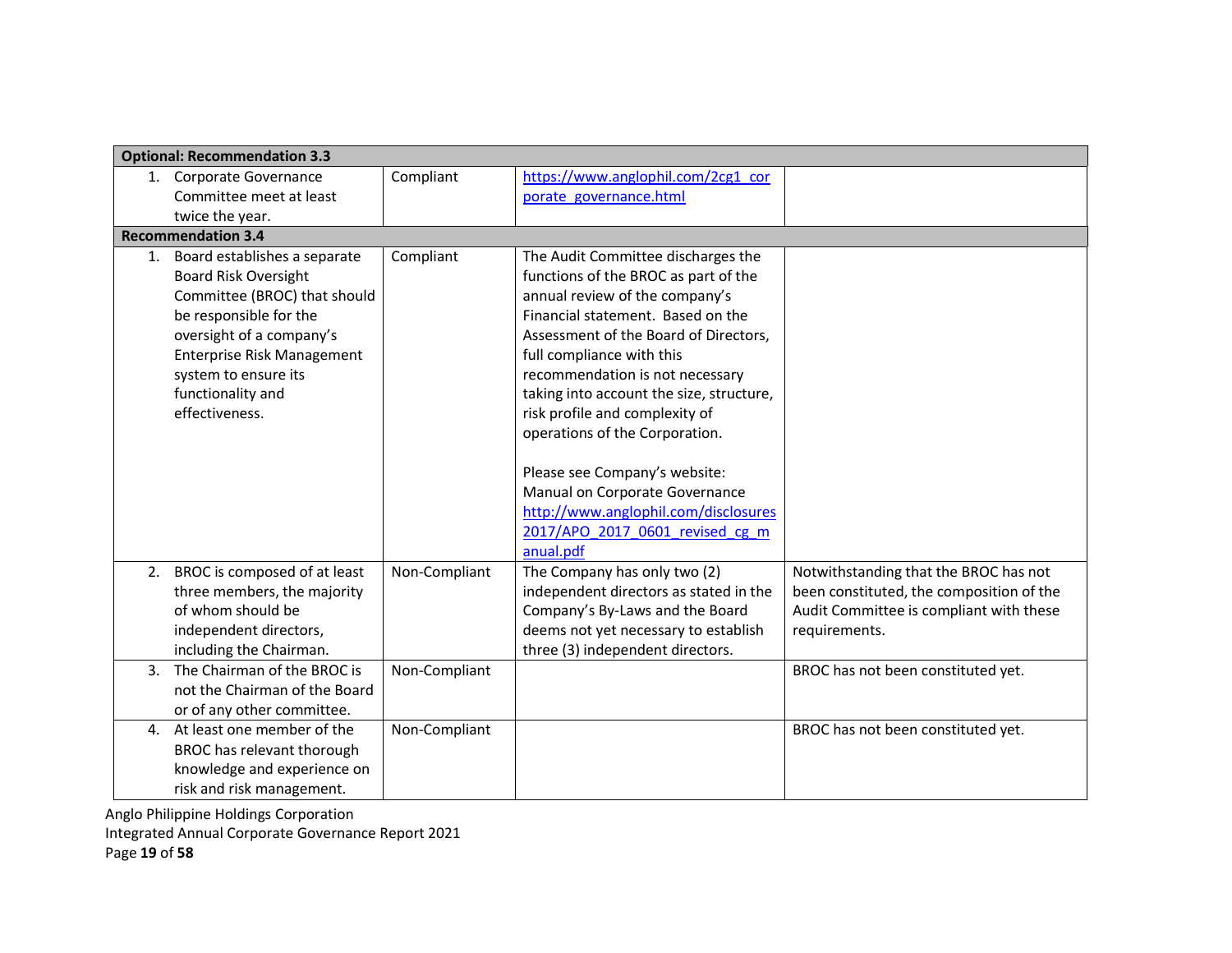|    | <b>Recommendation 3.5</b>                                                                                                                                                                                                       |           |                                                                                                                                                                                                                                                                                                                                                     |  |
|----|---------------------------------------------------------------------------------------------------------------------------------------------------------------------------------------------------------------------------------|-----------|-----------------------------------------------------------------------------------------------------------------------------------------------------------------------------------------------------------------------------------------------------------------------------------------------------------------------------------------------------|--|
|    | 1. Board establishes a Related<br>Party Transactions (RPT)<br>Committee, which is tasked<br>with reviewing all materials<br>related party transactions of<br>the company.                                                       | Compliant | The Company's does not have a<br>separate RPT. The Audit Committee<br>discharges the functions of the RPT<br>Committee as part of the annual<br>review of the company's Financial<br>statement. Based on the Assessment                                                                                                                             |  |
| 2. | RPT Committee is composed<br>of at least three non-executive<br>directors, two of whom should<br>be independent, including the<br>Chairman.                                                                                     | Compliant | of the Board of Directors, full<br>compliance with this recommendation<br>is not necessary taking into account<br>the size, structure, risk profile and<br>complexity of operations of the<br>Company.<br>Please see the Corporation's Manual<br>on Corporate Governance<br>http://www.anglophil.com/disclosures<br>2017/APO 2017 0601 revised cg m |  |
|    | <b>Recommendation 3.6</b>                                                                                                                                                                                                       |           |                                                                                                                                                                                                                                                                                                                                                     |  |
|    | 1. All established committees<br>have a Committee Charter<br>stating in plain terms their<br>respective purposes,<br>memberships, structures,<br>operations, reporting process,<br>resources and other relevant<br>information. | Compliant | Corporate Governance<br>http://www.anglophil.com/2cg1_corp<br>orate governance.html<br>Annual Corporate Governance 2016<br>Please see Corporation's website<br>http://www.anglophil.com                                                                                                                                                             |  |
| 2. | Committee Charters provide<br>standards for evaluating the<br>performance of the<br>Committees.                                                                                                                                 | Compliant | Corporate Governance<br>http://www.anglophil.com/2cg1_corp<br>orate governance.html                                                                                                                                                                                                                                                                 |  |

Anglo Philippine Holdings Corporation Integrated Annual Corporate Governance Report 2021 Page 20 of 58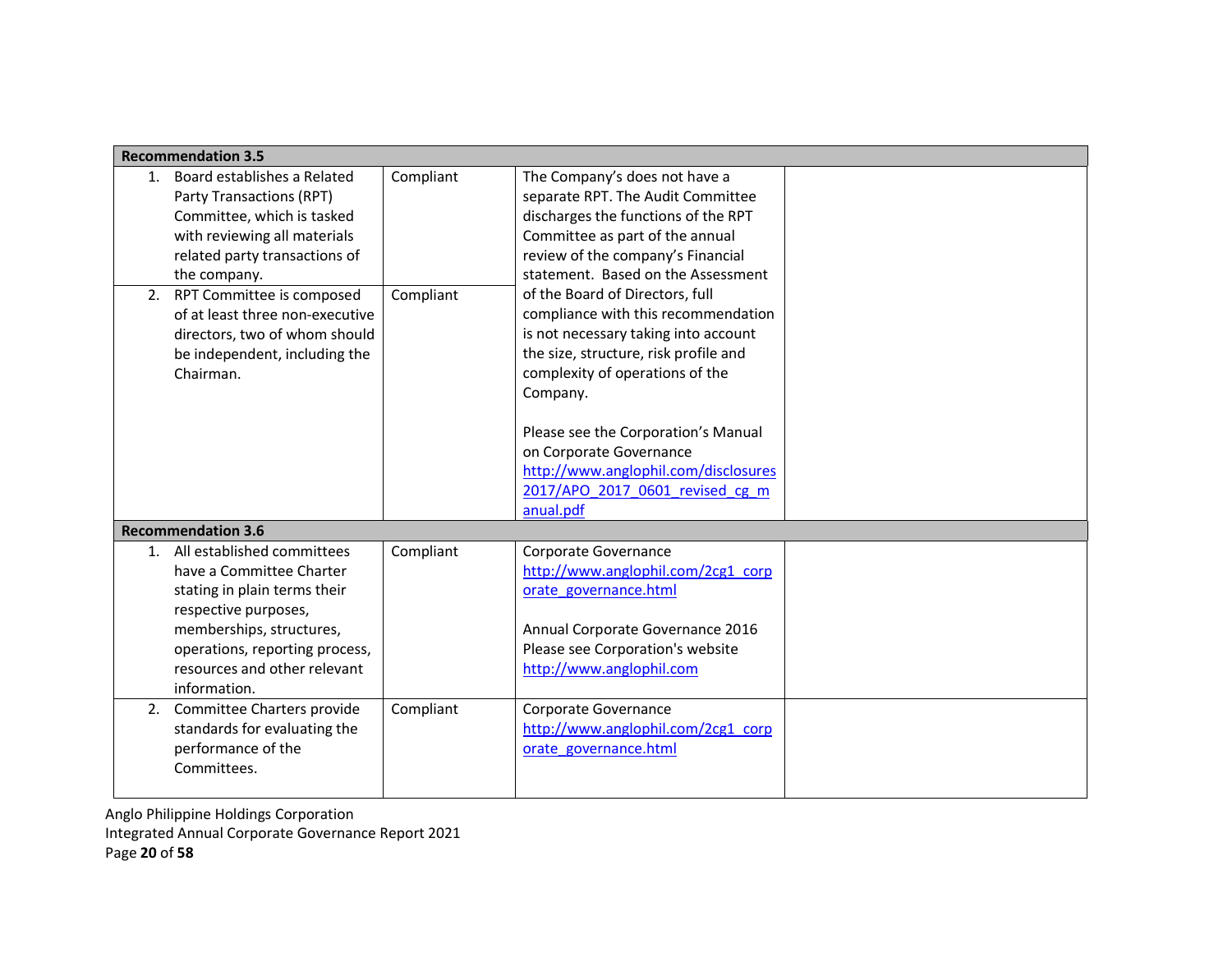| 3. Committee Charters were fully<br>disclosed on the company's<br>website.                                                                                                                                                                                 | Compliant | Annual Corporate Governance 2017<br>Please see Corporation's website<br>http://www.anglophil.com<br>Corporate Governance<br>http://www.anglophil.com/2cg1_corp<br>orate governance.html<br>Annual Corporate Governance 2017                                           |                                                                                                                               |
|------------------------------------------------------------------------------------------------------------------------------------------------------------------------------------------------------------------------------------------------------------|-----------|-----------------------------------------------------------------------------------------------------------------------------------------------------------------------------------------------------------------------------------------------------------------------|-------------------------------------------------------------------------------------------------------------------------------|
|                                                                                                                                                                                                                                                            |           | Please see Corporation's website<br>http://www.anglophil.com                                                                                                                                                                                                          |                                                                                                                               |
|                                                                                                                                                                                                                                                            |           |                                                                                                                                                                                                                                                                       |                                                                                                                               |
| <b>Recommendation 4.1</b>                                                                                                                                                                                                                                  |           | Principle 4: To show full commitment to the company, the directors should devote the time and attention necessary to properly and effectively<br>perform their duties and responsibilities, including sufficient time to be familiar with the corporation's business. |                                                                                                                               |
| 1. The Directors attend and<br>actively participate in all<br>meetings of the Board,<br>Committees and shareholders<br>in person or through tele-<br>/videoconferencing conducted<br>in accordance with the rules<br>and regulations of the<br>Commission. | Compliant | Please the Minutes of Annual<br><b>Stockholders Meeting</b><br>https://www.anglophil.com/3d4 stoc<br>kholders meeting minutes.html                                                                                                                                    |                                                                                                                               |
| 2. The directors review meeting<br>materials for all Board and<br>Committee meetings.                                                                                                                                                                      | Compliant | Board Materials (for presentation and<br>approval) are distributed to the<br>Members of the Board days before<br>the actual meeting. This gives them<br>ample time to review the matters for<br>discussion in the Board meeting.                                      |                                                                                                                               |
| 3. The directors ask the<br>necessary questions or seek<br>clarifications and explanations                                                                                                                                                                 | Compliant | Board members actively participate<br>during presentation Management<br>Report and financial matters that may                                                                                                                                                         | Board members actively participate during<br>presentation Management Report and<br>financial matters that may have a material |

Integrated Annual Corporate Governance Report 2021

Page 21 of 58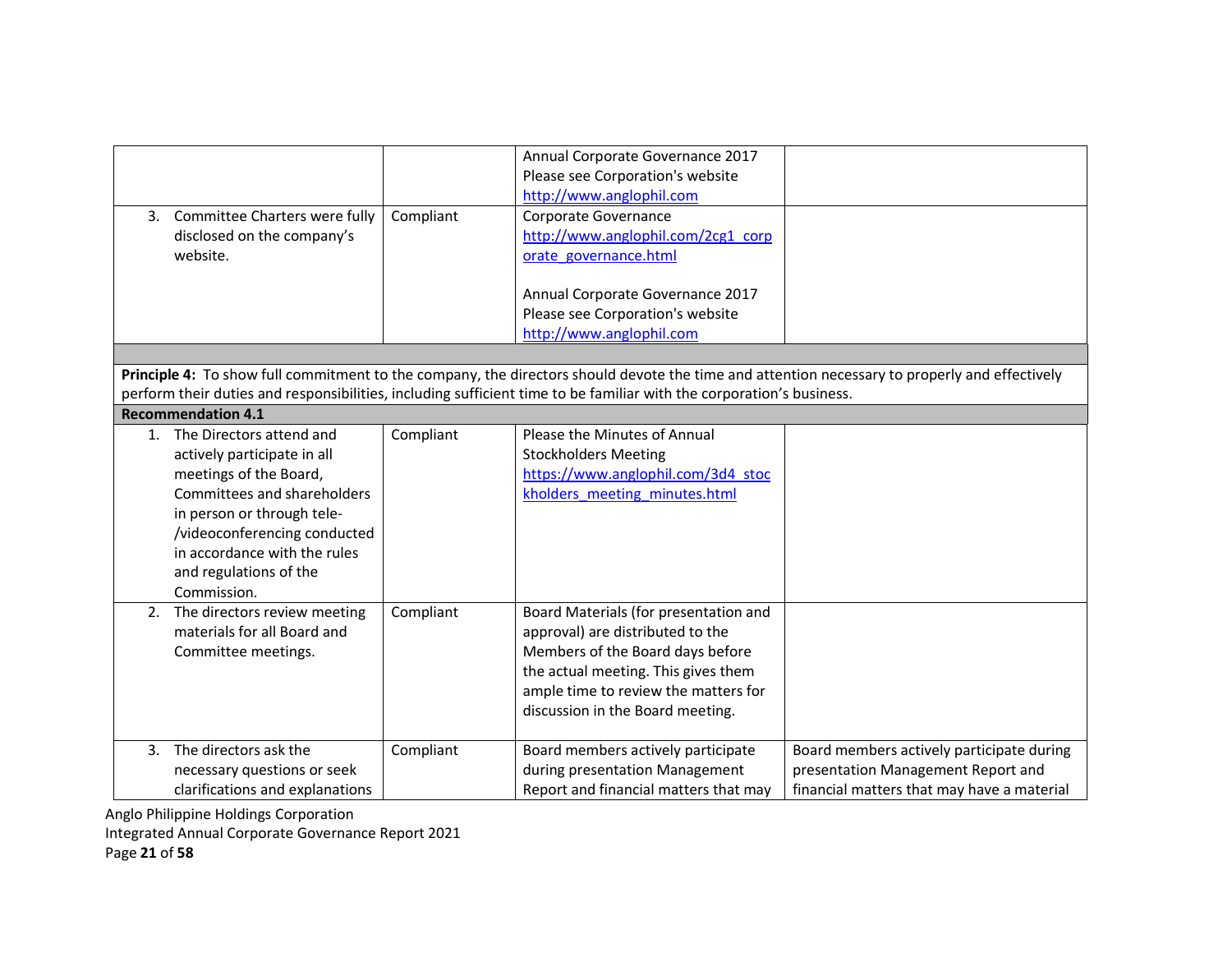|                | during the Board and<br>Committee meetings.                                                                                                                                                                                                                                             |           | have a material impact on the<br>Company's financial position.                                                                                                                                                                                                                               | impact on the Company's financial position.                                                                                                                                                                                                                                                                                                                                                                     |
|----------------|-----------------------------------------------------------------------------------------------------------------------------------------------------------------------------------------------------------------------------------------------------------------------------------------|-----------|----------------------------------------------------------------------------------------------------------------------------------------------------------------------------------------------------------------------------------------------------------------------------------------------|-----------------------------------------------------------------------------------------------------------------------------------------------------------------------------------------------------------------------------------------------------------------------------------------------------------------------------------------------------------------------------------------------------------------|
|                | <b>Recommendation 4.2</b>                                                                                                                                                                                                                                                               |           |                                                                                                                                                                                                                                                                                              |                                                                                                                                                                                                                                                                                                                                                                                                                 |
| 1.             | Non-executive directors<br>concurrently serve in a<br>maximum of five publicly-<br>listed companies to ensure<br>that they have sufficient time<br>to fully prepare for minutes,<br>challenge Management's<br>proposals/views, and oversee<br>the long-term strategy of the<br>company. | Compliant | <b>Information Statement</b><br>https://www.anglophil.com/disclosure<br>s2021/APO 2021 0107 definitive inf<br>o statement 2021.pdf<br>Please see the Corporation's Manual<br>on Corporate Governance<br>http://www.anglophil.com/disclosures<br>2017/APO 2017 0601 revised cg m<br>anual.pdf | The non-executive directors of the Board<br>may concurrently serve as directors to five<br>publicly listed companies to ensure that<br>they have sufficient time to fully prepare<br>for meetings, challenge Management's<br>proposals/views, and oversee the long-<br>term strategy of the Company - 4.2 MCG<br>Manual on Corporate Governance<br>Please see Corporation's website<br>http://www.anglophil.com |
|                | <b>Recommendation 4.3</b>                                                                                                                                                                                                                                                               |           |                                                                                                                                                                                                                                                                                              |                                                                                                                                                                                                                                                                                                                                                                                                                 |
|                | 1. The directors notify the<br>company's board before<br>accepting a directorship in<br>another company.                                                                                                                                                                                | Compliant | Please see the Corporation's Manual<br>on Corporate Governance<br>http://www.anglophil.com/disclosures<br>2017/APO 2017 0601 revised cg m<br>anual.pdf                                                                                                                                       | A director shall notify the Board where<br>he/she is an incumbent director before<br>accepting a directorship in another<br>company. $-4.3$                                                                                                                                                                                                                                                                     |
|                | <b>Optional: Principle 4</b>                                                                                                                                                                                                                                                            |           |                                                                                                                                                                                                                                                                                              |                                                                                                                                                                                                                                                                                                                                                                                                                 |
|                | 1. Company does not have any<br>executive directors who serve<br>in more than two boards of<br>listed companies outside of<br>the group                                                                                                                                                 | Compliant | <b>Information Statement</b><br>https://www.anglophil.com/disclosure<br>s2021/APO 2021 0107 definitive inf<br>o statement 2021.pdf                                                                                                                                                           |                                                                                                                                                                                                                                                                                                                                                                                                                 |
| 2.<br>3.       | Company schedules board of<br>directors' meetings before the<br>start of the financial year.                                                                                                                                                                                            | Compliant | <b>Information Statement</b><br>https://www.anglophil.com/disclosure<br>s2021/APO 2021 0107 definitive inf<br>o statement 2021.pdf                                                                                                                                                           |                                                                                                                                                                                                                                                                                                                                                                                                                 |
| $\mathbf{4}$ . | Board of directors meets at<br>least six times during the year.                                                                                                                                                                                                                         | Compliant | Please see Board Meeting Attendance<br>https://www.anglophil.com/documen<br>ts14/apo 2021 bod attendance.pdf                                                                                                                                                                                 |                                                                                                                                                                                                                                                                                                                                                                                                                 |

Anglo Philippine Holdings Corporation Integrated Annual Corporate Governance Report 2021

Page 22 of 58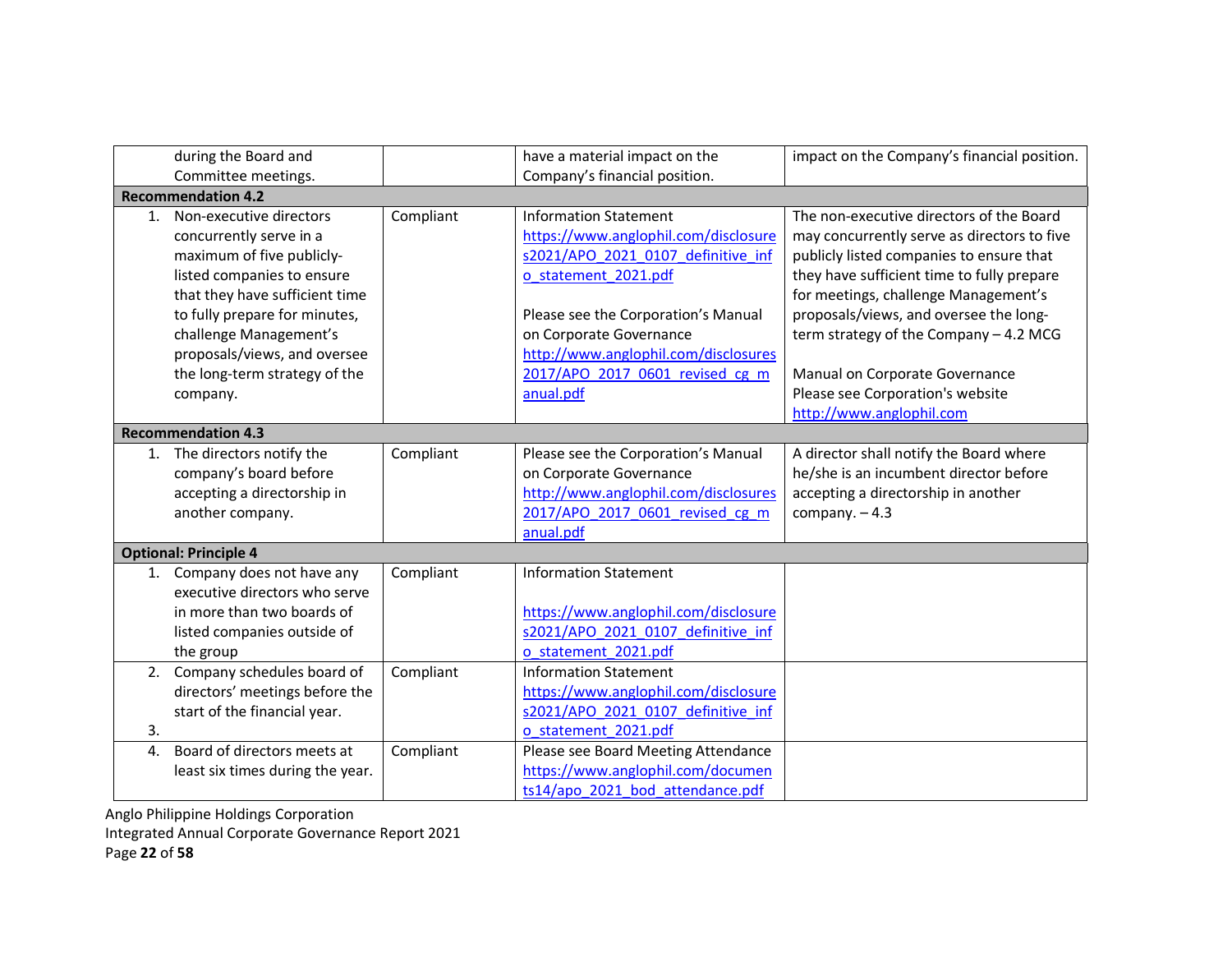| 5. Company requires as                    | minimum quorum of at least<br>2/3 for board decisions.                                         | Non-compliant |                                                                                                                                                      | Under Company by-laws, a quorum at any<br>meeting shall consist of a majority of the<br>entire membership of the Board. A majority<br>of such quorum shall decide any<br>question that may come before the<br>meeting<br>Please see Company's website:<br>By Laws<br>http://anglophil.com/1h6_by_laws.html                                                                                                    |  |  |
|-------------------------------------------|------------------------------------------------------------------------------------------------|---------------|------------------------------------------------------------------------------------------------------------------------------------------------------|---------------------------------------------------------------------------------------------------------------------------------------------------------------------------------------------------------------------------------------------------------------------------------------------------------------------------------------------------------------------------------------------------------------|--|--|
|                                           |                                                                                                |               |                                                                                                                                                      |                                                                                                                                                                                                                                                                                                                                                                                                               |  |  |
| <b>Recommendation 5.1</b>                 |                                                                                                |               | Principle 5: The Board should endeavor to exercise an objective and independent judgment on all corporate affairs.                                   |                                                                                                                                                                                                                                                                                                                                                                                                               |  |  |
| 1. The Board has at least 3<br>is higher. | independent directors or such<br>number as to constitute one-<br>third of the board, whichever | Non-Compliant | Please see Company's website:<br>Manual Corporate Governance<br>http://www.anglophil.com/disclosures<br>2017/APO 2017 0601 revised cg m<br>anual.pdf | The Corporation currently has two (2)<br>independent directors consistent with the<br>requirements of the Revised Manual of<br>Corporate Governance.<br>According to By-laws "The Company shall<br>have two (2) independent<br>directors or at least 20% of its board size, at<br>any one time, whichever is<br>lesser."<br>Please see Company's website:<br>By Laws<br>http://anglophil.com/1h6 by laws.html |  |  |
|                                           | <b>Recommendation 5.2</b>                                                                      |               |                                                                                                                                                      |                                                                                                                                                                                                                                                                                                                                                                                                               |  |  |
| and none of the                           | 1. The independent directors<br>possess all the qualifications                                 | Compliant     | Please see Company's website:<br>Manual Corporate Governance<br>http://www.anglophil.com/disclosures                                                 |                                                                                                                                                                                                                                                                                                                                                                                                               |  |  |

Integrated Annual Corporate Governance Report 2021

Page 23 of 58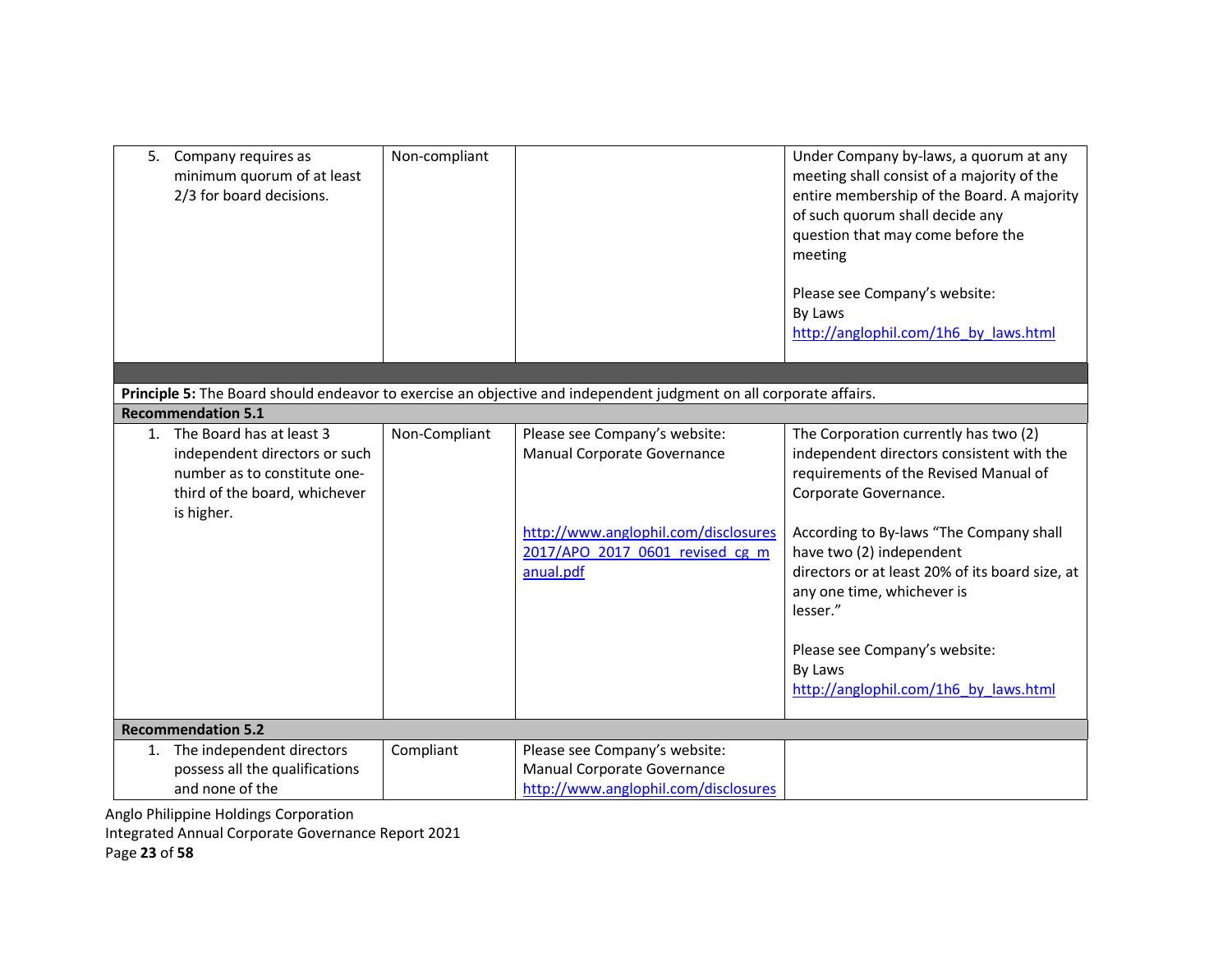|    | disqualifications to hold the<br>positions.                                                                                                                  |           | 2017/APO 2017 0601 revised cg m<br>anual.pdf<br>By Laws<br>http://anglophil.com/1h6 by laws.ht<br>ml<br>Annual Corporate Governance Report<br>http://anglophil.com/disclosures2017/<br>APO 2016 acgr.pdf                                                                                   |                                                                                 |
|----|--------------------------------------------------------------------------------------------------------------------------------------------------------------|-----------|--------------------------------------------------------------------------------------------------------------------------------------------------------------------------------------------------------------------------------------------------------------------------------------------|---------------------------------------------------------------------------------|
|    | <b>Supplement to Recommendation 5.2</b>                                                                                                                      |           |                                                                                                                                                                                                                                                                                            |                                                                                 |
| 1. | Company has no shareholder<br>agreements, by-laws<br>provisions, or other<br>arrangements that constrain<br>the directors' ability to vote<br>independently. | Compliant | Please see Company's website:<br>Manual Corporate Governance<br>http://www.anglophil.com/disclosures<br>2017/APO 2017 0601 revised cg m<br>anual.pdf<br>By Laws<br>http://anglophil.com/1h6 by laws.ht<br>ml.                                                                              |                                                                                 |
|    | <b>Recommendation 5.3</b>                                                                                                                                    |           |                                                                                                                                                                                                                                                                                            |                                                                                 |
| 1. | The independent directors<br>serve for a cumulative term of<br>nine years (reckoned from<br>2012)                                                            | Compliant | Please see Company's website:<br>Manual Corporate Governance<br>http://www.anglophil.com/disclosures<br>2017/APO 2017 0601 revised cg m<br>anual.pdf<br>Information Statement, pp 13<br>https://www.anglophil.com/disclosure<br>s2021/APO 2021 0107 definitive inf<br>o statement 2021.pdf | No ID as of yet, has served for more than 9<br>consecutive terms beginning 2012 |
| 2. | The Company bars an<br>independent director from<br>serving such capacity after the<br>term limit of nine years.                                             | Compliant | Please see Company's website:<br>Manual Corporate Governance<br>http://www.anglophil.com/disclosures<br>2017/APO 2017 0601 revised cg m<br>anual.pdf                                                                                                                                       |                                                                                 |

Anglo Philippine Holdings Corporation Integrated Annual Corporate Governance Report 2021

Page 24 of 58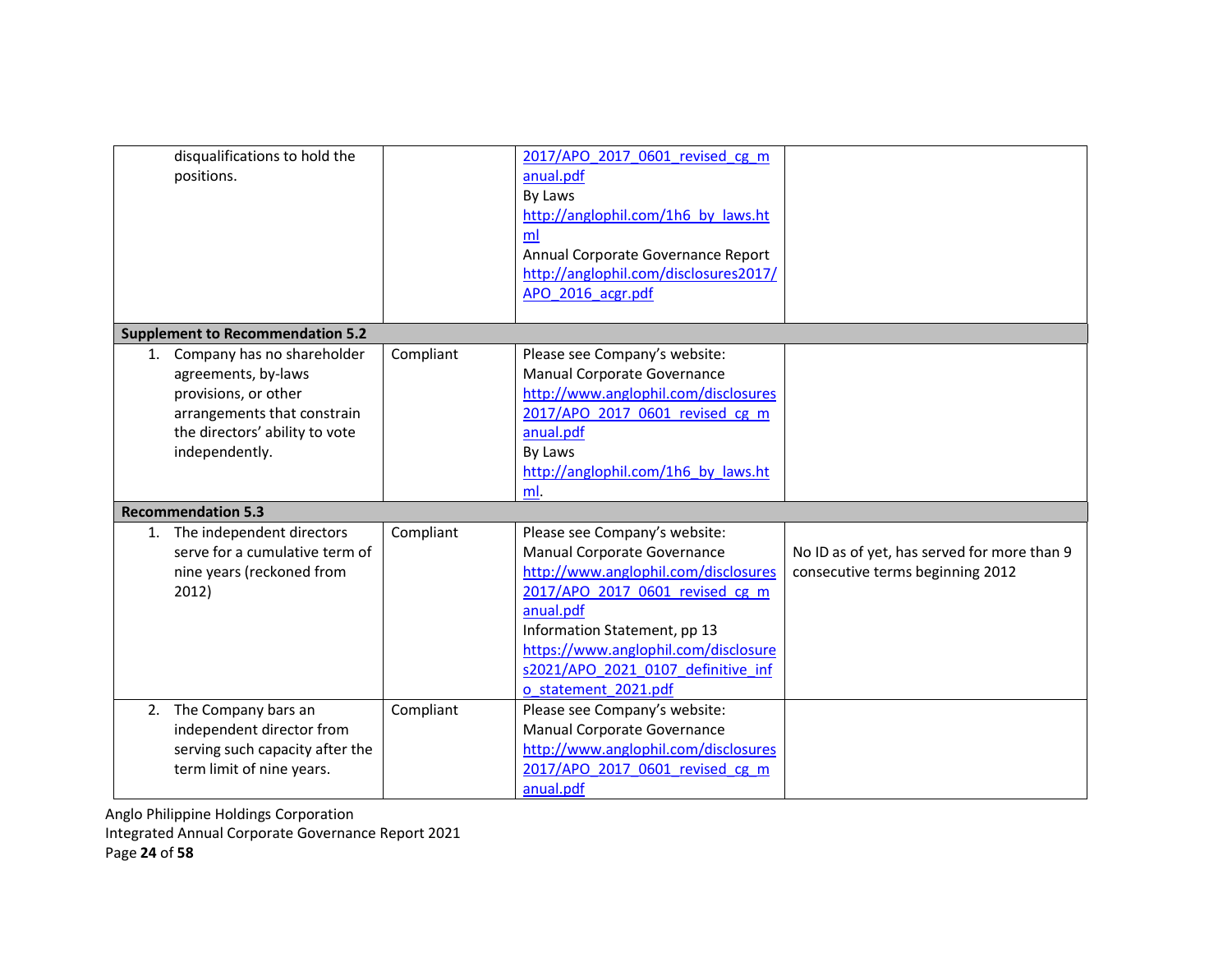| 3. | The instance that the<br>company retains an<br>independent director in the<br>same capacity after nine<br>years, the board provides<br>meritorious justification and<br>seeks shareholders' approval<br>during the annual<br>shareholders' meeting. | Compliant     | Please see Company's website:<br>Manual Corporate Governance<br>http://www.anglophil.com/disclosures<br>2017/APO 2017 0601 revised cg m<br>anual.pdf |                                                                                                                                                                                                                                                                                                                                                                                                                                  |
|----|-----------------------------------------------------------------------------------------------------------------------------------------------------------------------------------------------------------------------------------------------------|---------------|------------------------------------------------------------------------------------------------------------------------------------------------------|----------------------------------------------------------------------------------------------------------------------------------------------------------------------------------------------------------------------------------------------------------------------------------------------------------------------------------------------------------------------------------------------------------------------------------|
|    | <b>Recommendation 5.4</b>                                                                                                                                                                                                                           |               |                                                                                                                                                      |                                                                                                                                                                                                                                                                                                                                                                                                                                  |
|    | 1. The positions of Chairman of<br>the Board and Chief Executive<br>Officer are held by separate<br>individuals.                                                                                                                                    | Non-Compliant | Identify the company's Chairman of<br>the Board and Chief Executive Officer                                                                          | Determinations/resolutions of the Board<br>are made by a collegial body wherein the<br>Chairman/CEO has only one vote.<br>In addition, the Board has constituted a<br>Nomination, Audit and Compensation<br>Committees headed by independent<br>directors, which help identify and suggest<br>strategic plans and proposals to the<br><b>Board of Directors.</b><br>Please see Company's website:<br>Manual Corporate Governance |
|    |                                                                                                                                                                                                                                                     |               |                                                                                                                                                      | http://www.anglophil.com/disclosures2<br>017/APO 2017 0601 revised cg manu                                                                                                                                                                                                                                                                                                                                                       |
|    |                                                                                                                                                                                                                                                     |               |                                                                                                                                                      | al.pdf                                                                                                                                                                                                                                                                                                                                                                                                                           |
|    |                                                                                                                                                                                                                                                     |               |                                                                                                                                                      | Annual Corporate Governance Report<br>http://anglophil.com/disclosures2017/A                                                                                                                                                                                                                                                                                                                                                     |
|    |                                                                                                                                                                                                                                                     |               |                                                                                                                                                      | PO 2016 acgr.pdf                                                                                                                                                                                                                                                                                                                                                                                                                 |
| 2. | The Chairman of the Board                                                                                                                                                                                                                           | Compliant     | Please see Company's website:                                                                                                                        |                                                                                                                                                                                                                                                                                                                                                                                                                                  |
|    | and Chief Executive Officer                                                                                                                                                                                                                         |               | Manual Corporate Governance                                                                                                                          |                                                                                                                                                                                                                                                                                                                                                                                                                                  |
|    | have clearly defined                                                                                                                                                                                                                                |               | http://www.anglophil.com/disclosures                                                                                                                 |                                                                                                                                                                                                                                                                                                                                                                                                                                  |
|    | responsibilities.                                                                                                                                                                                                                                   |               | 2017/APO 2017 0601 revised cg m<br>anual.pdf                                                                                                         |                                                                                                                                                                                                                                                                                                                                                                                                                                  |
|    |                                                                                                                                                                                                                                                     |               |                                                                                                                                                      |                                                                                                                                                                                                                                                                                                                                                                                                                                  |

Anglo Philippine Holdings Corporation Integrated Annual Corporate Governance Report 2021

Page 25 of 58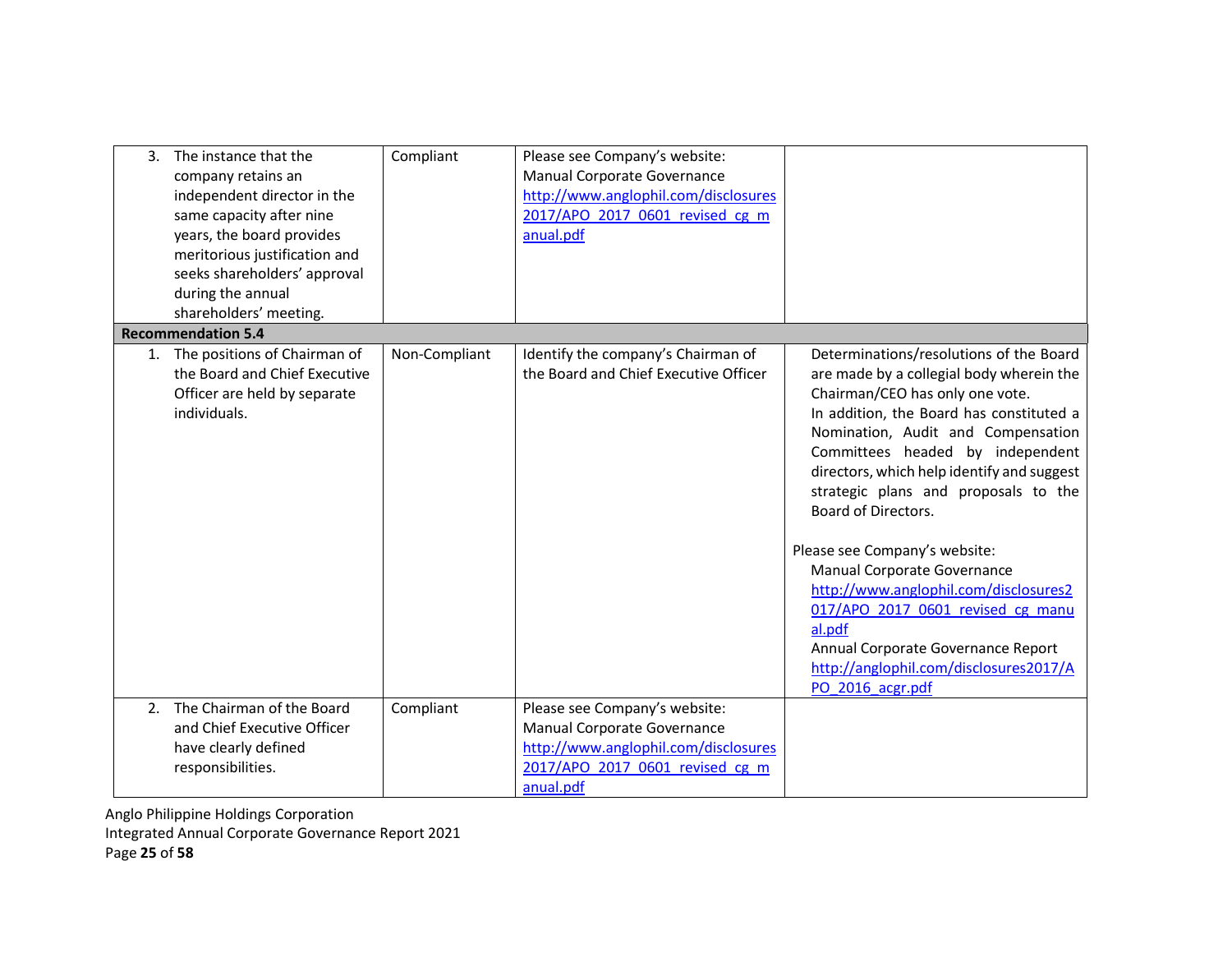|                |                                                                                                                                                                                                                 |               | Annual Corporate Governance Report                                                                                                                   |                                                                                 |
|----------------|-----------------------------------------------------------------------------------------------------------------------------------------------------------------------------------------------------------------|---------------|------------------------------------------------------------------------------------------------------------------------------------------------------|---------------------------------------------------------------------------------|
|                |                                                                                                                                                                                                                 |               | http://anglophil.com/disclosures2017/                                                                                                                |                                                                                 |
|                |                                                                                                                                                                                                                 |               | APO 2016 acgr.pdf                                                                                                                                    |                                                                                 |
|                | <b>Recommendation 5.5</b>                                                                                                                                                                                       |               |                                                                                                                                                      |                                                                                 |
| 1.             | If the Chairman of the Board is<br>not an independent director,<br>the board designates a lead                                                                                                                  | Non-Compliant |                                                                                                                                                      | The Company has 2 Independent Directors<br>and both are of the same stature and |
|                | director among the                                                                                                                                                                                              |               |                                                                                                                                                      | experience. They exercise chairmanship<br>over their respective committees.     |
|                | independent directors.                                                                                                                                                                                          |               |                                                                                                                                                      |                                                                                 |
|                | <b>Recommendation 5.6</b>                                                                                                                                                                                       |               |                                                                                                                                                      |                                                                                 |
| 1.             | Directors with material<br>interest in a transaction<br>affecting the corporation<br>abstain from taking part in the<br>deliberations on the                                                                    | Compliant     | The voting results over such<br>transactions during board meeting are<br>reflected in the minutes of meeting.                                        |                                                                                 |
|                | transaction.                                                                                                                                                                                                    |               |                                                                                                                                                      |                                                                                 |
|                | <b>Recommendation 5.7</b>                                                                                                                                                                                       |               |                                                                                                                                                      |                                                                                 |
|                | 1. The non-executive directors<br>(NED) have separate periodic<br>meetings with the external<br>auditor and heads of the<br>internal audit, compliance and<br>risk functions, without any<br>executive present. | Compliant     | Please see Company's website:<br>Manual Corporate Governance<br>http://www.anglophil.com/disclosures<br>2017/APO 2017 0601 revised cg m<br>anual.pdf |                                                                                 |
|                | 2. The meetings are chaired by<br>the lead independent director.                                                                                                                                                | Non-compliant |                                                                                                                                                      | Currently, Company has no lead<br>independent director.                         |
|                | <b>Optional Principle 5</b>                                                                                                                                                                                     |               |                                                                                                                                                      |                                                                                 |
| $\mathbf{1}$ . | None of the directors is a<br>former CEO of the company in<br>the past 2 years.                                                                                                                                 | Compliant     | Provide name/s of the company CEO<br>for the past 2 years                                                                                            |                                                                                 |
|                | aala Dhilinning Italdinga Carnaratian                                                                                                                                                                           |               |                                                                                                                                                      |                                                                                 |

Integrated Annual Corporate Governance Report 2021

Page 26 of 58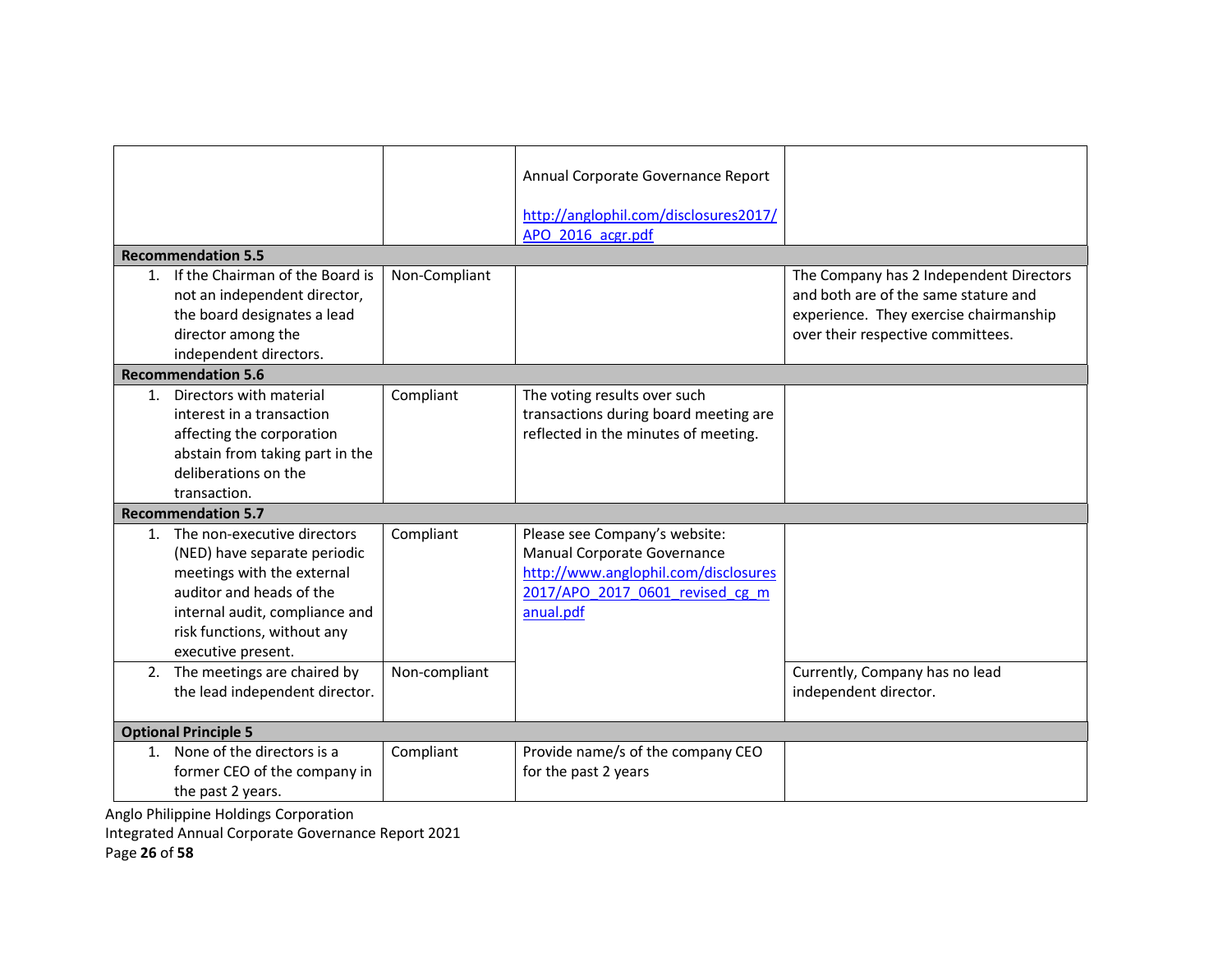Principle 6: The best measure of the Board's effectiveness is through an assessment process. The Board should regularly carry out evaluations to appraise its performance as a body, and assess whether it possess the right mix of backgrounds and competencies.

|                | <b>Recommendation 6.1</b>      |               |                                       |                                      |
|----------------|--------------------------------|---------------|---------------------------------------|--------------------------------------|
| 1.             | Board conducts an annual self- | Compliant     | Please see Company's website:         |                                      |
|                | assessment of its performance  |               | Manual Corporate Governance           |                                      |
|                | as a whole.                    |               |                                       |                                      |
| 2.             | The Chairman conducts a self-  | Compliant     | http://www.anglophil.com/disclosures  |                                      |
|                | assessment of his              |               | 2017/APO 2017 0601 revised cg m       |                                      |
|                | performance.                   |               | anual.pdf                             |                                      |
| 3 <sub>1</sub> | The individual members         | Compliant     |                                       |                                      |
|                | conduct a self-assessment of   |               | Annual Corporate Governance Report    |                                      |
|                | their performance.             |               | http://anglophil.com/disclosures2017/ |                                      |
| 4.             | Each committee conducts a      | Compliant     | APO 2016 acgr.pdf                     |                                      |
|                | self-assessment of its         |               |                                       |                                      |
|                | performance.                   |               |                                       |                                      |
|                | 5. Every three years, the      | Non-Compliant |                                       | The company will engage the external |
|                | assessments are supported by   |               |                                       | facilitator as the need arises       |
|                | an external facilitator.       |               |                                       |                                      |
|                | <b>Recommendation 6.2</b>      |               |                                       |                                      |
|                | 1. Board has in place a system | Compliant     | Please see Company's website:         |                                      |
|                | that provides, at the          |               | Manual Corporate Governance           |                                      |
|                | minimum, criteria and process  |               | http://www.anglophil.com/disclosures  |                                      |
|                | to determine the performance   |               | 2017/APO 2017 0601 revised cg m       |                                      |
|                | of the Board, individual       |               | anual.pdf                             |                                      |
|                |                                |               |                                       |                                      |
|                | directors and committees.      |               | <b>Committee Charters</b>             |                                      |
|                |                                |               | http://anglophil.com/2cg1 corporate   |                                      |
|                |                                |               | governance.html                       |                                      |
|                | 2. The system allows for a     | Compliant     | Please see the Corporation's          |                                      |
|                | feedback mechanism from the    |               | Manual on Corporate Governance        |                                      |
|                | shareholders.                  |               | http://www.anglophil.com/disclosures  |                                      |
|                |                                |               | 2017/APO 2017 0601 revised cg m       |                                      |

Anglo Philippine Holdings Corporation Integrated Annual Corporate Governance Report 2021 Page 27 of 58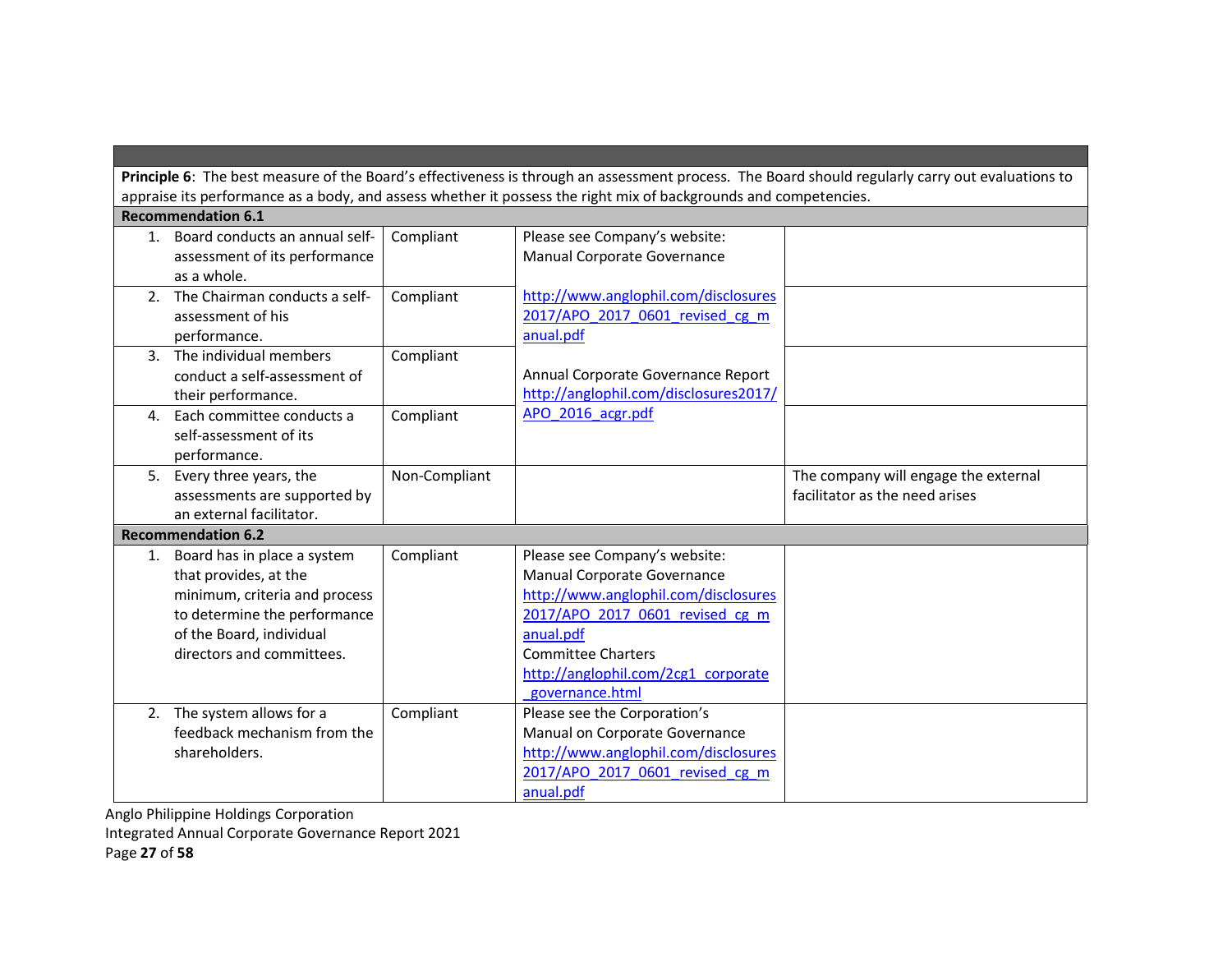|                                                                                                                                                                                                                                                                |           | Principle 7: Members of the Board are duty-bound to apply high ethical standards, taking into account the interest of all stakeholders.                                                                                          |  |
|----------------------------------------------------------------------------------------------------------------------------------------------------------------------------------------------------------------------------------------------------------------|-----------|----------------------------------------------------------------------------------------------------------------------------------------------------------------------------------------------------------------------------------|--|
| <b>Recommendation 7.1</b>                                                                                                                                                                                                                                      |           |                                                                                                                                                                                                                                  |  |
| 1. Board adopts a Code of<br>Conduct and Ethics, which<br>provide standards for<br>professional and ethical<br>behavior, as well as articulate<br>acceptable and unacceptable<br>conduct and practices in<br>internal and external dealings<br>of the company. | Compliant | Please see Company's website:<br>Manual Corporate Governance<br>http://www.anglophil.com/disclosures<br>2017/APO 2017 0601 revised cg m<br>anual.pdf<br>Code of Business Conduct and Ethics<br>https://www.anglophil.com/documen |  |
| 2. The Code is properly                                                                                                                                                                                                                                        | Compliant | ts14/APHCs%20Code%20of%20Ethics.<br>pdf<br>The Corporation's Code of Business                                                                                                                                                    |  |
| disseminated to the Board,<br>senior management and<br>employees.                                                                                                                                                                                              |           | Conduct is disseminated immediately<br>to newly appointed member of the<br>Board, senior management, and<br>employee, as applicable.                                                                                             |  |
|                                                                                                                                                                                                                                                                |           | Please see Company's website:<br>Manual Corporate Governance<br>http://www.anglophil.com/disclosures<br>2017/APO 2017 0601 revised cg m<br>anual.pdf                                                                             |  |
|                                                                                                                                                                                                                                                                |           | Code of Business Conduct and Ethics<br>https://www.anglophil.com/documen<br>ts14/APHCs%20Code%20of%20Ethics.<br>pdf                                                                                                              |  |

Anglo Philippine Holdings Corporation Integrated Annual Corporate Governance Report 2021 Page 28 of 58

▅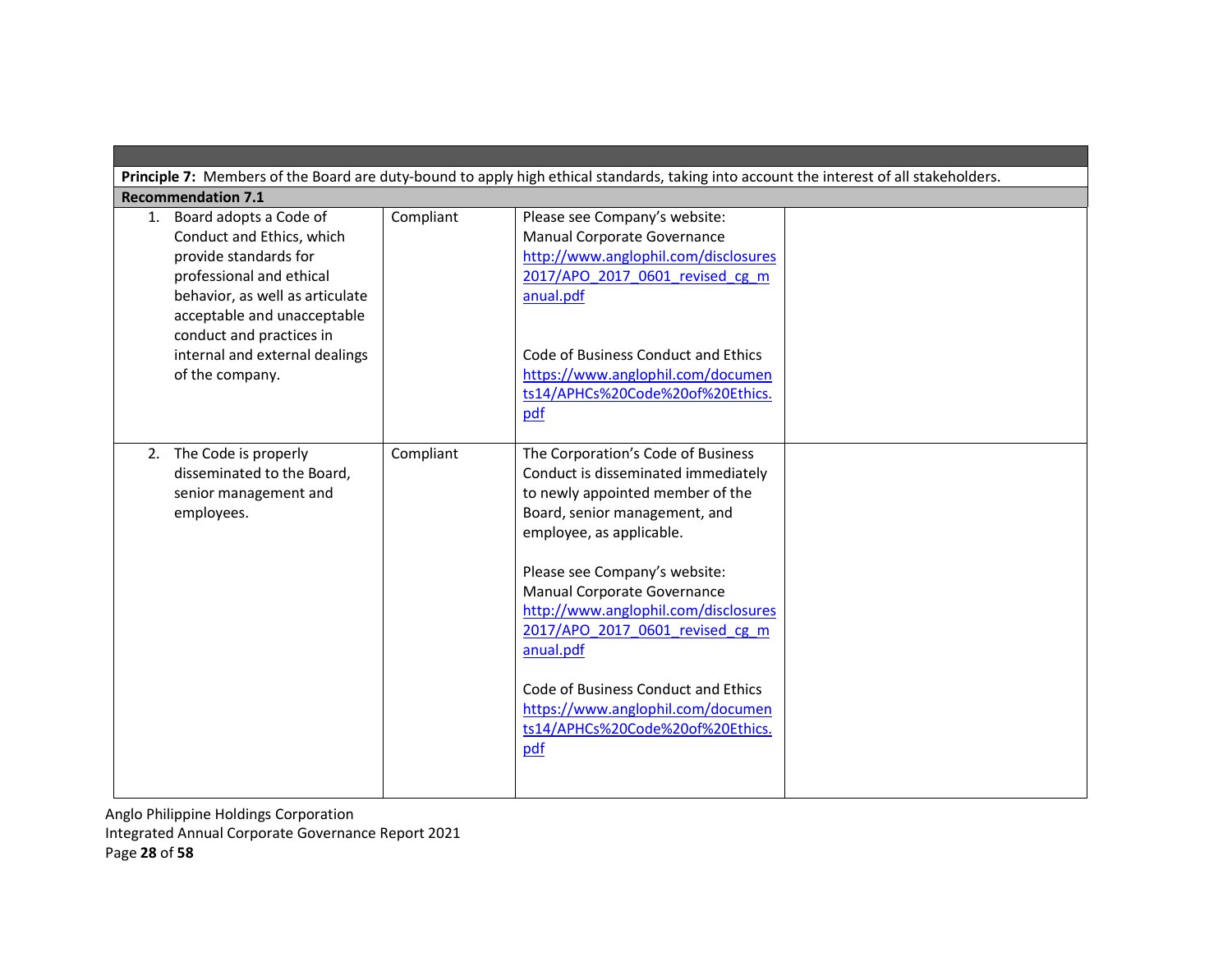| 3. | The Code is disclosed and<br>made available to the public<br>through the company website.                                                                        | Compliant | Please see Company's website:<br>Manual Corporate Governance<br>http://www.anglophil.com/disclosures<br>2017/APO 2017 0601 revised cg m<br>anual.pdf<br>Code of Business Conduct and Ethics<br>https://www.anglophil.com/documen<br>ts14/APHCs%20Code%20of%20Ethics.<br>pdf |  |
|----|------------------------------------------------------------------------------------------------------------------------------------------------------------------|-----------|-----------------------------------------------------------------------------------------------------------------------------------------------------------------------------------------------------------------------------------------------------------------------------|--|
|    | <b>Supplement to Recommendation 7.1</b>                                                                                                                          |           |                                                                                                                                                                                                                                                                             |  |
|    | 1. Company has clear and<br>stringent policies and<br>procedures on curbing and<br>penalizing company<br>involvement in offering paying<br>and receiving bribes. | Compliant | Please see Company's website:<br>Manual Corporate Governance<br>http://www.anglophil.com/disclosures<br>2017/APO 2017 0601 revised cg m<br>anual.pdf<br>Code of Business Conduct and Ethics<br>https://www.anglophil.com/documen<br>ts14/APHCs%20Code%20of%20Ethics.<br>pdf |  |
|    | <b>Recommendation 7.2</b>                                                                                                                                        |           |                                                                                                                                                                                                                                                                             |  |
| 1. | Board ensures the proper and<br>efficient implementation and<br>monitoring of compliance with<br>the Code of Business Conduct<br>and Ethics.                     | Compliant | Please see Company's website:<br>Manual Corporate Governance<br>http://www.anglophil.com/disclosures<br>2017/APO 2017 0601 revised cg m<br>anual.pdf                                                                                                                        |  |
| 2. | Board ensures the proper and<br>efficient implementation and<br>monitoring of compliance with<br>company internal policies.                                      | Compliant | Code of Business Conduct and Ethics<br>https://www.anglophil.com/documen<br>ts14/APHCs%20Code%20of%20Ethics.<br>pdf                                                                                                                                                         |  |

Anglo Philippine Holdings Corporation Integrated Annual Corporate Governance Report 2021 Page 29 of 58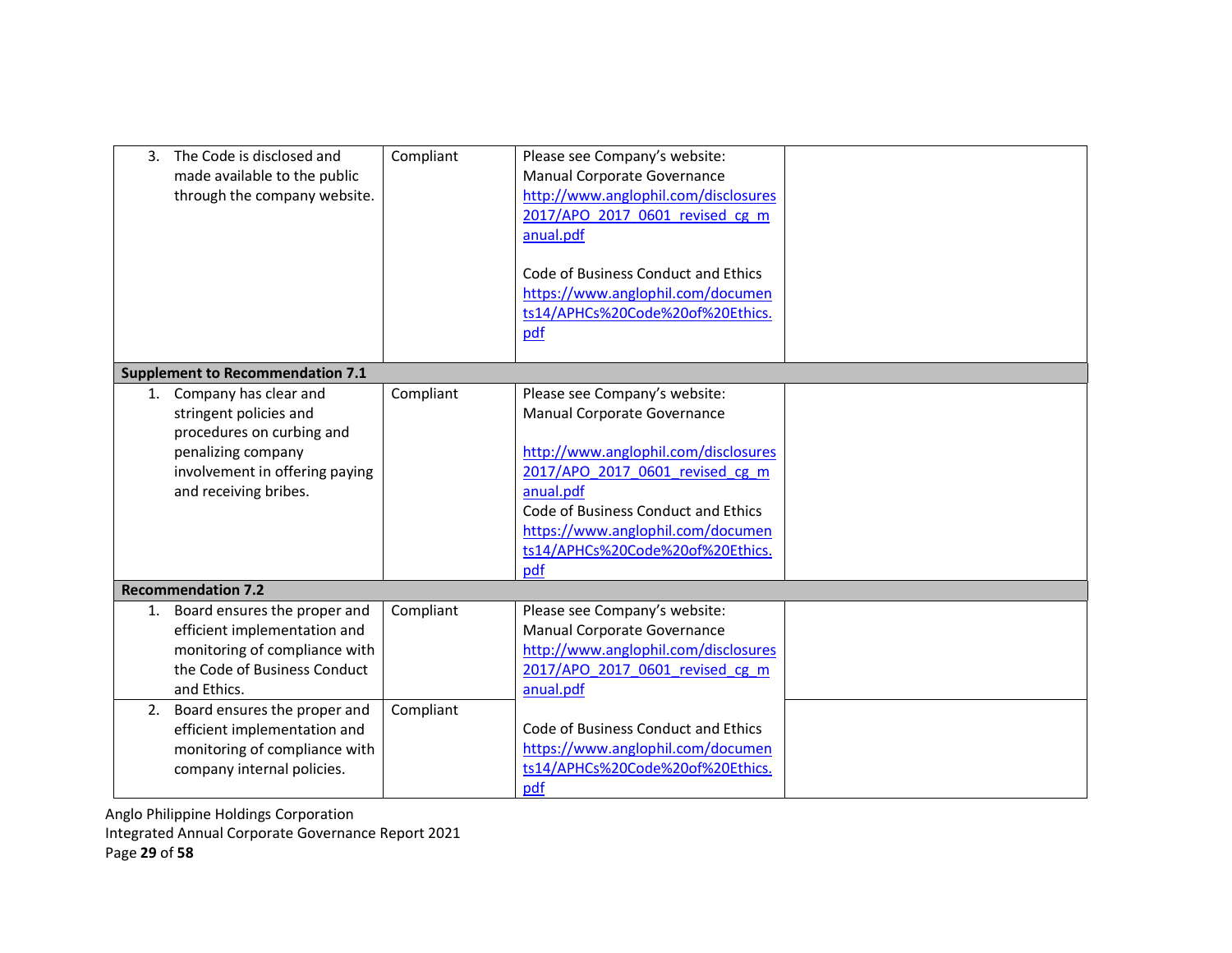|                                                                                                                                                                                                                                                                                                                                                                                         |           |                                                                                                                                                                                                                                                                                                                                                                                                               | Principle 8: The Company should establish corporate disclosure policies and procedures that are practical and in accordance with best practices |
|-----------------------------------------------------------------------------------------------------------------------------------------------------------------------------------------------------------------------------------------------------------------------------------------------------------------------------------------------------------------------------------------|-----------|---------------------------------------------------------------------------------------------------------------------------------------------------------------------------------------------------------------------------------------------------------------------------------------------------------------------------------------------------------------------------------------------------------------|-------------------------------------------------------------------------------------------------------------------------------------------------|
| and regulatory expectations.                                                                                                                                                                                                                                                                                                                                                            |           |                                                                                                                                                                                                                                                                                                                                                                                                               |                                                                                                                                                 |
| <b>Recommendation 8.1</b>                                                                                                                                                                                                                                                                                                                                                               |           |                                                                                                                                                                                                                                                                                                                                                                                                               |                                                                                                                                                 |
| 1. Board establishes corporate<br>disclosure policies and<br>procedures to ensure a<br>comprehensive, accurate,<br>reliable and timely report to<br>shareholders and other<br>stakeholders that give a fair<br>and complete picture of a<br>company's financial condition,<br>results and business<br>operations.                                                                       | Compliant | Please see various SEC/PSE disclosure<br>in the Company's website<br>www.anglophil.com                                                                                                                                                                                                                                                                                                                        |                                                                                                                                                 |
| <b>Supplement to Recommendations 8.1</b>                                                                                                                                                                                                                                                                                                                                                |           |                                                                                                                                                                                                                                                                                                                                                                                                               |                                                                                                                                                 |
| 1. Company distributes or makes<br>available annual and quarterly<br>consolidated reports, cash<br>flow statements, and special<br>audit revisions. Consolidated<br>financial statements are<br>published within ninety (90)<br>days from the end of the fiscal<br>year, while interim reports are<br>published within forty-five<br>(45) days from the end of the<br>reporting period. | Compliant | The Corporation complies with the<br>disclosure requirements of its annual<br>and quarterly consolidated reports.<br>Consolidated financial statements are<br>published within ninety (90) days from<br>the end of the fiscal year, while<br>interim reports are published within<br>forty-five (45) days from the end of<br>the reporting period. These reports<br>are uploaded in the Company's<br>website. |                                                                                                                                                 |
|                                                                                                                                                                                                                                                                                                                                                                                         |           | Please see Annual Reports and<br>Quarterly Reports disclosure in the<br>Company's website<br>www.anglophil.com                                                                                                                                                                                                                                                                                                |                                                                                                                                                 |

Anglo Philippine Holdings Corporation Integrated Annual Corporate Governance Report 2021

Page 30 of 58

**Contract Contract**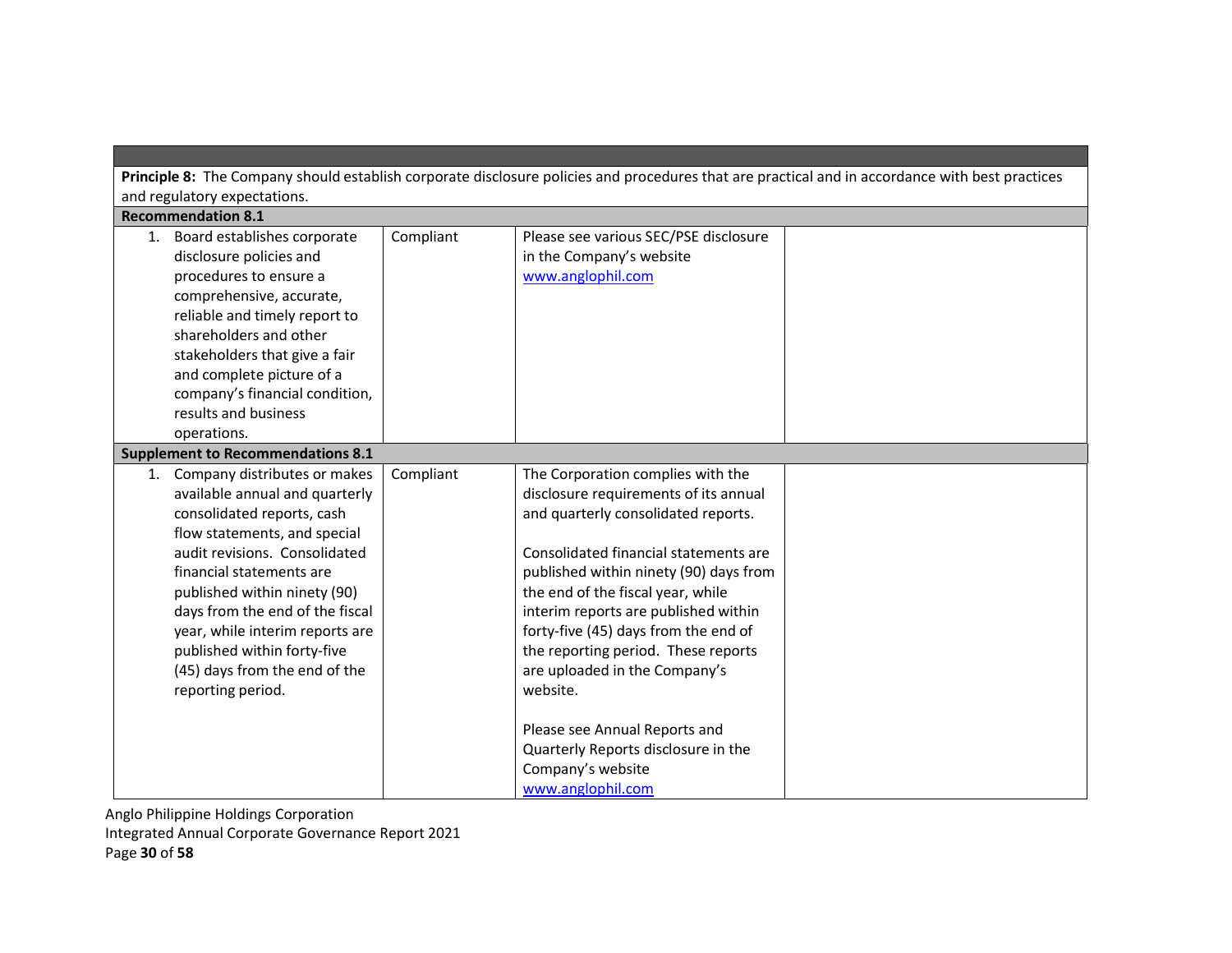| 2. | Company discloses in its<br>annual report the principal<br>risks associated with the<br>identity of the company's<br>controlling shareholders; the<br>degree of ownership<br>concentration; cross-holdings<br>among company affiliates; and<br>any imbalances between the<br>controlling shareholders'<br>voting power and overall<br>equity position in the<br>company.<br><b>Recommendation 8.2</b> | Compliant | Please see the Company's Annual<br>Report.<br>https://anglophil.com/disclosures2022<br>/APO 2022 0000 sec17a annual rep<br>ort with afs.pdf                                                   |                                                                                                 |
|----|-------------------------------------------------------------------------------------------------------------------------------------------------------------------------------------------------------------------------------------------------------------------------------------------------------------------------------------------------------------------------------------------------------|-----------|-----------------------------------------------------------------------------------------------------------------------------------------------------------------------------------------------|-------------------------------------------------------------------------------------------------|
| 1. | Company has a policy<br>requiring all directors to<br>disclose / report to the<br>company any dealings in the<br>company's shares within three<br>business days.                                                                                                                                                                                                                                      | Compliant | The Corporation complies and adopts<br>with the SEC's disclosure<br>requirements on any dealings by any<br>of its directors in the Corporation's<br>shares and reported thru SEC Form<br>23B. | Please see disclosures under SEC form 23B<br>https://www.anglophil.com/3d1_disclosure<br>s.html |
| 2. | Company has a policy<br>requiring all officers to<br>disclose / report to the<br>company any dealings in the<br>company's shares within three<br>business days.                                                                                                                                                                                                                                       | Compliant | Please see Company's website<br>http://www.anglophil.com                                                                                                                                      |                                                                                                 |
|    | <b>Supplement to Recommendation 8.2</b>                                                                                                                                                                                                                                                                                                                                                               |           |                                                                                                                                                                                               |                                                                                                 |
| 1. | Company discloses the trading<br>of the corporation's shares by<br>directors, officers (or persons<br>performing similar functions)<br>and controlling shareholders.                                                                                                                                                                                                                                  | Compliant | Please see the Corporation's Definitive<br>Information Statement of 2021,<br>Annual Corporate Governance Report,<br>Public Ownership Report and Top 100<br>Shareholders in the Company's      |                                                                                                 |

Integrated Annual Corporate Governance Report 2021

Page 31 of 58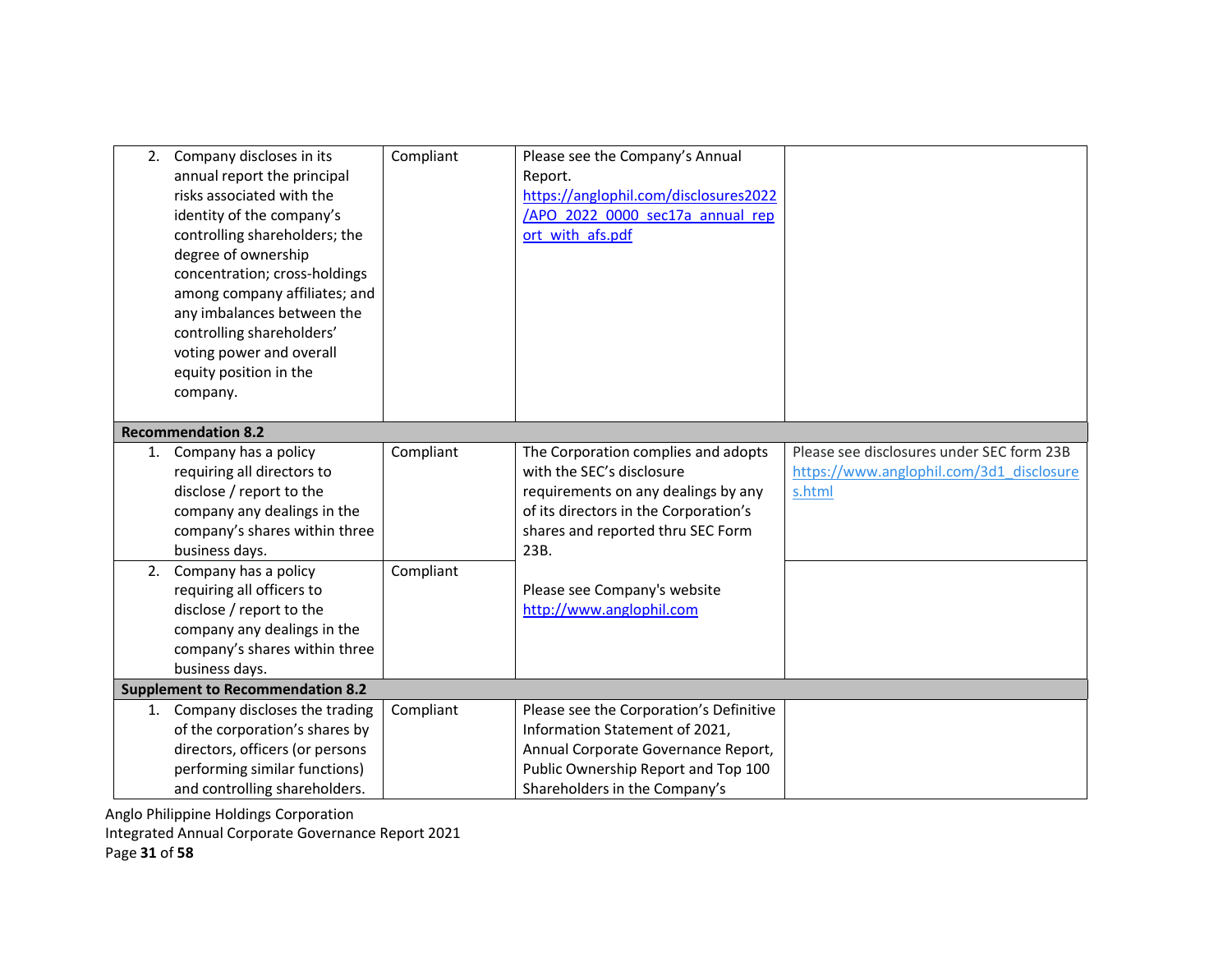| This includes the disclosure of  |           | website.                              |
|----------------------------------|-----------|---------------------------------------|
| the company's purchase of its    |           | Please see Corporation's website      |
| shares from the market. (e.g.    |           | http://www.anglophil.com)             |
| share buy-back program)          |           |                                       |
| <b>Recommendation 8.3</b>        |           |                                       |
| 1. Board fully discloses all     | Compliant | Please see the relevant and material  |
| relevant and material            |           | information on key executives to      |
| information on individual        |           | evaluate their experience and         |
| board members to evaluate        |           | qualifications in the                 |
| their experience and             |           | <b>Information Statement</b>          |
| qualifications, and assess any   |           | https://www.anglophil.com/disclosure  |
| potential conflicts of interest  |           | s2021/APO 2021 0107 definitive inf    |
| that might affect their          |           | o statement 2021.pdf                  |
| judgment.                        |           | Annual Corporate Governance Report    |
|                                  |           | http://anglophil.com/disclosures2017/ |
|                                  |           | APO 2016 acgr.pdf                     |
| 2. Board fully discloses all     | Compliant | Please see the relevant and material  |
| relevant and material            |           | information on key executives to      |
| information on key executives    |           | evaluate their experience and         |
| to evaluate their experience     |           | qualifications in the Information     |
| and qualifications, and assess   |           | Statement                             |
| any potential conflicts of       |           |                                       |
| interest that might affect their |           | https://www.anglophil.com/disclosure  |
| judgment.                        |           | s2021/APO 2021 0107 definitive inf    |
|                                  |           | o statement 2021.pdf                  |
|                                  |           | Annual Corporate Governance Report    |
|                                  |           | http://anglophil.com/disclosures2017/ |
|                                  |           | APO 2016 acgr.pdf                     |
| <b>Recommendation 8.4</b>        |           |                                       |
| Company provides a clear<br>1.   | Compliant | Please the Company's Information      |
| disclosure of its policies and   |           | Statement                             |
| procedure for setting Board      |           | https://www.anglophil.com/disclosure  |
| remuneration, including the      |           | s2021/APO 2021 0107 definitive inf    |

Integrated Annual Corporate Governance Report 2021

Page 32 of 58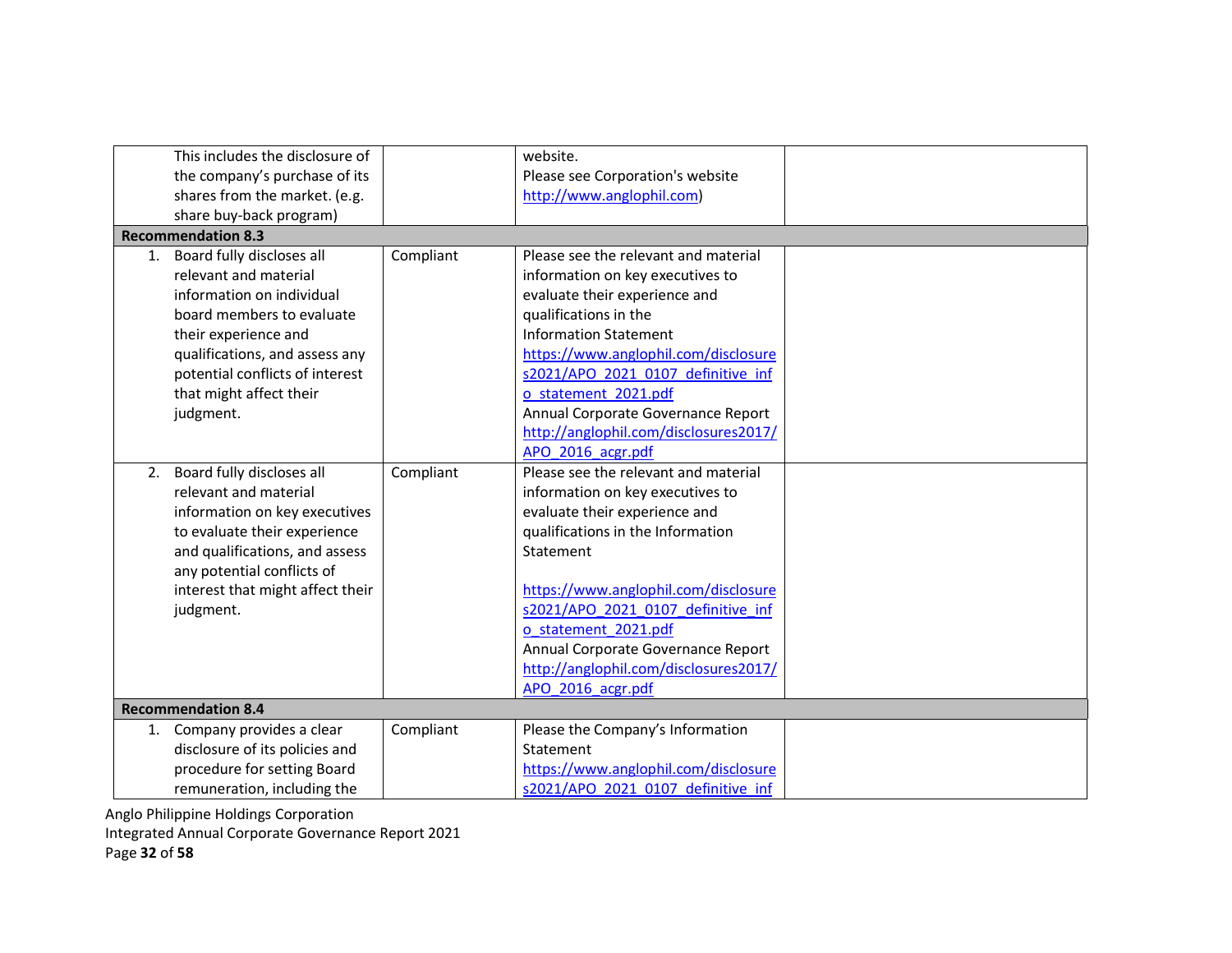|    | level and mix of the same.              |           | o statement 2021.pdf                     |
|----|-----------------------------------------|-----------|------------------------------------------|
|    | 2. Company provides a clear             | Compliant | Annual Corporate Governance Report       |
|    | disclosure of its policies and          |           | http://anglophil.com/disclosures2017/    |
|    | procedure for setting                   |           | APO 2016 acgr.pdf                        |
|    | executive remuneration,                 |           |                                          |
|    | including the level and mix of          |           | Please see RPT Policy, Manual            |
|    | the same.                               |           | Corporate Governance                     |
|    | 3. Company discloses the                | Compliant | http://www.anglophil.com/disclosures     |
|    | remuneration on an individual           |           | 2017/APO 2017 0601 revised cg m          |
|    | basis, including termination            |           | anual.pdf                                |
|    | and retirement provisions.              |           |                                          |
|    | <b>Recommendation 8.5</b>               |           |                                          |
|    | 1. Company discloses its policies       | Compliant | Please refer to Recommendation 2.7       |
|    | governing Related Party                 |           |                                          |
|    | Transactions (RPTs) and other           |           |                                          |
|    | unusual or infrequently                 |           |                                          |
|    | occurring transactions in their         |           |                                          |
|    | Manual on Corporate                     |           |                                          |
|    | Governance.                             |           |                                          |
| 2. | Company discloses material or           | Compliant | Please refer to the Company's Annual     |
|    | significant RPTs reviewed and           |           | Report under Related Party               |
|    | approved during the year.               |           | Transactions, page 98                    |
|    |                                         |           | https://anglophil.com/disclosures2022    |
|    |                                         |           | /APO 2022 0000 sec17a annual rep         |
|    |                                         |           | ort with afs.pdf                         |
|    | <b>Supplement to Recommendation 8.5</b> |           |                                          |
|    | 1. Company requires directors to        | Compliant | Directors to disclose their interests in |
|    | disclose their interests in             |           | transactions or any other conflict of    |
|    | transactions or any other               |           | interests during the Board Meeting at    |
|    | conflict of interests.                  |           | which such transactions are discussed.   |
|    |                                         |           | Please see the Company's Manual on       |
|    |                                         |           | Corporate Governance                     |
|    |                                         |           |                                          |

Integrated Annual Corporate Governance Report 2021

Page 33 of 58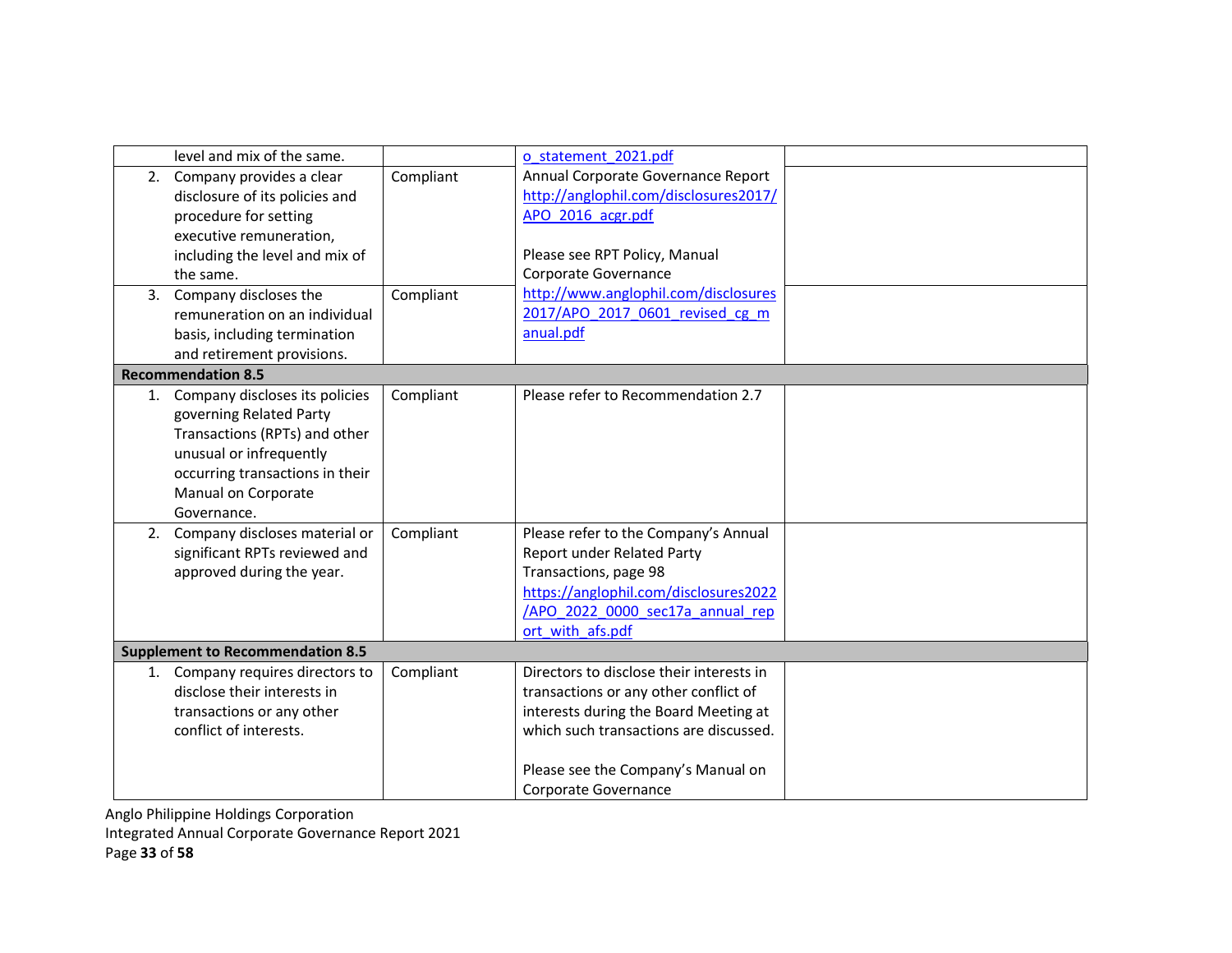|    |                                         |           | http://www.anglophil.com/disclosures    |                                  |
|----|-----------------------------------------|-----------|-----------------------------------------|----------------------------------|
|    |                                         |           | 2017/APO 2017 0601 revised cg m         |                                  |
|    |                                         |           | anual.pdf                               |                                  |
|    | <b>Optional: Recommendation 8.5</b>     |           |                                         |                                  |
|    | 1. Company discloses that RPTs          | Compliant | Please refer to Recommendation 2.7      |                                  |
|    | are conducted in such a way             |           |                                         |                                  |
|    | to ensure that they are fair            |           |                                         |                                  |
|    | and at arms' length.                    |           |                                         |                                  |
|    |                                         |           |                                         |                                  |
|    | <b>Recommendation 8.6</b>               |           |                                         |                                  |
| 1. | Company makes a full, fair,             | Compliant | Please see SEC Form 17 C uploaded in    | Please see Corporation's website |
|    | accurate and timely disclosure          |           | the Company's Website                   | http://www.anglophil.com         |
|    | to the public of every material         |           | http://www.anglophil.com                |                                  |
|    | fact or event that occur,               |           |                                         |                                  |
|    | particularly on the acquisition         |           |                                         |                                  |
|    | or disposal of significant              |           |                                         |                                  |
|    | assets, which could adversely           |           |                                         |                                  |
|    | affect the viability or the             |           |                                         |                                  |
|    | interest of its shareholders            |           |                                         |                                  |
|    | and other stakeholders.                 |           |                                         |                                  |
| 2. | Board appoints an                       | Compliant | There is no transaction requiring the   |                                  |
|    | independently partly to                 |           | appointment of independent party to     |                                  |
|    | evaluate the fairness of the            |           | evaluate the fairness of the            |                                  |
|    | transaction price on the                |           | transaction price on the acquisition or |                                  |
|    | acquisition or disposal of              |           | disposal of assets.                     |                                  |
|    | assets.                                 |           |                                         |                                  |
|    | <b>Supplement to Recommendation 8.6</b> |           |                                         |                                  |
| 1. | Company discloses the                   | Compliant | There are no known agreements that      |                                  |
|    | existence justification and             |           | may impact on the control, ownership,   |                                  |
|    | details on shareholder                  |           | and strategic direction of the          |                                  |
|    | agreements, voting trust                |           | company.                                |                                  |
|    | agreements, confidentiality             |           |                                         |                                  |
|    | agreements, and such other              |           |                                         |                                  |

Integrated Annual Corporate Governance Report 2021

Page 34 of 58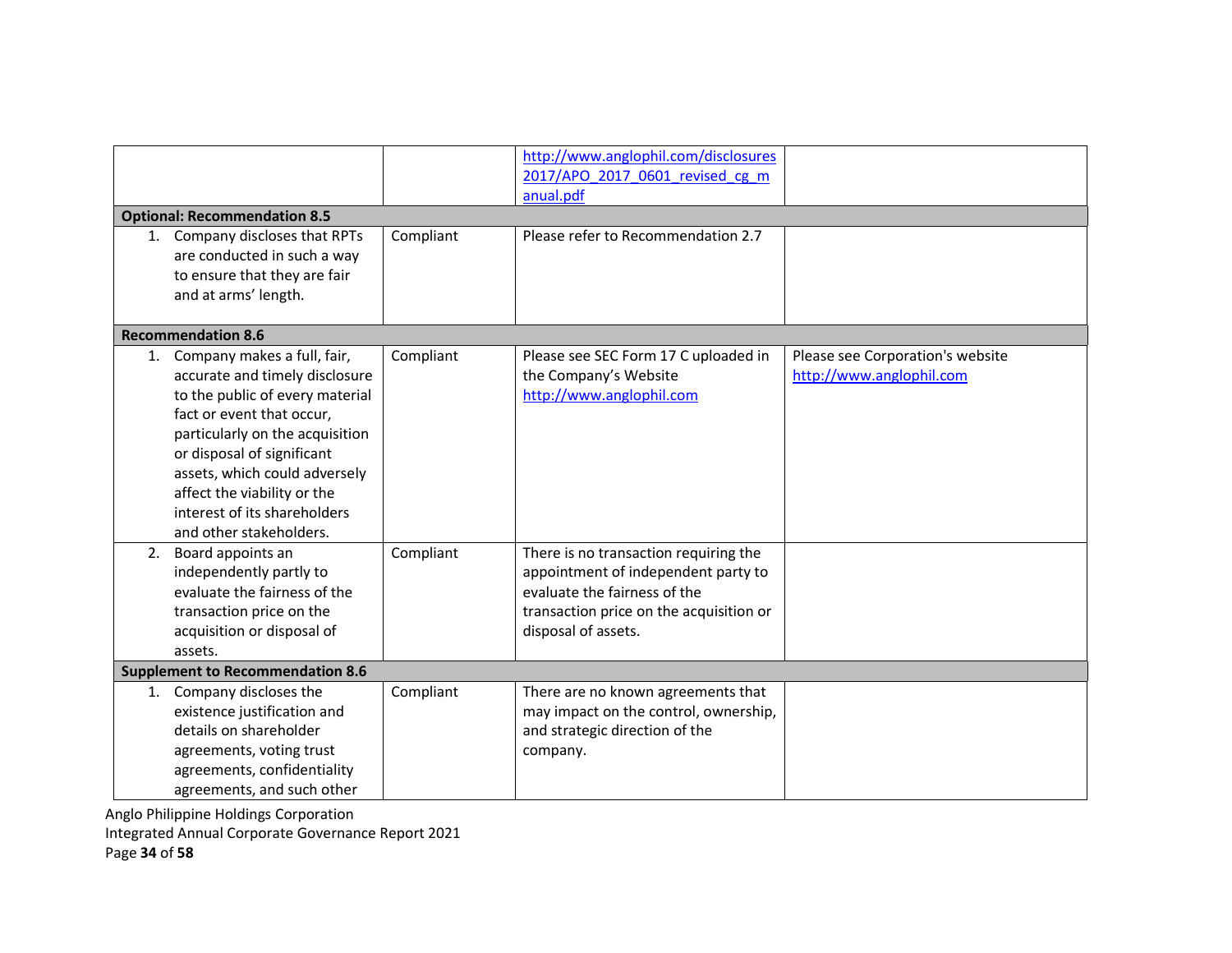| agreements that may impact<br>on the control, ownership,                                                                                   |           |                                                                                                                                                     |  |
|--------------------------------------------------------------------------------------------------------------------------------------------|-----------|-----------------------------------------------------------------------------------------------------------------------------------------------------|--|
| and strategic direction of the                                                                                                             |           |                                                                                                                                                     |  |
| company.                                                                                                                                   |           |                                                                                                                                                     |  |
| <b>Recommendation 8.7</b>                                                                                                                  |           |                                                                                                                                                     |  |
| 1. Company's corporate<br>governance policies, programs<br>and procedures are contained<br>in its Manual on Corporate<br>Governance (MCG). | Compliant | Please see the Company's Manual on<br>Corporate Governance<br>http://www.anglophil.com/disclosures<br>2017/APO 2017 0601 revised cg m<br>anual.pdf. |  |
| 2. Company's MCG is submitted<br>to the SEC and PSE.                                                                                       | Compliant |                                                                                                                                                     |  |
| 3. Company's MCG is posted on<br>its company website.                                                                                      | Compliant |                                                                                                                                                     |  |
| <b>Supplement to Recommendation 8.7</b>                                                                                                    |           |                                                                                                                                                     |  |
| 1. Company submits to the SEC                                                                                                              | Compliant | Please see the Company's Manual on                                                                                                                  |  |
| and PSE an updated MCG to                                                                                                                  |           | Corporate Governance                                                                                                                                |  |
| disclose any changes in its                                                                                                                |           | http://www.anglophil.com/disclosures                                                                                                                |  |
| corporate governance                                                                                                                       |           | 2017/APO 2017 0601 revised cg m                                                                                                                     |  |
| practices.                                                                                                                                 |           | anual.pdf.                                                                                                                                          |  |
| <b>Optional: Principle 8</b>                                                                                                               |           |                                                                                                                                                     |  |
| 1. Does the company's Annual                                                                                                               |           | Provide link or reference to the                                                                                                                    |  |
| Report disclose the following                                                                                                              |           | company's Annual Report containing                                                                                                                  |  |
| information:                                                                                                                               |           | the said information.                                                                                                                               |  |
| a. Corporate Objectives                                                                                                                    | Compliant | https://anglophil.com/disclosures2022                                                                                                               |  |
|                                                                                                                                            |           | /APO 2022 0000 sec17a annual rep                                                                                                                    |  |
|                                                                                                                                            |           | ort with afs.pdf                                                                                                                                    |  |
| Financial performance<br>$b_{\cdot}$                                                                                                       | Compliant | https://anglophil.com/disclosures2022                                                                                                               |  |
| indicators                                                                                                                                 |           | /APO 2022 0000 sec17a annual rep                                                                                                                    |  |
|                                                                                                                                            |           | ort with afs.pdf                                                                                                                                    |  |
| Non-financial<br>$C_{r}$                                                                                                                   | Compliant | https://anglophil.com/disclosures2022                                                                                                               |  |
| performance                                                                                                                                |           | /APO 2022 0000 sec17a annual rep                                                                                                                    |  |
| indicators                                                                                                                                 |           | ort with afs.pdf                                                                                                                                    |  |

Integrated Annual Corporate Governance Report 2021

Page 35 of 58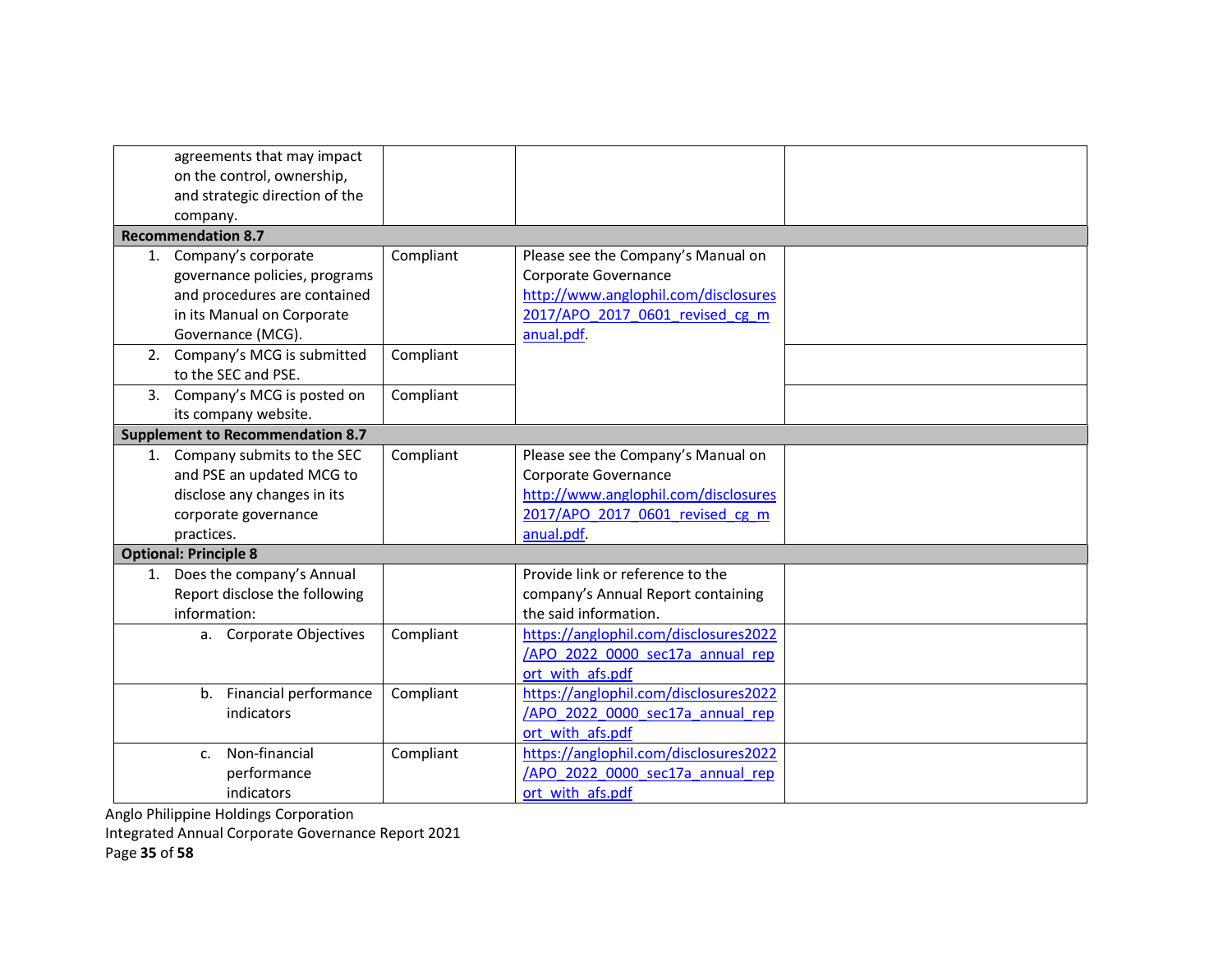|    | d. Dividend Policy                                                                                                                                                                                                                   | Compliant | https://anglophil.com/disclosures2022<br>/APO 2022 0000 sec17a annual rep<br>ort with afs.pdf                                |  |
|----|--------------------------------------------------------------------------------------------------------------------------------------------------------------------------------------------------------------------------------------|-----------|------------------------------------------------------------------------------------------------------------------------------|--|
|    | <b>Biographical details</b><br>e.<br>(at least age academic<br>qualifications, date of<br>first appointment,<br>relevant experience,<br>and other<br>directorships in listed<br>companies) of all<br>directors                       | Compliant | https://anglophil.com/disclosures2022<br>/APO 2022 0000 sec17a annual rep<br>ort with afs.pdf                                |  |
|    | f<br>Attendance details of<br>each director in all<br>directors meetings<br>held during the year                                                                                                                                     | Compliant | Please see Board Meetings<br>Attendance<br>https://www.anglophil.com/documen<br>ts14/apo 2021 bod attendance.pdf             |  |
|    | Total remuneration of<br>g.<br>each member of the<br>board of directors                                                                                                                                                              | Compliant | https://anglophil.com/disclosures2022<br>/APO 2022 0000 sec17a annual rep<br>ort with afs.pdf                                |  |
|    | 2. The Annual Report contains a<br>statement confirming the<br>company's full compliance<br>with the Code of Corporate<br>Governance and where there<br>is non-compliance, identifies<br>and explains reason for each<br>such issue. | Compliant | Refer to Annual Report 2021<br>https://anglophil.com/disclosures2022<br>/APO 2022 0000 sec17a annual rep<br>ort with afs.pdf |  |
| 3. | The Annual Report/Annual CG<br>Report discloses that the<br>board of directors conducted<br>a review of the company's<br>material controls (including<br>operational financial and                                                   | Compliant | Refer to Annual Report 2021<br>https://anglophil.com/disclosures2022<br>/APO 2022 0000 sec17a annual rep<br>ort with afs.pdf |  |

Integrated Annual Corporate Governance Report 2021

Page 36 of 58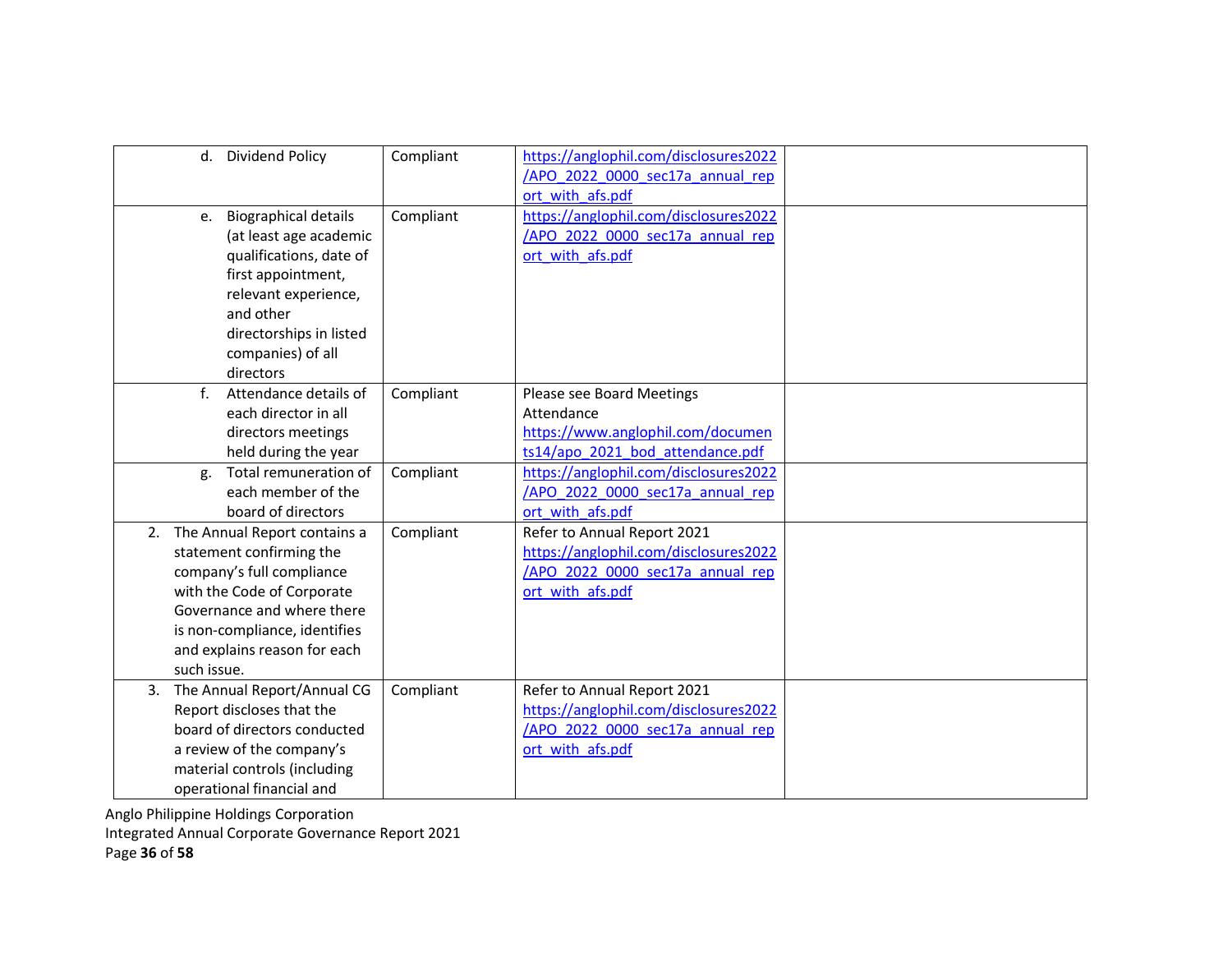| compliance controls) and risk<br>management systems.                                                                                                                                                                  |           |                                                                                                                                                  |                                                                                                                                                   |
|-----------------------------------------------------------------------------------------------------------------------------------------------------------------------------------------------------------------------|-----------|--------------------------------------------------------------------------------------------------------------------------------------------------|---------------------------------------------------------------------------------------------------------------------------------------------------|
| 4. The Annual Report/Annual CG<br>Report contains a statement<br>from the board of directors or<br>Audit Committee commenting<br>on the adequacy of the<br>company's internal<br>controls/risk management<br>systems. | Compliant | Refer to Annual Report 2021<br>https://anglophil.com/disclosures2022<br>/APO 2022 0000 sec17a annual rep<br>ort with afs.pdf                     |                                                                                                                                                   |
| 5. The company discloses in the<br>Annual Report the key risks to<br>which the company is<br>materially exposed to (i.e.<br>financial operational including<br>IT, environmental, social,<br>economic).               | Compliant | Refer to Annual Report 2021<br>https://anglophil.com/disclosures2022<br>/APO 2022 0000 sec17a annual rep<br>ort with afs.pdf                     | Please refer to item 6 of the Annual Report                                                                                                       |
|                                                                                                                                                                                                                       |           |                                                                                                                                                  |                                                                                                                                                   |
| same to strengthen the external auditor's independence and enhance audit quality.                                                                                                                                     |           |                                                                                                                                                  | Principle 9: The company should establish standards for the appropriate selection of an external auditor, and exercise effective oversight of the |
| <b>Recommendation 9.1</b>                                                                                                                                                                                             |           |                                                                                                                                                  |                                                                                                                                                   |
| 1. Audit Committee has a robust<br>process for approving and<br>recommending the<br>appointment, reappointment,<br>removal, and fees of the<br>external auditors.                                                     | Compliant | Refer to Item 7, 2021 Information<br>Statement<br>https://anglophil.com/disclosures2021<br>/APO 2021 0107 definitive info stat<br>ement 2021.pdf |                                                                                                                                                   |
| 2. The appointment,                                                                                                                                                                                                   | Compliant | 83.72% of shareholders ratified the                                                                                                              |                                                                                                                                                   |

Integrated Annual Corporate Governance Report 2021

Page 37 of 58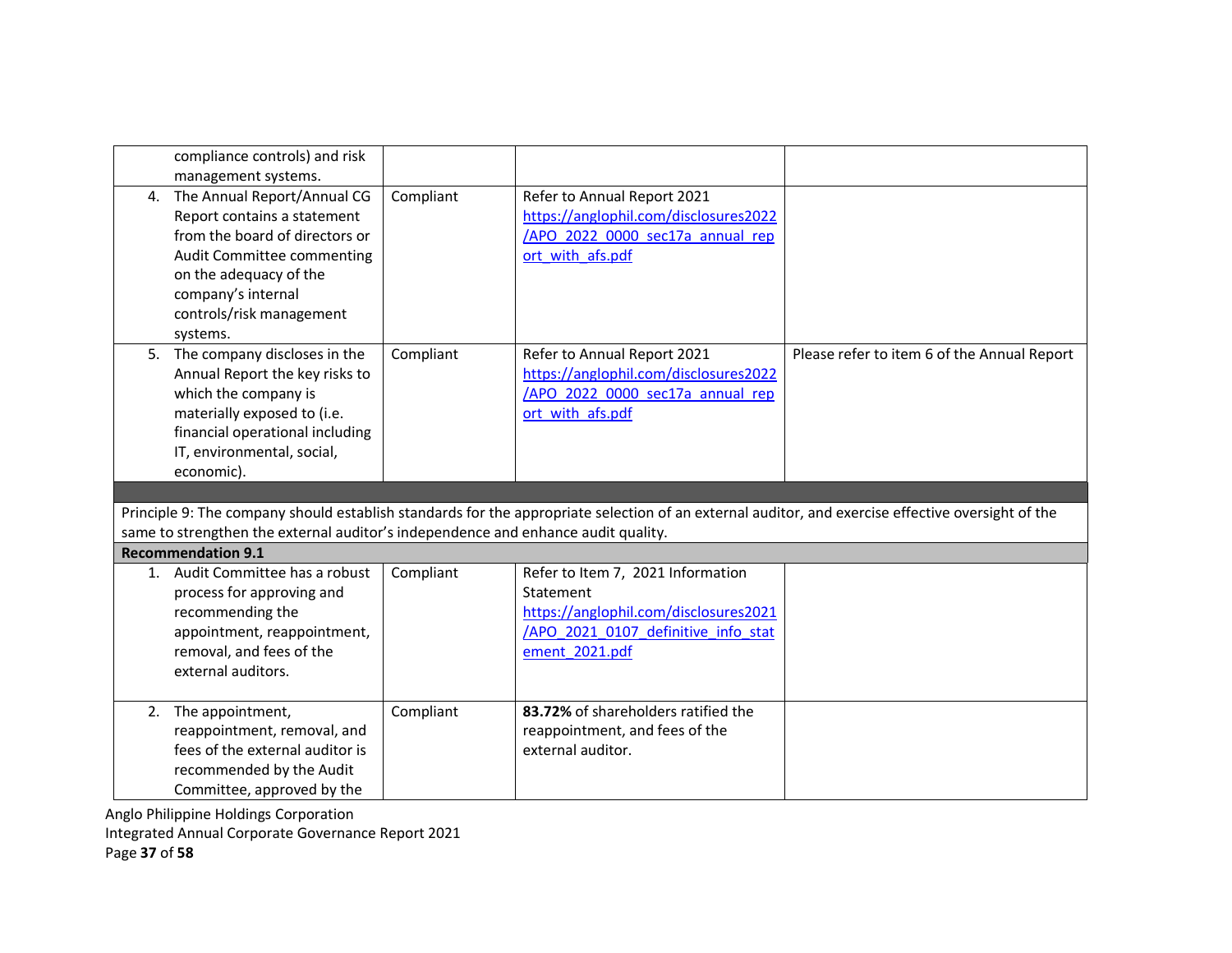| Board and ratified by the<br>shareholders.                                                                                                                                                                                                                                                              |           |                                                                                                                                                                                                                                                                           |  |
|---------------------------------------------------------------------------------------------------------------------------------------------------------------------------------------------------------------------------------------------------------------------------------------------------------|-----------|---------------------------------------------------------------------------------------------------------------------------------------------------------------------------------------------------------------------------------------------------------------------------|--|
| 3. For removal of the external<br>auditor, the reasons for<br>removal or change are<br>disclosed to the regulators<br>and the public through the<br>company website and<br>required disclosures.                                                                                                        | Compliant | The Company retain the services of its<br>external auditor.                                                                                                                                                                                                               |  |
| <b>Supplement to Recommendation 9.1</b>                                                                                                                                                                                                                                                                 |           |                                                                                                                                                                                                                                                                           |  |
| 1. Company has a policy of<br>rotating the lead audit partner<br>every five years.                                                                                                                                                                                                                      | Compliant | Please the Company's Information<br>Statement<br>https://www.anglophil.com/disclosure<br>s2021/APO 2021 0107 definitive inf<br>o statement 2021.pdf                                                                                                                       |  |
| <b>Recommendation 9.2</b>                                                                                                                                                                                                                                                                               |           |                                                                                                                                                                                                                                                                           |  |
| 1. Audit Committee Charter<br>includes the Audit<br>Committee's responsibility on:<br>assessing the integrity<br>i.<br>and independence of<br>external auditors:<br>ii.<br>exercising effective<br>oversight to review<br>and monitor the<br>external auditor's<br>independence and<br>objectivity; and | Compliant | Please see the Corporation's Manual<br>on Corporate Governance<br>http://www.anglophil.com/disclosures<br>2017/APO 2017 0601 revised cg m<br>anual.pdf<br>Audit Committee Charter<br>https://www.anglophil.com/documen<br>ts14/APHC%20Audit%20Committee%<br>20Charter.pdf |  |
| exercising effective<br>iii.<br>oversight to review<br>and monitor the<br>effectiveness of the<br>audit process taking                                                                                                                                                                                  |           | Annual Corporate Governance Report<br>http://anglophil.com/disclosures2017/<br>APO 2016 acgr.pdf                                                                                                                                                                          |  |

Integrated Annual Corporate Governance Report 2021

Page 38 of 58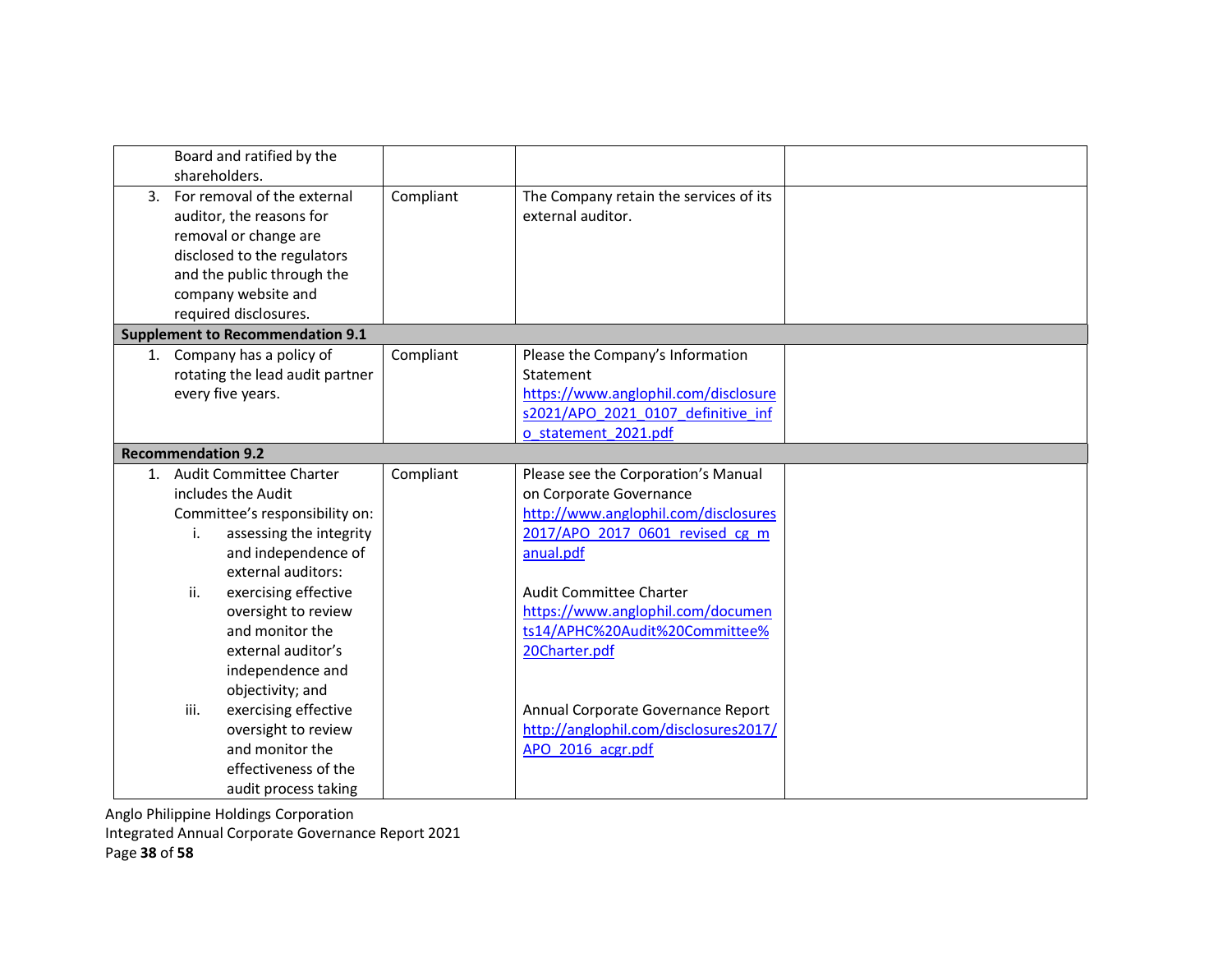| into consideration<br>relevant Philippine<br>professional and<br>regulatory<br>requirements.                                                                                                                                    |           |                                                                                                                                                                                                                                                                             |                                                              |
|---------------------------------------------------------------------------------------------------------------------------------------------------------------------------------------------------------------------------------|-----------|-----------------------------------------------------------------------------------------------------------------------------------------------------------------------------------------------------------------------------------------------------------------------------|--------------------------------------------------------------|
| 2. Audit Committee Charter<br>contains the Committee's<br>responsibility on reviewing<br>and monitoring the external<br>auditor's suitability and<br>effectiveness on an annual<br>basis.                                       | Compliant | Please see Company's Manual<br>Corporate Governance<br>http://www.anglophil.com/disclosures<br>2017/APO 2017 0601 revised cg m<br>anual.pdf<br><b>Audit Committee Charter</b><br>http://www.anglophil.com/document<br>s14/APHC%20Audit%20Committee%2<br><b>OCharter.pdf</b> |                                                              |
| <b>Supplement to Recommendation 9.2</b>                                                                                                                                                                                         |           |                                                                                                                                                                                                                                                                             |                                                              |
| 1. Audit Committee ensures that<br>the external auditor is<br>credible, competent and has<br>the ability to understand<br>complex related party<br>transactions, its<br>counterparties, and valuations<br>of such transactions. | Compliant | Please see Company's Manual<br>Corporate Governance<br>http://www.anglophil.com/disclosures<br>2017/APO 2017 0601 revised cg m<br>anual.pdf<br><b>Audit Committee Charter</b><br>http://www.anglophil.com/document<br>s14/APHC%20Audit%20Committee%2<br><b>OCharter.pdf</b> |                                                              |
| 2. Audit Committee ensures that<br>the external auditor has<br>adequate quality control<br>procedures.                                                                                                                          | Compliant | Please see the Company's Manual on<br>Corporate Governance<br>http://www.anglophil.com/disclosures<br>2017/APO 2017 0601 revised cg m<br>anual.pdf                                                                                                                          | Please see Corporation's website<br>http://www.anglophil.com |

Anglo Philippine Holdings Corporation Integrated Annual Corporate Governance Report 2021

Page 39 of 58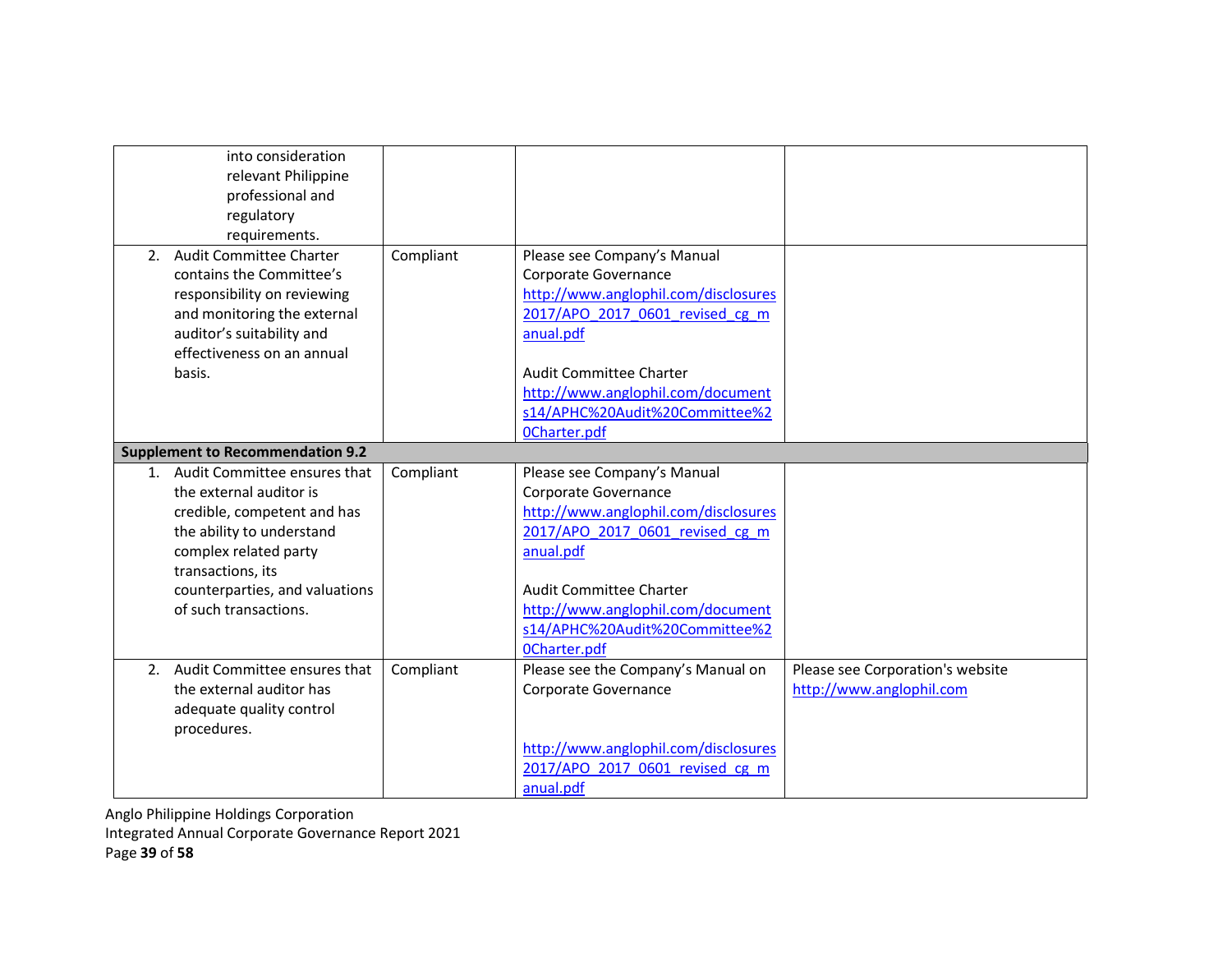|    | <b>Recommendation 9.3</b><br>1. Company discloses the nature<br>of non-audit services<br>performed by its external<br>auditor in the Annual Report<br>to deal with the potential<br>conflict of interest.                                                                                              | Compliant | Audit Committee Charter<br>https://www.anglophil.com/documen<br>ts14/APHC%20Audit%20Committee%<br>20Charter.pdf<br>The External Auditor of the<br>Corporation currently does not<br>perform any non-audit services                                                    |                                                                                       |
|----|--------------------------------------------------------------------------------------------------------------------------------------------------------------------------------------------------------------------------------------------------------------------------------------------------------|-----------|-----------------------------------------------------------------------------------------------------------------------------------------------------------------------------------------------------------------------------------------------------------------------|---------------------------------------------------------------------------------------|
| 2. | Audit Committee stays alert<br>for any potential conflict of<br>interest situations, given the<br>guidelines or policies on non-<br>audit services, which could be<br>viewed as impairing the<br>external auditor's objectivity.                                                                       | Compliant | Please see Company's Manual<br>Corporate Governance<br>http://www.anglophil.com/disclosures<br>2017/APO 2017 0601 revised cg m<br>anual.pdf<br><b>Audit Committee Charter</b><br>https://www.anglophil.com/documen<br>ts14/APHC%20Audit%20Committee%<br>20Charter.pdf |                                                                                       |
|    | <b>Supplement to Recommendation 9.3</b>                                                                                                                                                                                                                                                                |           |                                                                                                                                                                                                                                                                       |                                                                                       |
|    | 1. Fees paid for non-audit<br>services do not outweigh the<br>fees paid for audit services.                                                                                                                                                                                                            | Compliant | The External Auditor of the<br>Corporation currently does not<br>perform any non-audit services. Thus<br>there are no non-audit fees paid by<br>the Corporation.                                                                                                      |                                                                                       |
|    | <b>Additional Recommendation to Principle 9</b>                                                                                                                                                                                                                                                        |           |                                                                                                                                                                                                                                                                       |                                                                                       |
|    | 1. Company's external auditor is<br>duly accredited by the SEC<br>$\mathbf{r}$ and $\mathbf{r}$ are assumed to the contribution of the contribution of the contribution of the contribution of the contribution of the contribution of the contribution of the contribution of the contribution of the | Compliant | Provide information on company's<br>external auditor, such as:                                                                                                                                                                                                        | The Corporation's current external auditor<br>is SycipGorresVelayo& Co., the handling |

Integrated Annual Corporate Governance Report 2021

Page 40 of 58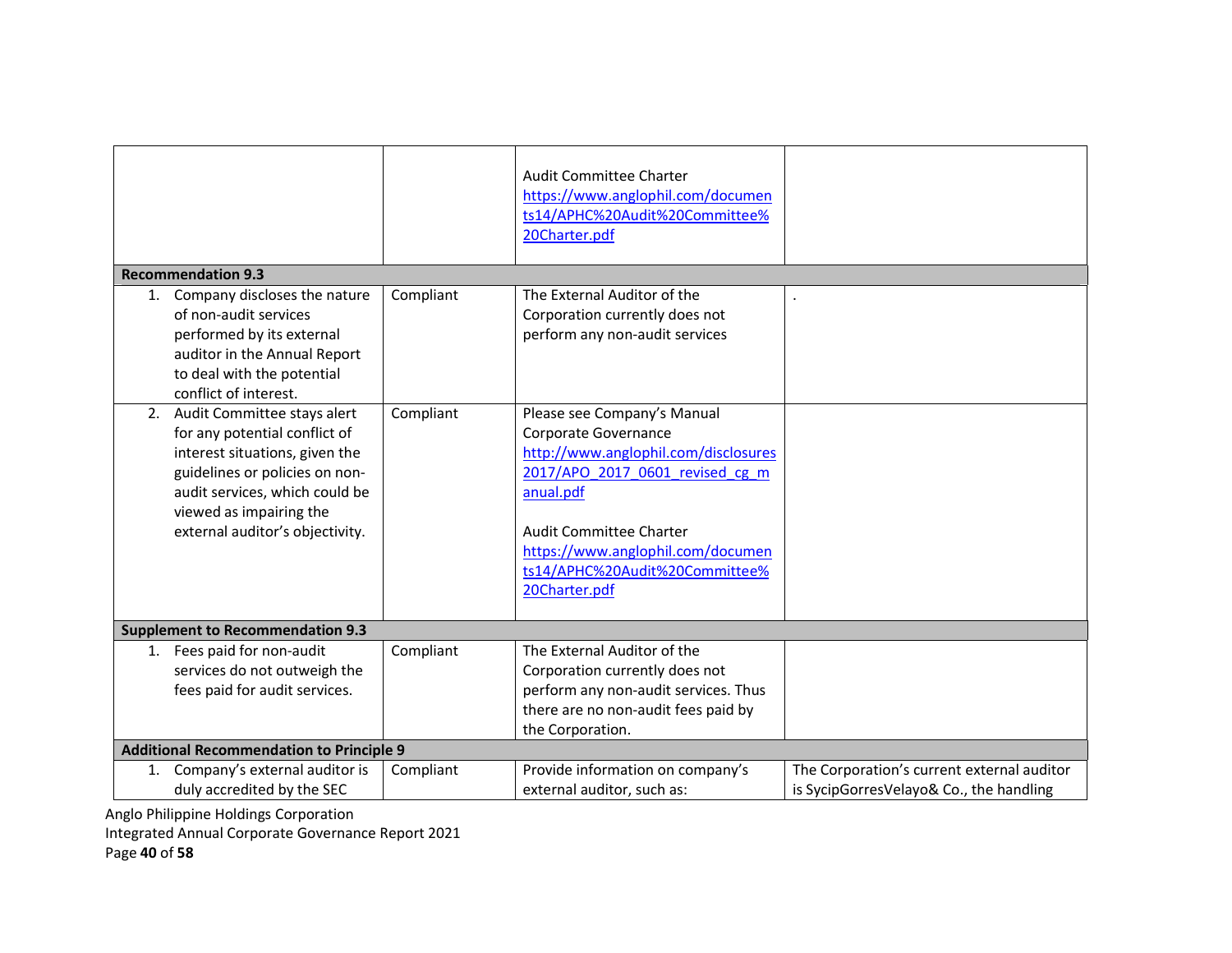| under Group category             |               |                                                                                                                                 | partner is Ma. Genalin Q. Arevalo          |
|----------------------------------|---------------|---------------------------------------------------------------------------------------------------------------------------------|--------------------------------------------|
|                                  |               | 1. Name of the audit                                                                                                            |                                            |
|                                  |               | engagement partner;                                                                                                             | Please see Independent Auditor's Report    |
|                                  |               | 2. Accreditation number:                                                                                                        | Annual Report 2021                         |
|                                  |               | 3. Date Accredited:                                                                                                             | https://anglophil.com/disclosures2022/AP   |
|                                  |               | 4. Expiry date of accreditation:                                                                                                | O 2022 0000 sec17a annual report with      |
|                                  |               | and                                                                                                                             | afs.pdf                                    |
|                                  |               | Name, address, contact<br>5.                                                                                                    |                                            |
|                                  |               | number of the audit firm.                                                                                                       |                                            |
| 2. Company's external auditor    |               | To the best of our knowledge, the                                                                                               |                                            |
| agreed to be subjected to the    |               | Company is not aware whether or not                                                                                             |                                            |
| <b>SEC Oversight Assurance</b>   |               | its external auditor agreed to be                                                                                               |                                            |
| Review (SOAR) Inspection         |               | subject to the SOAR inspection                                                                                                  |                                            |
| Program conducted by the         |               | program conducted by the SEC.                                                                                                   |                                            |
| SEC's Office of the General      |               |                                                                                                                                 |                                            |
| Accountant (OGA)                 |               |                                                                                                                                 |                                            |
|                                  |               |                                                                                                                                 |                                            |
|                                  |               |                                                                                                                                 |                                            |
|                                  |               | Principle 10: The company should ensure that the material and reportable non-financial and sustainability issues are disclosed. |                                            |
| <b>Recommendation 10.1</b>       |               |                                                                                                                                 |                                            |
| 1. Board has a clear and focused | Compliant     | Annual Corporate Governance Report                                                                                              |                                            |
| policy on the disclosure of      |               | http://anglophil.com/disclosures2017/                                                                                           |                                            |
| non-financial information with   |               | APO 2016 acgr.pdf                                                                                                               |                                            |
| emphasis on the management       |               |                                                                                                                                 |                                            |
| of economic, environment,        |               |                                                                                                                                 |                                            |
| social and governance (EESG)     |               |                                                                                                                                 |                                            |
| issues of its business, which    |               |                                                                                                                                 |                                            |
| underpin sustainability.         |               |                                                                                                                                 |                                            |
| 2. Company adopts a globally     | Non-Compliant |                                                                                                                                 | The Company does not adopts globally       |
| recognized                       |               |                                                                                                                                 | recognized standard/framework in           |
| standard/framework in            |               |                                                                                                                                 | reporting sustainability and non-financial |
| reporting sustainability and     |               |                                                                                                                                 | issues.                                    |
| non-financial issues.            |               |                                                                                                                                 |                                            |

Integrated Annual Corporate Governance Report 2021

Page 41 of 58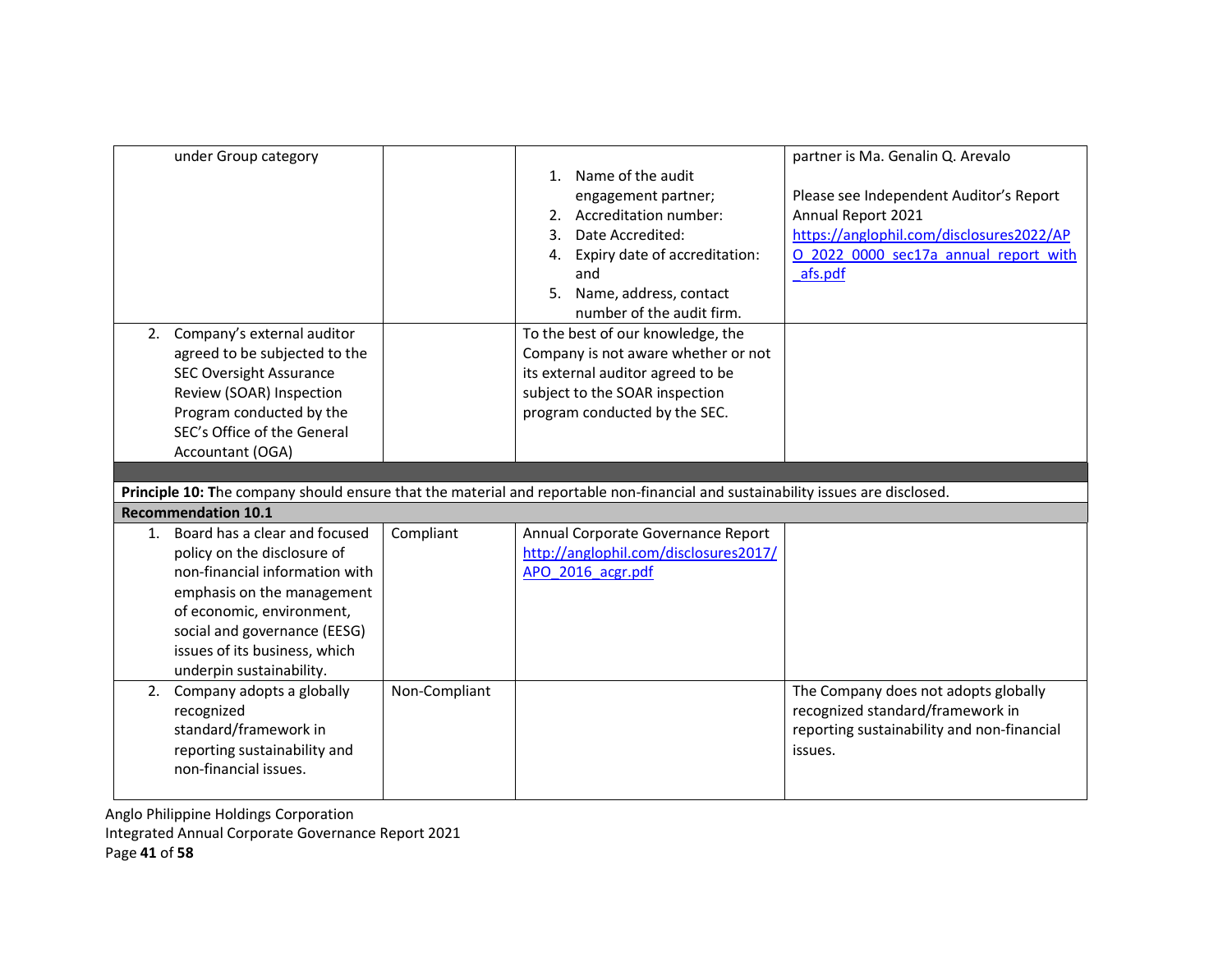| Principle 11: The company should maintain a comprehensive and cost-efficient communication channel for disseminating relevant information.<br>This channel is crucial for informed decision-making by investors, stakeholders and other interested users. |               |                                                                                                                                                                                                                                   |                                                                                                                                                                                   |
|-----------------------------------------------------------------------------------------------------------------------------------------------------------------------------------------------------------------------------------------------------------|---------------|-----------------------------------------------------------------------------------------------------------------------------------------------------------------------------------------------------------------------------------|-----------------------------------------------------------------------------------------------------------------------------------------------------------------------------------|
| <b>Recommendation 11.1</b>                                                                                                                                                                                                                                |               |                                                                                                                                                                                                                                   |                                                                                                                                                                                   |
| 1. Company has media and<br>analysts' briefings                                                                                                                                                                                                           | Non-compliant |                                                                                                                                                                                                                                   | Company does not have media and<br>analysts' briefings, however, during annual<br>meetings media representative are free to<br>interview the Company's appointed<br>spokesperson. |
| <b>Supplemented to Principle 11</b>                                                                                                                                                                                                                       |               |                                                                                                                                                                                                                                   |                                                                                                                                                                                   |
| 1. Company has a website<br>disclosing up-to-date<br>information on the following:                                                                                                                                                                        |               | Disclose and identify the<br>communication channels used by the<br>company (i.e. website, Analyst's<br>briefing, Media briefings/press<br>conferences, Quarterly reporting,<br>Current reporting, etc.) Provide links,<br>if any. |                                                                                                                                                                                   |
| a. Financial<br>statements/reports<br>(latest quarterly)                                                                                                                                                                                                  | Compliant     | Please see Corporation's website<br>http://www.anglophil.com                                                                                                                                                                      |                                                                                                                                                                                   |
| b. Materials provided in<br>briefings to analysts<br>and media                                                                                                                                                                                            | Compliant     |                                                                                                                                                                                                                                   |                                                                                                                                                                                   |
| Downloadable annual<br>C.<br>report                                                                                                                                                                                                                       | Compliant     |                                                                                                                                                                                                                                   |                                                                                                                                                                                   |
| d. Notice of ASM and/or<br><b>SSM</b>                                                                                                                                                                                                                     | Compliant     |                                                                                                                                                                                                                                   |                                                                                                                                                                                   |
| Minutes of ASM<br>e.<br>and/or SSM                                                                                                                                                                                                                        | Compliant     |                                                                                                                                                                                                                                   |                                                                                                                                                                                   |
| $f_{\cdot}$<br>Company's Articles of<br>Incorporation                                                                                                                                                                                                     | Compliant     |                                                                                                                                                                                                                                   |                                                                                                                                                                                   |

Anglo Philippine Holdings Corporation Integrated Annual Corporate Governance Report 2021

Page 42 of 58

**The State**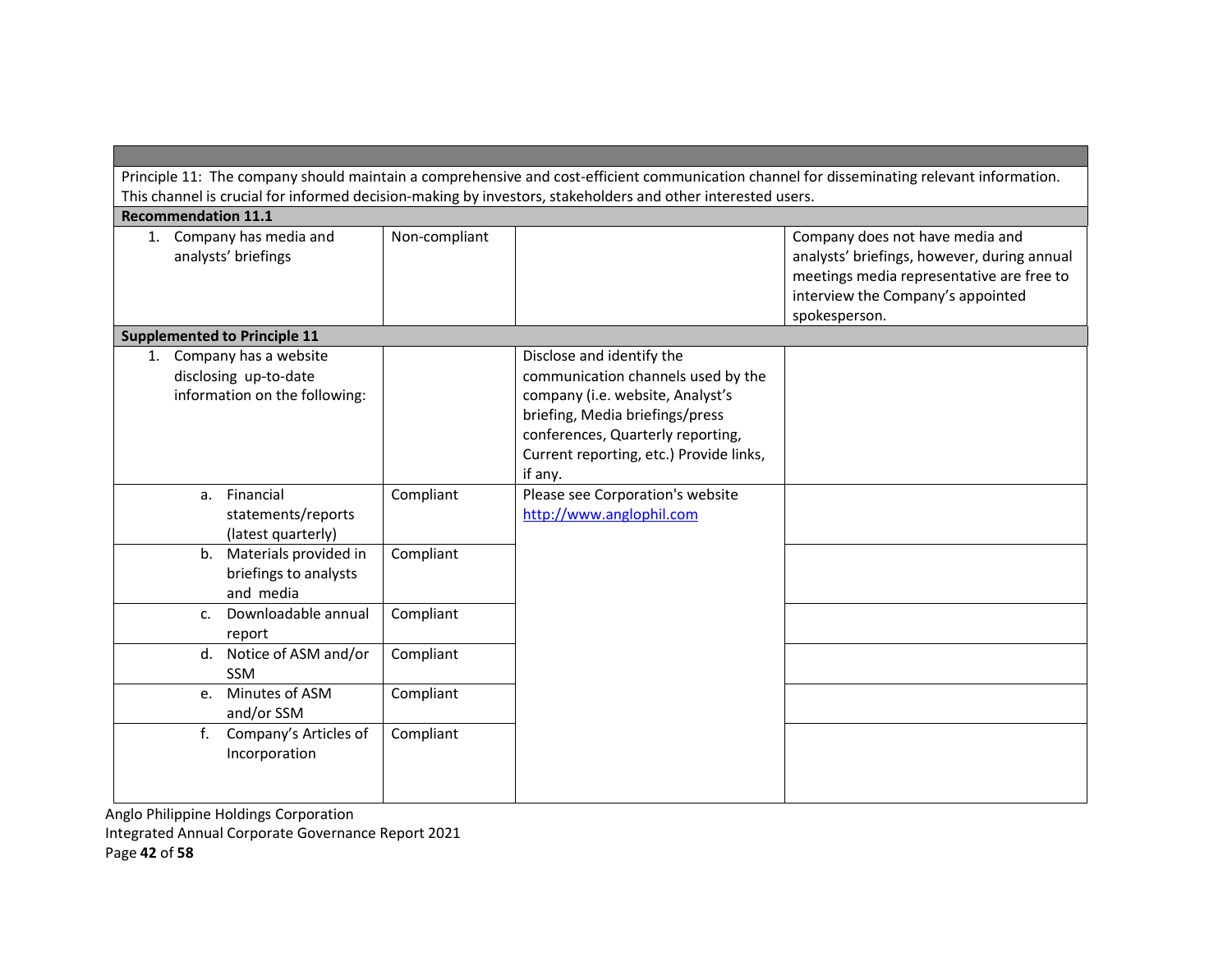| <b>Additional Recommendation to Principle 11</b>                            |           |                                                                                                                                               |                                        |
|-----------------------------------------------------------------------------|-----------|-----------------------------------------------------------------------------------------------------------------------------------------------|----------------------------------------|
| 1. Company complies with SEC                                                | Compliant | Please see Corporation's website                                                                                                              |                                        |
| prescribed website template.                                                |           | http://www.anglophil.com                                                                                                                      |                                        |
|                                                                             |           | <b>Internal Control System and Risk Management Framework</b>                                                                                  |                                        |
|                                                                             |           | Principle 12: To ensure the integrity, transparency and proper governance in the conduct of its affairs, the company should have a strong and |                                        |
| effective internal control system and enterprise risk management framework. |           |                                                                                                                                               |                                        |
| <b>Recommendation 12.1</b>                                                  |           |                                                                                                                                               |                                        |
| 1. Company has an adequate                                                  | Compliant | Please see the Company's Manual on                                                                                                            |                                        |
| and effective internal control                                              |           | Corporate Governance                                                                                                                          |                                        |
| system in the conduct of its                                                |           | http://www.anglophil.com/disclosures                                                                                                          |                                        |
| business.                                                                   |           | 2017/APO_2017_0601_revised_cg_m                                                                                                               |                                        |
|                                                                             |           | anual.pdf                                                                                                                                     |                                        |
|                                                                             |           |                                                                                                                                               |                                        |
|                                                                             |           | Audit Committee Charter<br>https://www.anglophil.com/documen                                                                                  |                                        |
|                                                                             |           | ts14/APHC%20Audit%20Committee%                                                                                                                |                                        |
|                                                                             |           | 20Charter.pdf                                                                                                                                 |                                        |
|                                                                             |           |                                                                                                                                               |                                        |
|                                                                             |           | Annual Corporate Governance Report                                                                                                            |                                        |
|                                                                             |           | http://anglophil.com/disclosures2017/                                                                                                         |                                        |
|                                                                             |           | APO 2016 acgr.pdf                                                                                                                             |                                        |
|                                                                             |           |                                                                                                                                               |                                        |
| 2. Company has an adequate                                                  | Compliant | Please see the Company's Manual on                                                                                                            | Please see the company's Risk          |
| and effective enterprise risk                                               |           | Corporate Governance                                                                                                                          | Management System                      |
| management framework in                                                     |           | http://www.anglophil.com/disclosures                                                                                                          | https://www.anglophil.com/documents14/ |
| the conduct of its business.                                                |           | 2017/APO 2017 0601 revised cg m                                                                                                               | APHC%20Risk%20Management%20Policy.p    |
|                                                                             |           | anual.pdf                                                                                                                                     | df                                     |
|                                                                             |           |                                                                                                                                               |                                        |
|                                                                             |           | Please refer to Note 28                                                                                                                       |                                        |
|                                                                             |           | Annual Report 2021                                                                                                                            |                                        |
|                                                                             |           | https://anglophil.com/disclosures2022                                                                                                         |                                        |
|                                                                             |           | /APO 2022 0000 sec17a annual rep                                                                                                              |                                        |
|                                                                             |           | ort with afs.pdf                                                                                                                              |                                        |

Integrated Annual Corporate Governance Report 2021

Page 43 of 58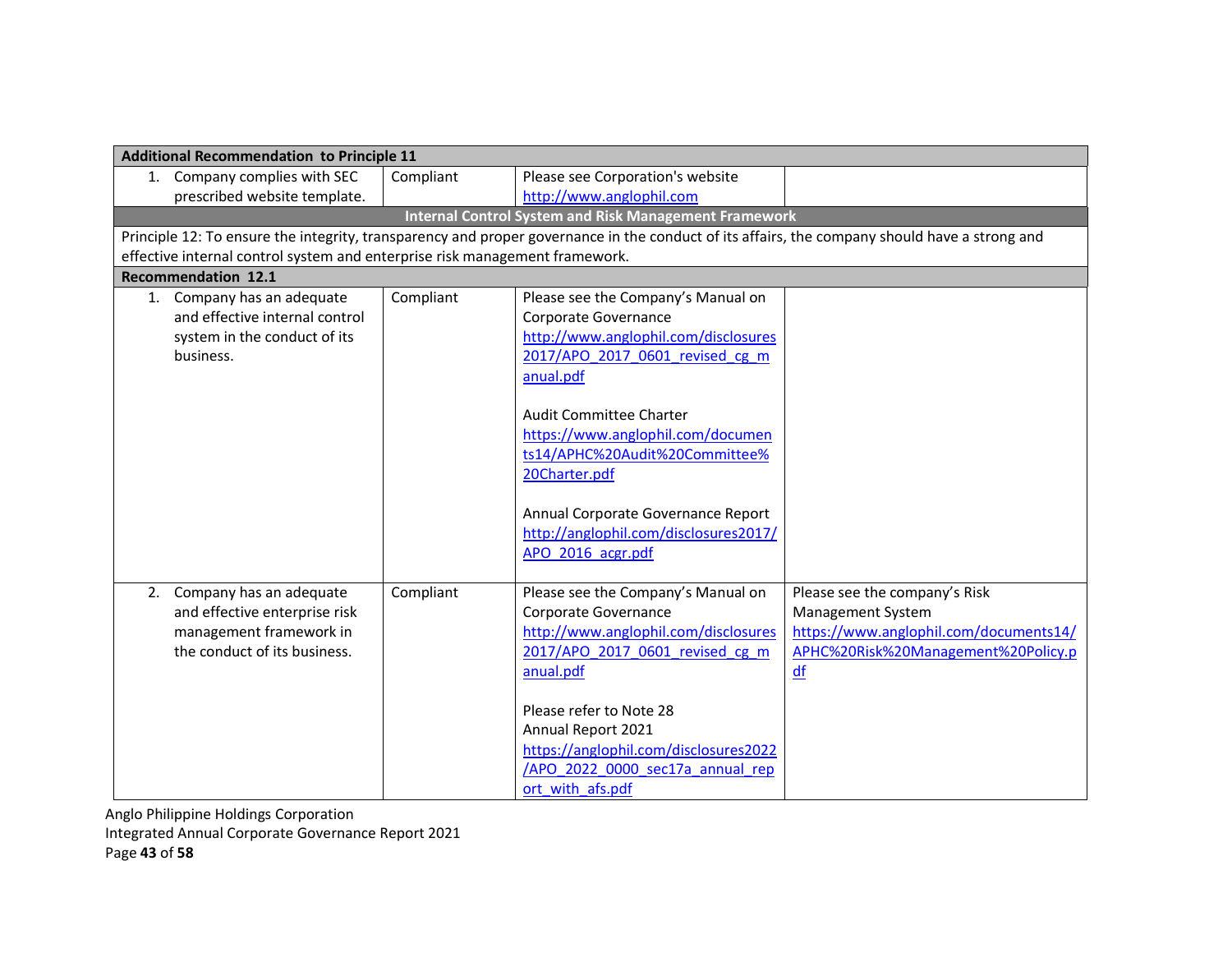|    | <b>Supplement to Recommendation 12.1</b> |               |                                    |  |
|----|------------------------------------------|---------------|------------------------------------|--|
|    | 1. Company has a formal                  | Non-compliant | The Company has no formal          |  |
|    | comprehensive enterprise-                |               | comprehensive enterprise-wide      |  |
|    | wide compliance program                  |               | compliance program. However,       |  |
|    | covering compliance with laws            |               | Personnel are encouraged to attend |  |
|    | and relevant regulations that            |               | trainings and information campaign |  |
|    | is annually reviewed. The                |               | seminars on new laws/regulations   |  |
|    | programs include appropriate             |               | being implemented that impacts on  |  |
|    | training and awareness                   |               | the Company's business and         |  |
|    | initiatives to facilitate                |               | operations.                        |  |
|    | understanding, acceptance                |               |                                    |  |
|    | and compliance with the said             |               |                                    |  |
|    | issuances.                               |               |                                    |  |
|    | <b>Optional: Recommendation 12.1</b>     |               |                                    |  |
|    | 1. Company has a governance              |               |                                    |  |
|    | process on IT issues including           |               |                                    |  |
|    | disruption, cyber security, and          |               |                                    |  |
|    | disaster recovery, to ensure             |               |                                    |  |
|    | that all key risks are identified,       |               |                                    |  |
|    | managed and reported to the              |               |                                    |  |
|    | board.                                   |               |                                    |  |
|    | <b>Recommendation 12.2</b>               |               |                                    |  |
| 1. | Company has in place an                  | Compliant     | Outsourced                         |  |
|    | independent internal audit               |               | http://www.anglophil.com/1h3 exec  |  |
|    | function that provides an                |               | officers.html                      |  |
|    | independent and objective                |               |                                    |  |
|    | assurance, and consulting                |               |                                    |  |
|    | services designed to add value           |               |                                    |  |
|    | and improve the company's                |               |                                    |  |
|    | operations.                              |               |                                    |  |
|    | Recommendation to 12.3                   |               |                                    |  |
| 1. | Company has a qualified Chief            | Compliant     | Outsourced                         |  |
|    | Audit Executive (CAE)                    |               |                                    |  |

Integrated Annual Corporate Governance Report 2021

Page 44 of 58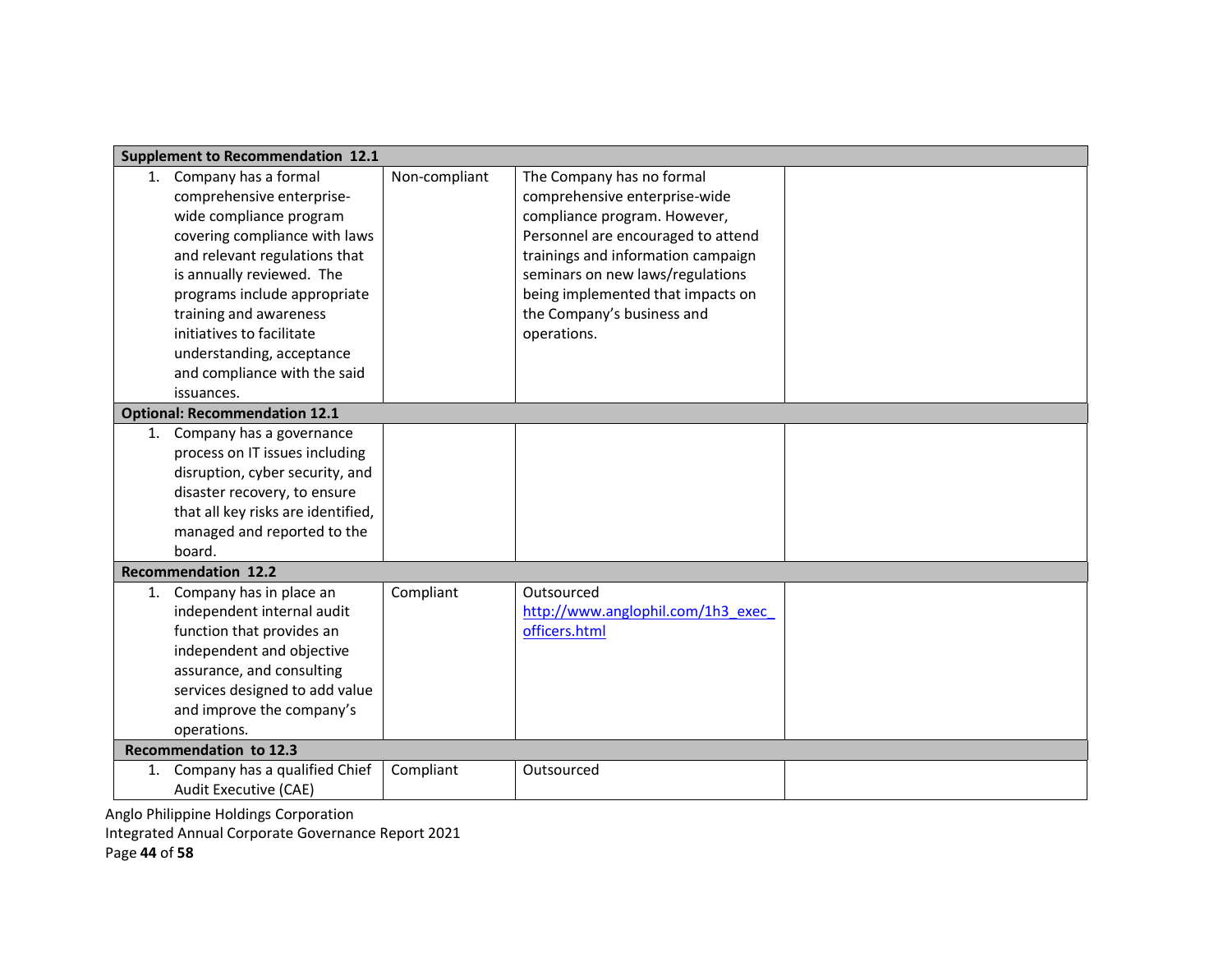|    | appointed by the Board.         |               | http://www.anglophil.com/1h3 exec<br>officers.html                                                                                    |                                             |
|----|---------------------------------|---------------|---------------------------------------------------------------------------------------------------------------------------------------|---------------------------------------------|
|    |                                 |               | Please see the Company's Manual on<br>Corporate Governance<br>http://www.anglophil.com/disclosures<br>2017/APO 2017 0601 revised cg m |                                             |
|    |                                 |               | anual.pdf                                                                                                                             |                                             |
|    | 2. CAE oversees and is          | Compliant     | Outsourced                                                                                                                            |                                             |
|    | responsible for the internal    |               | http://www.anglophil.com/1h3 exec                                                                                                     |                                             |
|    | audit activity, a qualified     |               | officers.html                                                                                                                         |                                             |
|    | independent executive or        |               |                                                                                                                                       |                                             |
|    | senior management personnel     |               | Manual on corporate Governance                                                                                                        |                                             |
|    | is assigned the responsibility  |               | Please see the Company's Manual on                                                                                                    |                                             |
|    | for managing the fully          |               | Corporate Governance                                                                                                                  |                                             |
|    | outsourced internal audit       |               | http://www.anglophil.com/disclosures                                                                                                  |                                             |
|    | activity.                       |               | 2017/APO 2017 0601 revised cg m                                                                                                       |                                             |
|    |                                 |               | anual.pdf                                                                                                                             |                                             |
| 3. | In case of a fully outsourced   | Compliant     | Outsourced                                                                                                                            |                                             |
|    | internal audit activity,        |               | http://www.anglophil.com/1h3_exec                                                                                                     |                                             |
|    | qualified independent           |               | officers.html                                                                                                                         |                                             |
|    | executive or senior             |               |                                                                                                                                       |                                             |
|    | management personnel is         |               | Please see the Company's Manual on                                                                                                    |                                             |
|    | assigned the responsibility for |               | Corporate Governance                                                                                                                  |                                             |
|    | managing the fully outsourced   |               | http://www.anglophil.com/disclosures                                                                                                  |                                             |
|    | internal audit activity.        |               | 2017/APO 2017 0601 revised cg m                                                                                                       |                                             |
|    |                                 |               | anual.pdf                                                                                                                             |                                             |
|    | <b>Recommendation 12.4</b>      |               |                                                                                                                                       |                                             |
|    | 1. Company has a separate risk  | Non-Compliant |                                                                                                                                       | This function is currently being undertaken |
|    | management function to          |               |                                                                                                                                       | by the Audit Committee and the CRO          |
|    | identify, assess and monitor    |               |                                                                                                                                       |                                             |
|    | key risk, exposures.            |               |                                                                                                                                       |                                             |
|    |                                 |               |                                                                                                                                       |                                             |

Anglo Philippine Holdings Corporation Integrated Annual Corporate Governance Report 2021 Page 45 of 58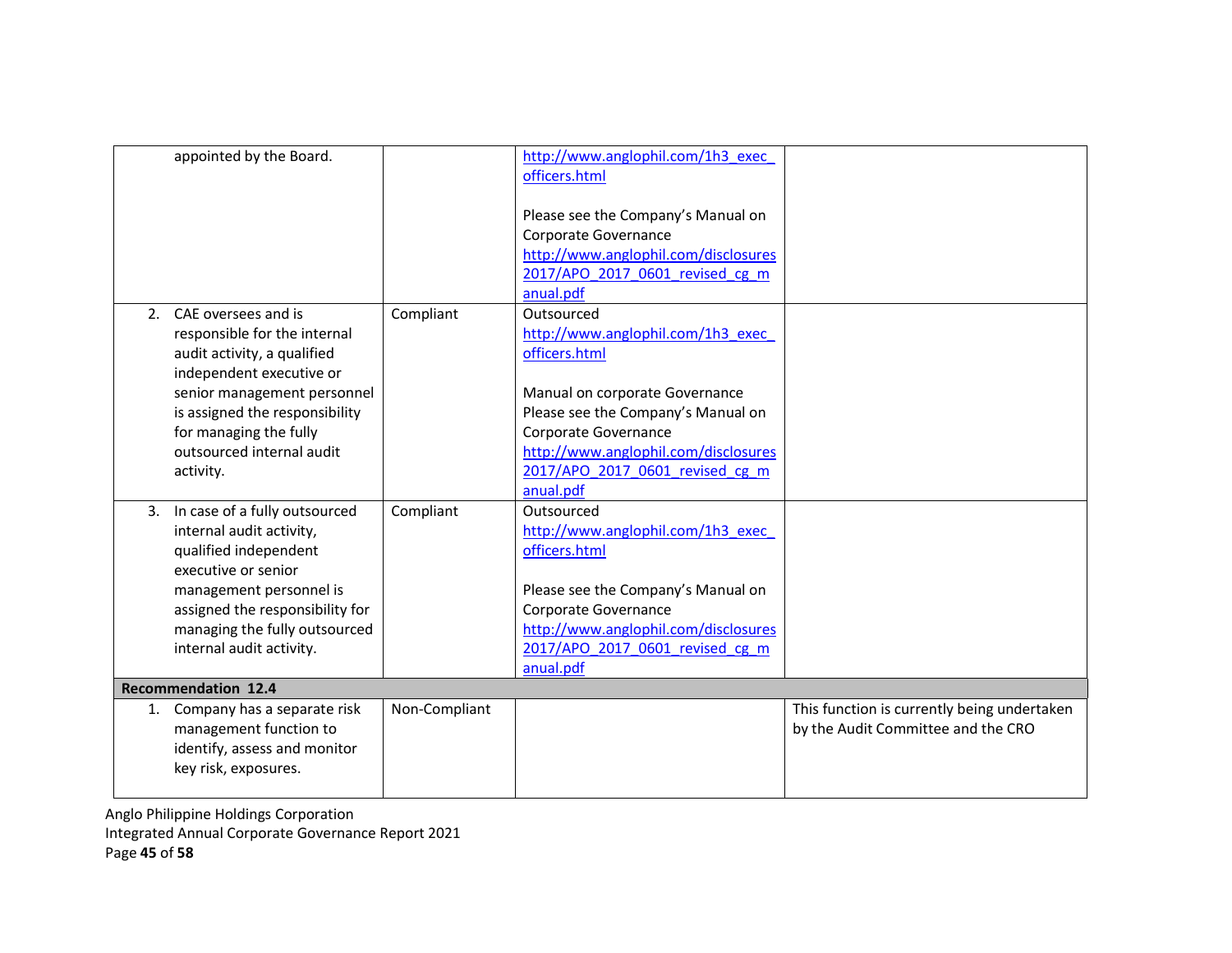| <b>Supplement to Recommendation 12.4</b>             |           |                                                              |                                                                                                                                                        |
|------------------------------------------------------|-----------|--------------------------------------------------------------|--------------------------------------------------------------------------------------------------------------------------------------------------------|
| 1. Company seeks external                            | Compliant | Refer to Recommendation 3.4.1                                |                                                                                                                                                        |
| technical support in risk                            |           |                                                              |                                                                                                                                                        |
| management when such                                 |           |                                                              |                                                                                                                                                        |
| competence is not available                          |           |                                                              |                                                                                                                                                        |
| internally.                                          |           |                                                              |                                                                                                                                                        |
| <b>Recommendation 12.5</b>                           |           |                                                              |                                                                                                                                                        |
| 1. In managing the company's                         | Compliant | The Company has Chief Risk Officer                           |                                                                                                                                                        |
| Risk Management System, the                          |           |                                                              |                                                                                                                                                        |
| company has a Chief Risk                             |           |                                                              |                                                                                                                                                        |
| Officer (CRO), who is the                            |           |                                                              |                                                                                                                                                        |
| ultimate champion of                                 |           |                                                              |                                                                                                                                                        |
| <b>Enterprise Risk Management</b>                    |           |                                                              |                                                                                                                                                        |
| (ERM)                                                |           |                                                              |                                                                                                                                                        |
| 2. CRO has adequate authority,                       | Compliant | Please see Committee Charters                                |                                                                                                                                                        |
| stature, resources and support                       |           | Company's website                                            |                                                                                                                                                        |
| to fulfill his/her                                   |           | www.anglophil.com                                            |                                                                                                                                                        |
| responsibilities.                                    |           |                                                              |                                                                                                                                                        |
| <b>Additional Recommendation to Principle 12</b>     |           |                                                              |                                                                                                                                                        |
| 1. Company's Chief Executive                         | Compliant |                                                              | The Company will engage the external                                                                                                                   |
| <b>Officer and Chief Audit</b>                       |           |                                                              | facilitator as the needs arise.                                                                                                                        |
| Executive attest in writing, at                      |           |                                                              |                                                                                                                                                        |
| least annually, that a sound                         |           |                                                              |                                                                                                                                                        |
| internal audit, control and                          |           |                                                              |                                                                                                                                                        |
| compliance system is in place                        |           |                                                              |                                                                                                                                                        |
| and working effectively.                             |           |                                                              |                                                                                                                                                        |
|                                                      |           | <b>Cultivating a Synergic Relationship with Shareholders</b> |                                                                                                                                                        |
|                                                      |           |                                                              | Principle 13: The company should treat all shareholders fairly and equitably, and also recognize, protect and facilitate the exercise of their rights. |
| <b>Recommendation 13.1</b>                           |           |                                                              |                                                                                                                                                        |
| 1. Board ensures that basic                          | Compliant | Please see the Company's Manual on                           |                                                                                                                                                        |
| shareholder rights are                               |           | Corporate Governance                                         |                                                                                                                                                        |
| disclosed in the Manual on                           |           |                                                              |                                                                                                                                                        |
| Corporate Governance.<br><b>CONTRACT AND INCOME.</b> |           |                                                              |                                                                                                                                                        |

Integrated Annual Corporate Governance Report 2021

Page 46 of 58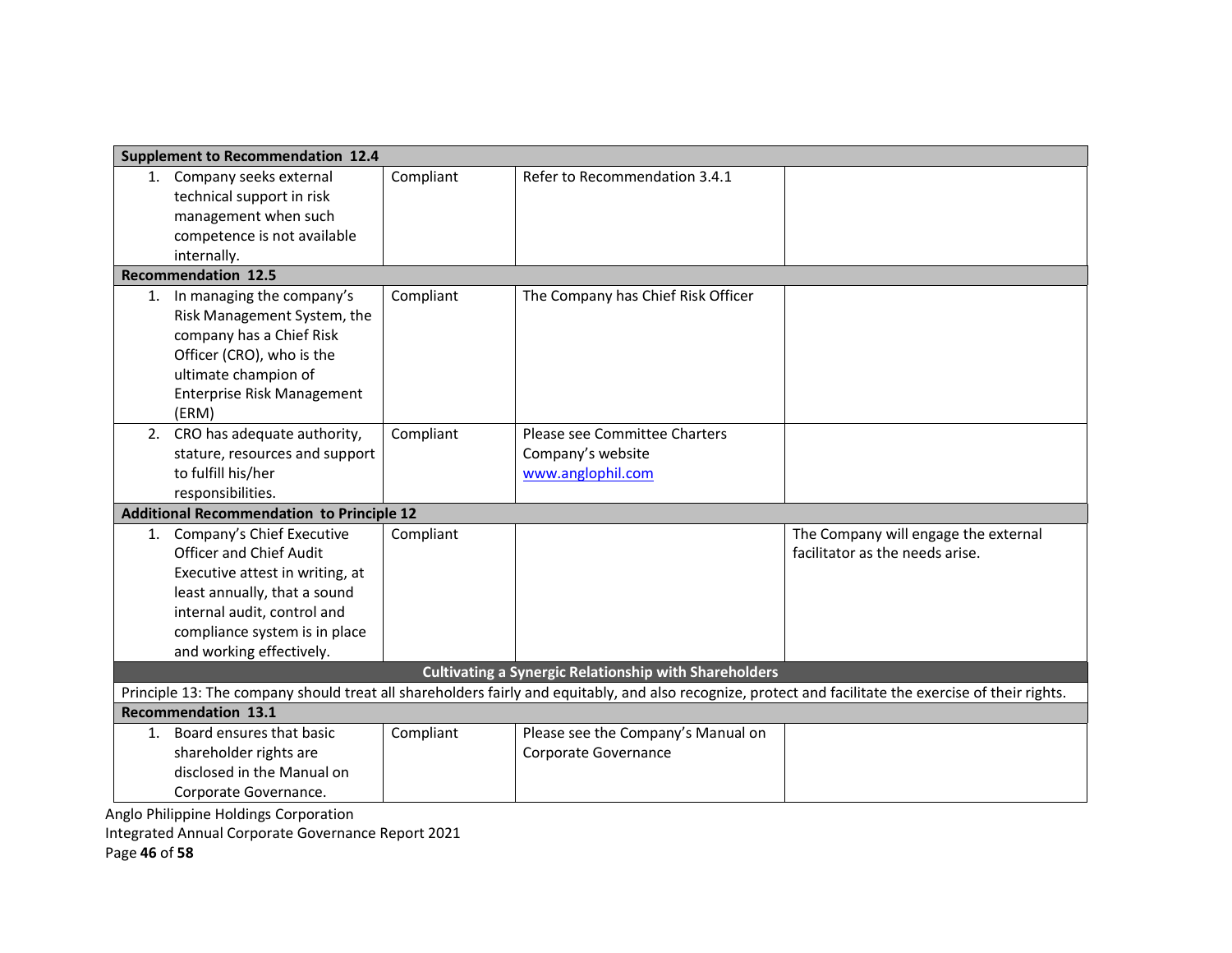|                | 2. Board ensures that basic<br>shareholder rights are<br>disclosed on the company's<br>website.                                                                                                                      | Compliant | http://www.anglophil.com/disclosures<br>2017/APO 2017 0601 revised cg m<br>anual.pdf<br>Please see the Company's Manual on<br>Corporate Governance<br>http://www.anglophil.com/disclosures<br>2017/APO 2017 0601 revised cg m<br>anual.pdf |  |
|----------------|----------------------------------------------------------------------------------------------------------------------------------------------------------------------------------------------------------------------|-----------|--------------------------------------------------------------------------------------------------------------------------------------------------------------------------------------------------------------------------------------------|--|
|                | <b>Supplement to Recommendation 13.1</b>                                                                                                                                                                             |           |                                                                                                                                                                                                                                            |  |
|                | 1. Company's common share has<br>one vote for one share.                                                                                                                                                             | Compliant | Please see the Company's Manual on<br>Corporate Governance                                                                                                                                                                                 |  |
| 2 <sub>1</sub> | Board ensures that all<br>shareholders of the same class<br>are treated equally with<br>respect to voting rights,<br>subscription rights and<br>transfer rights.                                                     | Compliant | http://www.anglophil.com/disclosures<br>2017/APO 2017 0601 revised cg m<br>anual.pdfl<br>Annual Corporate Governance Report<br>http://anglophil.com/disclosures2017/<br>APO 2016 acgr.pdf                                                  |  |
| 3.             | Board has an effective, secure,<br>and efficient voting system.                                                                                                                                                      | Compliant | <b>Information Statement</b>                                                                                                                                                                                                               |  |
| 4.             | Board has an effective<br>shareholder voting<br>mechanisms such as<br>supermajority or "majority of<br>minority" requirements to<br>protect minority shareholders<br>against actions of controlling<br>shareholders. | Compliant | https://anglophil.com/disclosures2021<br>/APO 2021 0107 definitive info stat<br>ement 2021.pdf<br>By Laws<br>http://anglophil.com/1h6 by laws.ht<br>ml                                                                                     |  |
| 5.             | Board allows shareholders to<br>call a special shareholders'<br>meeting and submit a<br>proposal for consideration or<br>agenda item at the AGM or                                                                   | Compliant |                                                                                                                                                                                                                                            |  |

Integrated Annual Corporate Governance Report 2021

Page 47 of 58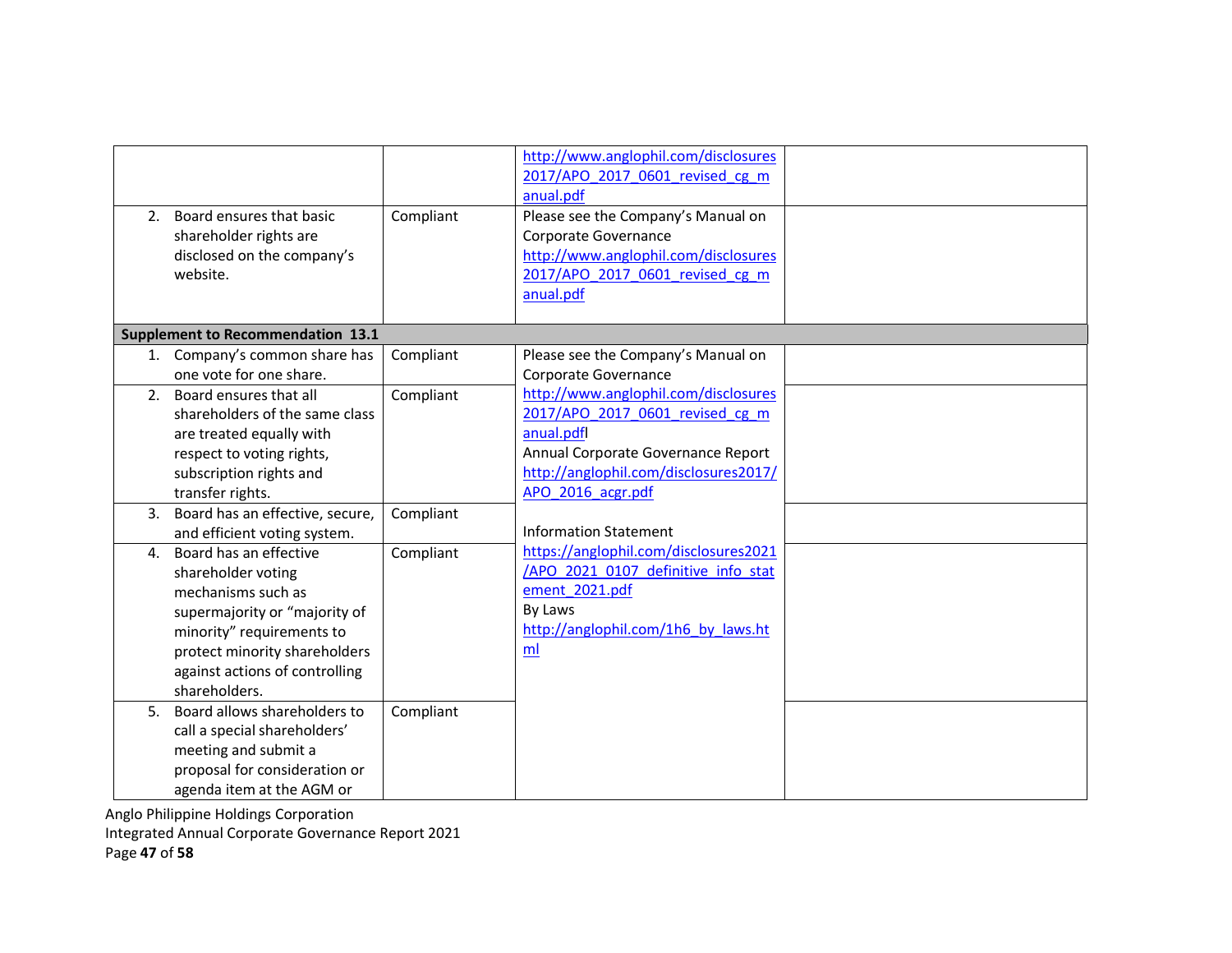| special meeting.                           |           |                                       |                                              |
|--------------------------------------------|-----------|---------------------------------------|----------------------------------------------|
|                                            |           |                                       |                                              |
| 6. Board clearly articulates and           | Compliant |                                       |                                              |
| enforces policies with respect             |           |                                       |                                              |
| to treatment of minority                   |           |                                       |                                              |
| shareholders.                              |           |                                       |                                              |
| 7. Company has a transparent               | Compliant |                                       |                                              |
| and specific dividend policy.              |           |                                       |                                              |
| <b>Optional: Recommendation 13.1</b>       |           |                                       |                                              |
| 1. Company appoints an                     | Compliant | Identify the independent party that   | The Corporation has appointed its stock      |
| independent party to count                 |           | counted/validated the votes at the    | and transfer agent to count the votes at the |
| and/or validate the votes at               |           | ASM, if any.                          | Annual Shareholders' Meeting.                |
| the Annual Shareholders'                   |           |                                       |                                              |
| Meeting.                                   |           |                                       |                                              |
|                                            |           |                                       |                                              |
| 1. Board encourages active                 | Compliant | Please refer to                       |                                              |
| shareholder participation by               |           | <b>Information Statement</b>          |                                              |
| sending the Notice of Annual               |           | https://anglophil.com/disclosures2021 |                                              |
| and Special Stockholders'                  |           | /APO 2021 0107 definitive info stat   |                                              |
| Meeting with sufficient and                |           | ement 2021.pdf                        |                                              |
| relevant information at least              |           |                                       |                                              |
| 28 days before the meeting.                |           |                                       |                                              |
| <b>Supplemental to Recommendation 13.2</b> |           |                                       |                                              |
| 1. Company's Notice of Annual              |           | Please refer to                       |                                              |
| Stockholders' Meeting                      |           | <b>Information Statement</b>          |                                              |
| contains the following                     |           | https://anglophil.com/disclosures2021 |                                              |
| information:                               |           | /APO 2021 0107 definitive info stat   |                                              |
|                                            |           | ement 2021.pdf                        |                                              |
| a. The profiles of                         | Compliant | Please refer to                       |                                              |
| directors (i.e., age,                      |           | <b>Information Statement</b>          |                                              |
| academic                                   |           | https://anglophil.com/disclosures2021 |                                              |
| qualifications, date of                    |           | /APO 2021 0107 definitive info stat   |                                              |
| first appointment,                         |           | ement 2021.pdf                        |                                              |
| experience, and                            |           |                                       |                                              |
|                                            |           |                                       |                                              |

Integrated Annual Corporate Governance Report 2021

Page 48 of 58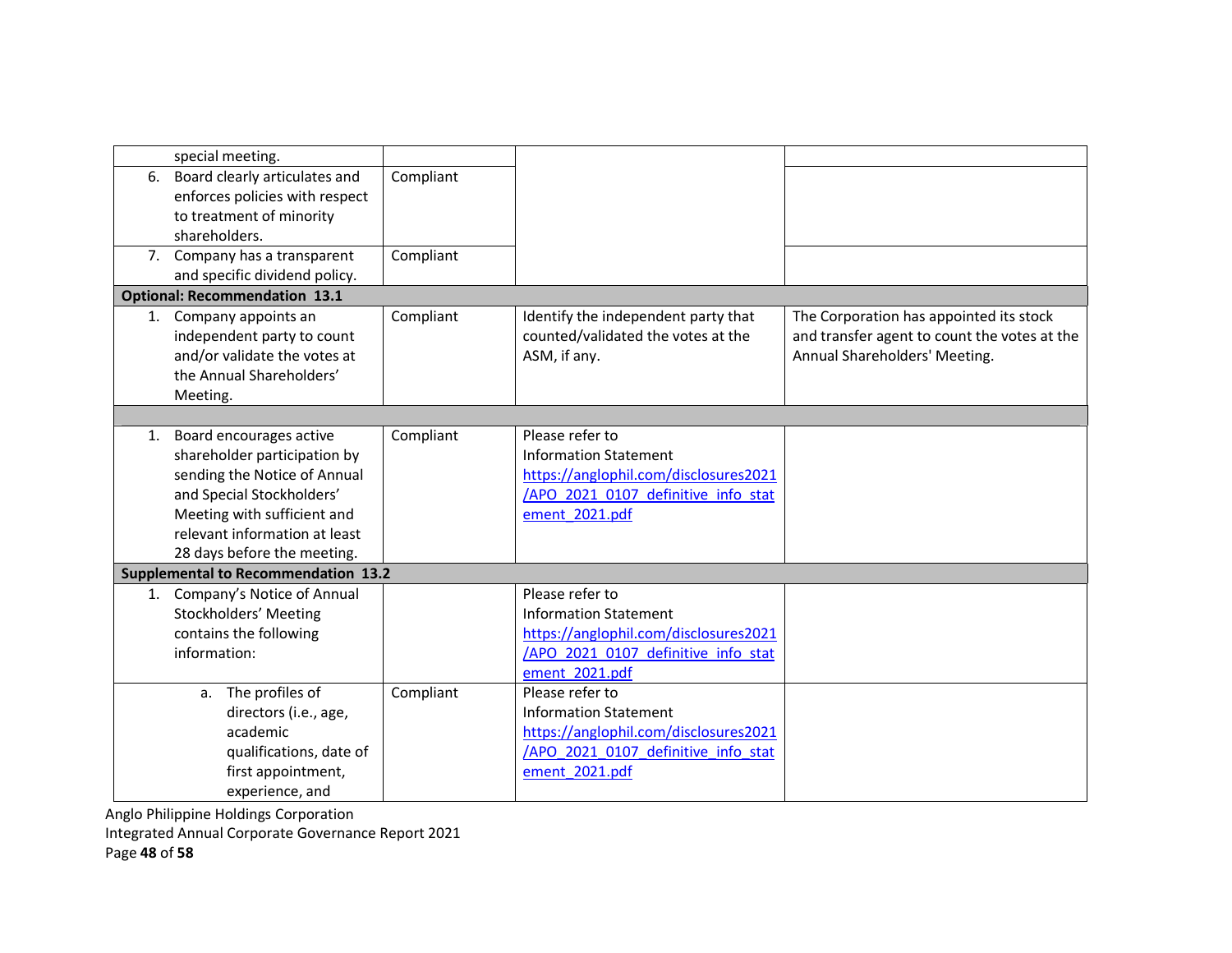| directorships in other<br>listed companies)                                                                                                                                                                                  |           |                                                                                                                                                                                                                                                                                  |  |
|------------------------------------------------------------------------------------------------------------------------------------------------------------------------------------------------------------------------------|-----------|----------------------------------------------------------------------------------------------------------------------------------------------------------------------------------------------------------------------------------------------------------------------------------|--|
| Auditors seeking<br>$b_{\cdot}$<br>appointment/re-<br>appointment                                                                                                                                                            | Compliant | Please refer to<br><b>Information Statement</b><br>https://anglophil.com/disclosures2021<br>/APO 2021 0107 definitive info stat<br>ement 2021.pdf                                                                                                                                |  |
| Proxy documents<br>c.                                                                                                                                                                                                        | Compliant | Please refer to<br><b>Information Statement</b><br>https://anglophil.com/disclosures2021<br>/APO 2021 0107 definitive info stat<br>ement 2021.pdf                                                                                                                                |  |
| <b>Optional: Recommendation 13.2</b>                                                                                                                                                                                         |           |                                                                                                                                                                                                                                                                                  |  |
| 1. Company provides rationale<br>for the agenda items for the<br>annual stockholders meeting                                                                                                                                 | Compliant | Please refer to<br><b>Information Statement</b><br>https://anglophil.com/disclosures2021<br>/APO 2021 0107 definitive info stat<br>ement 2021.pdf                                                                                                                                |  |
| <b>Recommendation 13.3</b>                                                                                                                                                                                                   |           |                                                                                                                                                                                                                                                                                  |  |
| Board encourages active<br>1.<br>shareholder participation by<br>making the result of the votes<br>taken during the most recent<br>Annual or Special<br>Shareholders' Meeting<br>publicly available the next<br>working day. | Compliant | The Minutes of the Stockholders<br>Meeting as approved by the<br>stockholders is uploaded in the<br>Company's website.<br>Also please refer to<br><b>Information Statement</b><br>https://anglophil.com/disclosures2021<br>/APO 2021 0107 definitive info stat<br>ement 2021.pdf |  |
| Minutes of the Annual and<br>2 <sub>1</sub><br>Special Shareholders'<br>Meetings were available on<br>the company website within                                                                                             | Compliant | The Minutes of the Stockholders<br>Meeting as approved by the<br>stockholders is uploaded in the<br>Company's website.                                                                                                                                                           |  |

Integrated Annual Corporate Governance Report 2021

Page 49 of 58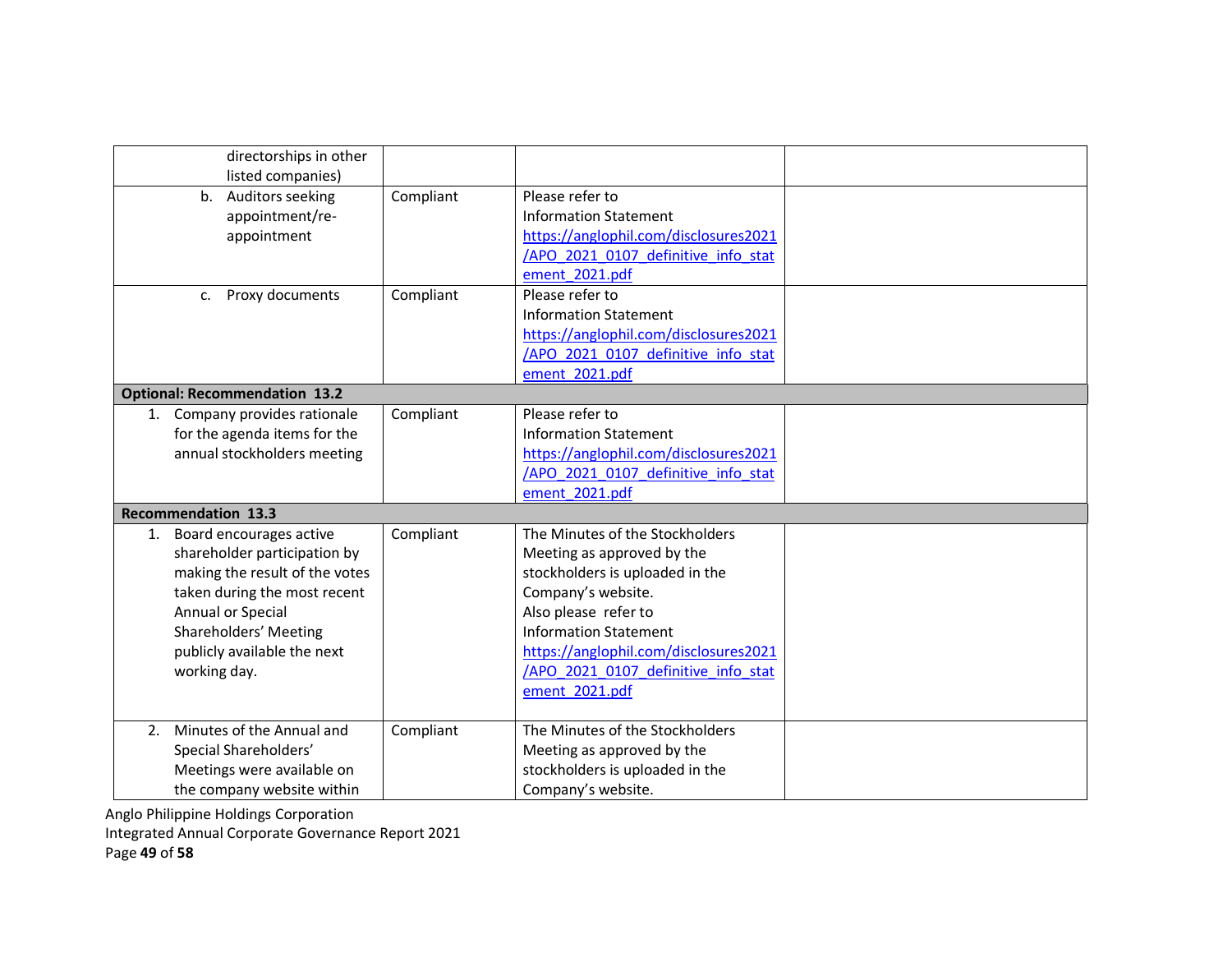|                                            | five business days from the<br>end of the meeting |           | Also please refer to<br><b>Information Statement</b><br>https://anglophil.com/disclosures2021<br>/APO 2021 0107 definitive info stat<br>ement 2021.pdf |                                            |  |
|--------------------------------------------|---------------------------------------------------|-----------|--------------------------------------------------------------------------------------------------------------------------------------------------------|--------------------------------------------|--|
| <b>Supplemental to Recommendation 13.3</b> |                                                   |           |                                                                                                                                                        |                                            |  |
|                                            | 1. Board ensures the attendance                   | Compliant | The Company's external auditor SGV &                                                                                                                   |                                            |  |
|                                            | of the external auditor and                       |           | Co. is always present for the conduct                                                                                                                  |                                            |  |
|                                            | other relevant individuals to                     |           | of the Company's ASM/SSM                                                                                                                               |                                            |  |
|                                            | answer shareholders                               |           |                                                                                                                                                        |                                            |  |
|                                            | questions during the ASM and                      |           |                                                                                                                                                        |                                            |  |
|                                            | <b>SSM</b>                                        |           |                                                                                                                                                        |                                            |  |
|                                            | <b>Recommendation 13.4</b>                        |           |                                                                                                                                                        |                                            |  |
|                                            | 1. Board makes available, at the                  | Compliant | Please see the Company's Manual on                                                                                                                     |                                            |  |
|                                            | option of a shareholder, an                       |           | Corporate Governance                                                                                                                                   |                                            |  |
|                                            | alternative dispute                               |           | http://www.anglophil.com/disclosures                                                                                                                   |                                            |  |
|                                            | mechanism to resolve intra-                       |           | 2017/APO 2017 0601 revised cg m                                                                                                                        |                                            |  |
|                                            | corporate disputes in an                          |           | anual.pdfl                                                                                                                                             |                                            |  |
|                                            | amicable and effective                            |           |                                                                                                                                                        |                                            |  |
|                                            | manner.                                           |           |                                                                                                                                                        |                                            |  |
|                                            | 2. The alternative dispute                        | Compliant | Please see the Company's Manual on                                                                                                                     |                                            |  |
|                                            | mechanism is included in the                      |           | Corporate Governance                                                                                                                                   |                                            |  |
|                                            | company's Manual on                               |           | http://www.anglophil.com/disclosures                                                                                                                   |                                            |  |
|                                            | Corporate Governance.                             |           | 2017/APO 2017 0601 revised cg m                                                                                                                        |                                            |  |
|                                            |                                                   |           | anual.pdfl                                                                                                                                             |                                            |  |
|                                            | <b>Recommendation 13.5</b>                        |           |                                                                                                                                                        |                                            |  |
| 1.                                         | Board establishes an Investor                     | Compliant | Please see Corporation's website                                                                                                                       | Contact information:                       |  |
|                                            | Relations Officer (IRO) to                        |           | http://www.anglophil.com                                                                                                                               | The Company's IRO is Atty. Adrian S. Arias |  |
|                                            | ensure constant engagement                        |           | 1. Name of the person                                                                                                                                  | http://anglophil.com/contact_us.html       |  |
|                                            | with its shareholders.                            |           | Telephone number Fax<br>2.                                                                                                                             |                                            |  |
|                                            |                                                   |           | number                                                                                                                                                 |                                            |  |
|                                            |                                                   |           | 3. E-mail address                                                                                                                                      |                                            |  |

Integrated Annual Corporate Governance Report 2021

Page 50 of 58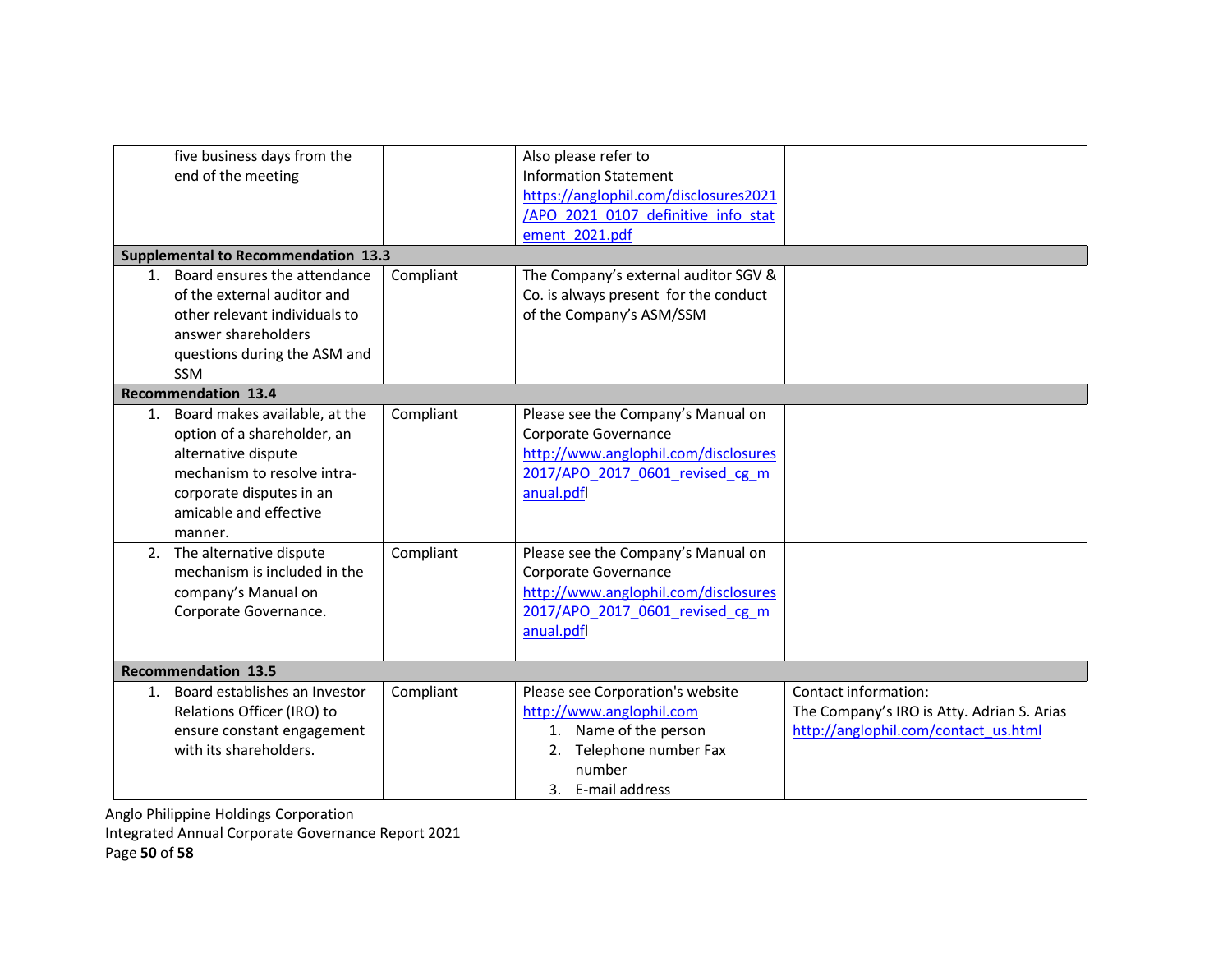|    | 2. IRO is present at every<br>shareholder's meeting.                                                                                                     | Compliant     | The IRO was present during the ASM                                                                                                                                                                                                                                                                                   |  |  |  |  |
|----|----------------------------------------------------------------------------------------------------------------------------------------------------------|---------------|----------------------------------------------------------------------------------------------------------------------------------------------------------------------------------------------------------------------------------------------------------------------------------------------------------------------|--|--|--|--|
|    | <b>Supplemental Recommendations to Principle 13</b>                                                                                                      |               |                                                                                                                                                                                                                                                                                                                      |  |  |  |  |
| 1. | Board avoids anti-takeover<br>measure or similar devices<br>that may entrench ineffective<br>management or the existing<br>controlling shareholder group | Non-Compliant | Provide information on how anti-<br>takeover measures or similar devices<br>were avoided by the board, if any.                                                                                                                                                                                                       |  |  |  |  |
|    | 2. Company has at least thirty<br>percent (30%) public float to<br>increase liquidity in the<br>market.                                                  | Non-compliant | Indicate the company's public float.<br>The proportion of the Corporation's<br>outstanding shares that are<br>considered public float is less than<br>30%<br>(i.e. 17.33%).<br>Please refer to<br>Public Ownership Report<br>https://anglophil.com/disclosures2022<br>/APO 2021 1231 public ownership r<br>eport.pdf |  |  |  |  |
|    | <b>Optional: Principle 13</b>                                                                                                                            |               |                                                                                                                                                                                                                                                                                                                      |  |  |  |  |
|    | 1. Company has policies and<br>practices to encourage<br>shareholders to engage with<br>the company beyond the<br>Annual Stockholders' Meeting           |               | Disclose or provide link/reference to<br>policies and practices to encourage<br>shareholders' participation beyond<br><b>ASM</b>                                                                                                                                                                                     |  |  |  |  |
|    | 2. Company practices secure<br>electronic voting in absentia at<br>the Annual Shareholders'<br>Meeting.                                                  |               |                                                                                                                                                                                                                                                                                                                      |  |  |  |  |

Integrated Annual Corporate Governance Report 2021

Page 51 of 58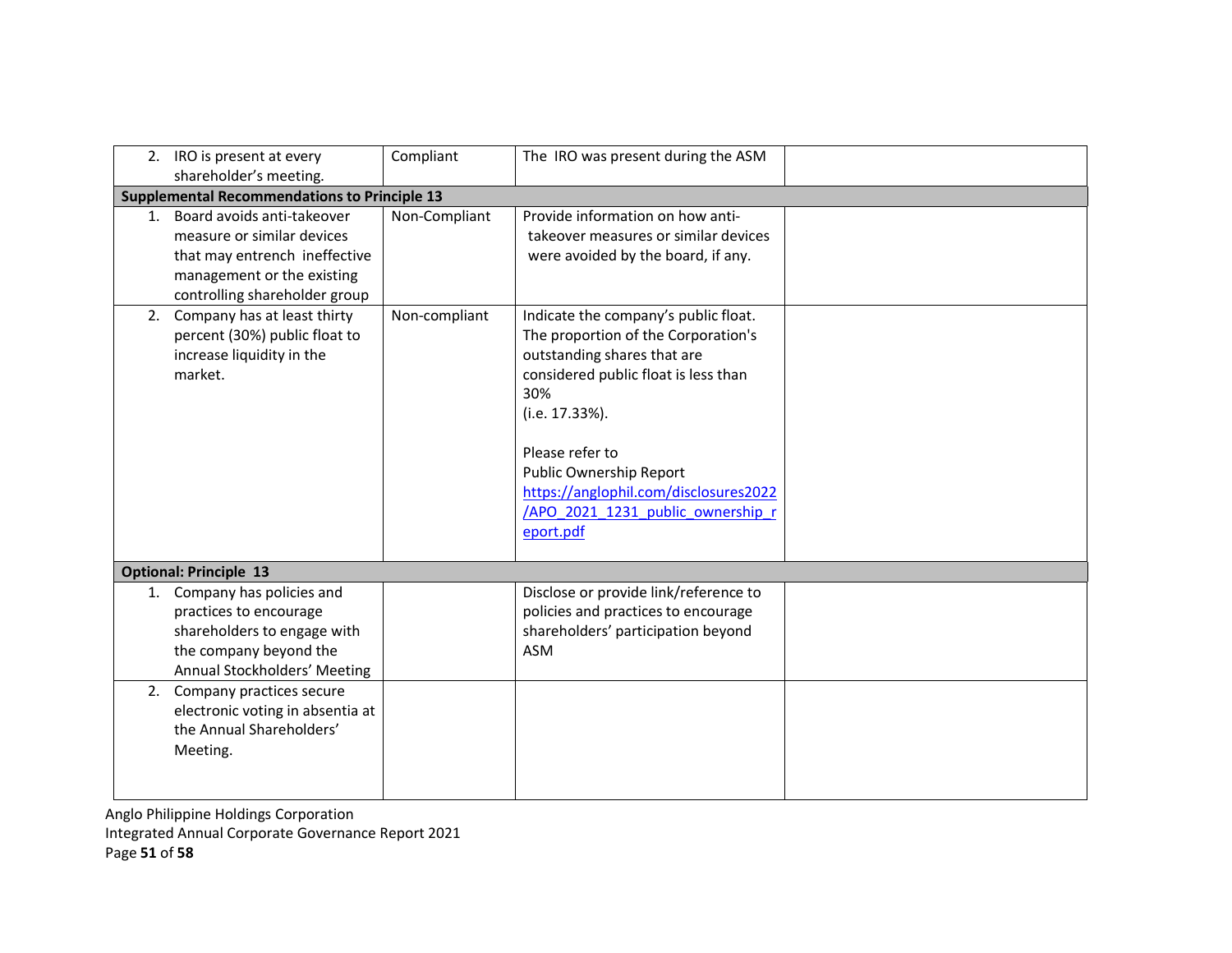| <b>Duties to Stakeholders</b>                                                                                                                                                                                                                                                                                             |           |                                                                                                                                                                                                                                                         |                                                                              |  |  |  |
|---------------------------------------------------------------------------------------------------------------------------------------------------------------------------------------------------------------------------------------------------------------------------------------------------------------------------|-----------|---------------------------------------------------------------------------------------------------------------------------------------------------------------------------------------------------------------------------------------------------------|------------------------------------------------------------------------------|--|--|--|
| Principle 14: The rights of stakeholders established by law, by contractual relations and through voluntary commitments must be respected.<br>Where stakeholders' rights and/or interests are at stake, stakeholders should have the opportunity to obtain prompt effective redress for the<br>violation of their rights. |           |                                                                                                                                                                                                                                                         |                                                                              |  |  |  |
| <b>Recommendation 14.1</b>                                                                                                                                                                                                                                                                                                |           |                                                                                                                                                                                                                                                         |                                                                              |  |  |  |
| Board identifies the<br>$1_{-}$<br>company's various<br>stakeholders and promotes<br>cooperation between them<br>and the company in creating<br>wealth, growth and<br>sustainability.                                                                                                                                     | Compliant | Please see the Company's Manual on<br>Corporate Governance<br>http://www.anglophil.com/disclosures<br>2017/APO 2017 0601 revised cg m<br>anual.pdfl<br>Annual Corporate Governance Report<br>http://anglophil.com/disclosures2017/<br>APO 2016 acgr.pdf | The stakeholders may contact the IRO<br>http://anglophil.com/contact_us.html |  |  |  |
| <b>Recommendation 14.2</b>                                                                                                                                                                                                                                                                                                |           |                                                                                                                                                                                                                                                         |                                                                              |  |  |  |
| Board establishes clear<br>$1_{-}$<br>policies and programs to<br>provide a mechanism on the<br>fair treatment and protection<br>of stakeholders                                                                                                                                                                          | Compliant | Please refer to Whistleblower Policy<br>https://www.anglophil.com/documen<br>ts14/APHC%20Whistleblower%20Polic<br>y.pdf                                                                                                                                 | The stakeholders may contact the IRO<br>http://anglophil.com/contact_us.html |  |  |  |
| <b>Recommendation 14.3</b>                                                                                                                                                                                                                                                                                                |           |                                                                                                                                                                                                                                                         |                                                                              |  |  |  |
| Board adopts a transparent<br>1.<br>framework and process that<br>allow stakeholders to<br>communicate with the<br>company and to obtain<br>redress for the violation of<br>their rights.                                                                                                                                 | Compliant | Please refer to Whistleblower Policy<br>https://www.anglophil.com/documen<br>ts14/APHC%20Whistleblower%20Polic<br>y.pdf                                                                                                                                 | The stakeholders may contact the IRO<br>http://anglophil.com/contact_us.html |  |  |  |
| <b>Supplement to Recommendation 14.3</b>                                                                                                                                                                                                                                                                                  |           |                                                                                                                                                                                                                                                         |                                                                              |  |  |  |
| 1. Company establishes an<br>alternative dispute resolution<br>system so that conflicts and                                                                                                                                                                                                                               | Compliant | Please see the Company's Manual on<br>Corporate Governance<br>http://www.anglophil.com/disclosures                                                                                                                                                      |                                                                              |  |  |  |

Integrated Annual Corporate Governance Report 2021

Page 52 of 58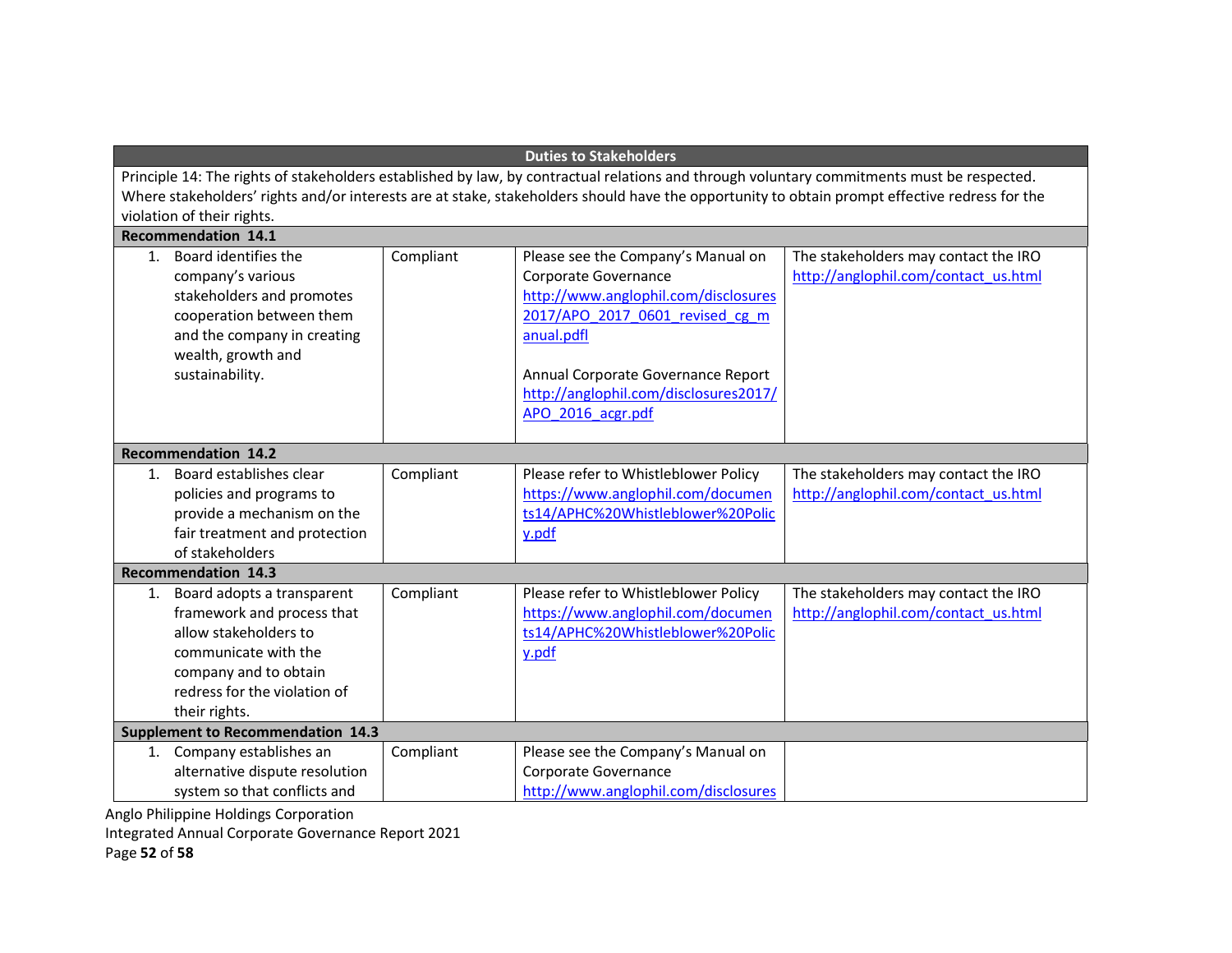| differences with key<br>stakeholder is settled in a fair<br>and expeditious manner.                                                                                                                                                                                                                                                                                                 |           | 2017/APO 2017 0601 revised cg m<br>anual.pdfl<br>Annual Corporate Governance Report<br>http://anglophil.com/disclosures2017/<br>APO 2016 acgr.pdf |                                                                                                                                                                                                                                                                |
|-------------------------------------------------------------------------------------------------------------------------------------------------------------------------------------------------------------------------------------------------------------------------------------------------------------------------------------------------------------------------------------|-----------|---------------------------------------------------------------------------------------------------------------------------------------------------|----------------------------------------------------------------------------------------------------------------------------------------------------------------------------------------------------------------------------------------------------------------|
| <b>Additional Recommendations to Principle 14</b>                                                                                                                                                                                                                                                                                                                                   |           |                                                                                                                                                   |                                                                                                                                                                                                                                                                |
| 1. Company does not seek any<br>exemption from the<br>application of a law, rule or<br>regulation especially when it<br>refers to a corporate<br>governance issue. If an<br>exemption was sought, the<br>company discloses the reason<br>for such action, as well as<br>presents specific steps being<br>taken to finally comply with<br>the applicable law, rule or<br>regulation. | Compliant | Disclose any request for exemption by<br>the company and the reason for the<br>request.                                                           | The Company has not sought any<br>exemptions at this point                                                                                                                                                                                                     |
| Company respects intellectual<br>2.<br>property rights.                                                                                                                                                                                                                                                                                                                             | Compliant | Provides specific instances, if any.                                                                                                              | It has been a practice of the Company to<br>keep proprietary information confidential<br>and are not disclosed to third parties<br>without the written consent/approval of<br>Potential Joint Venture Partners and are<br>covered by non-disclosure agreement. |
| <b>Optional: Principle 14</b>                                                                                                                                                                                                                                                                                                                                                       |           |                                                                                                                                                   |                                                                                                                                                                                                                                                                |
| 1. Company discloses its policies<br>and practices that address<br>customers' welfare                                                                                                                                                                                                                                                                                               |           | Identify policies, programs and<br>practices that address customers'<br>welfare or provide link/reference to a<br>document containing the same.   |                                                                                                                                                                                                                                                                |
| Company discloses its policies<br>2.<br>and practices that address                                                                                                                                                                                                                                                                                                                  |           | Identify policies, programs and<br>practices that address                                                                                         |                                                                                                                                                                                                                                                                |

Integrated Annual Corporate Governance Report 2021

Page 53 of 58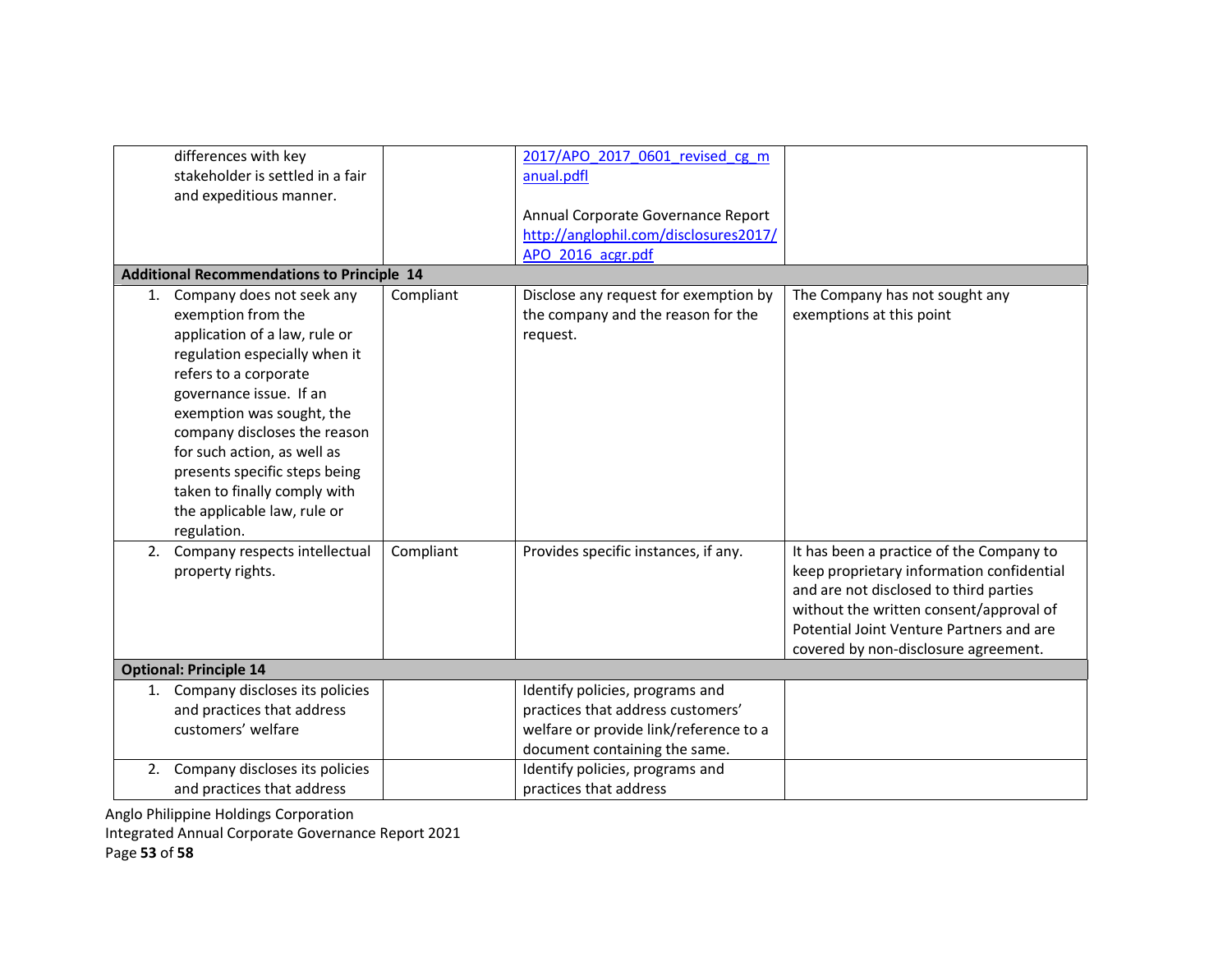|    | supplier/contractor selection<br>procedures.<br>participate in its corporate governance processes.<br>Recommendation 15.1                                                                |           | supplier/contractor selection<br>procedures or provide link/reference<br>to a document containing the same.<br>Principle 15: A mechanism for employee participation should be developed to create a symbolic environment, realize the company's goals and                                |
|----|------------------------------------------------------------------------------------------------------------------------------------------------------------------------------------------|-----------|------------------------------------------------------------------------------------------------------------------------------------------------------------------------------------------------------------------------------------------------------------------------------------------|
|    | 1. Board establishes policies,<br>programs and procedures that<br>encourage employees to<br>actively participate in the<br>realization of the company's<br>goals and in its governances. | Compliant | Please see the Company's Manual on<br>Corporate Governance<br>http://www.anglophil.com/disclosures<br>2017/APO 2017 0601 revised cg m<br>anual.pdfl                                                                                                                                      |
|    | <b>Supplement to Recommendation 15.1</b>                                                                                                                                                 |           |                                                                                                                                                                                                                                                                                          |
|    | 1. Company has a<br>reward/compensation policy<br>that accounts for the<br>performance of the company<br>beyond short-term financial<br>measures.                                        | Compliant | Please see the Company's Manual on<br>Corporate Governance<br>http://www.anglophil.com/disclosures<br>2017/APO 2017 0601 revised cg m<br>anual.pdfl<br>POLICIES ON HEALTH & SAFETY,<br><b>TRAINING AND WELFARE</b><br>https://www.anglophil.com/documen<br>ts14/APHC%20HSTW%20Policy.pdf |
| 2. | Company has policies and<br>practices on health, safety and<br>welfare of its employees.                                                                                                 | Compliant | POLICIES ON HEALTH & SAFETY,<br><b>TRAINING AND WELFARE</b><br>https://www.anglophil.com/documen<br>ts14/APHC%20HSTW%20Policy.pdf                                                                                                                                                        |
| 3. | Company has policies and<br>practices on training and<br>development of its<br>employees.                                                                                                | Compliant | POLICIES ON HEALTH & SAFETY,<br><b>TRAINING AND WELFARE</b><br>https://www.anglophil.com/documen<br>ts14/APHC%20HSTW%20Policy.pdf                                                                                                                                                        |

Anglo Philippine Holdings Corporation Integrated Annual Corporate Governance Report 2021 Page 54 of 58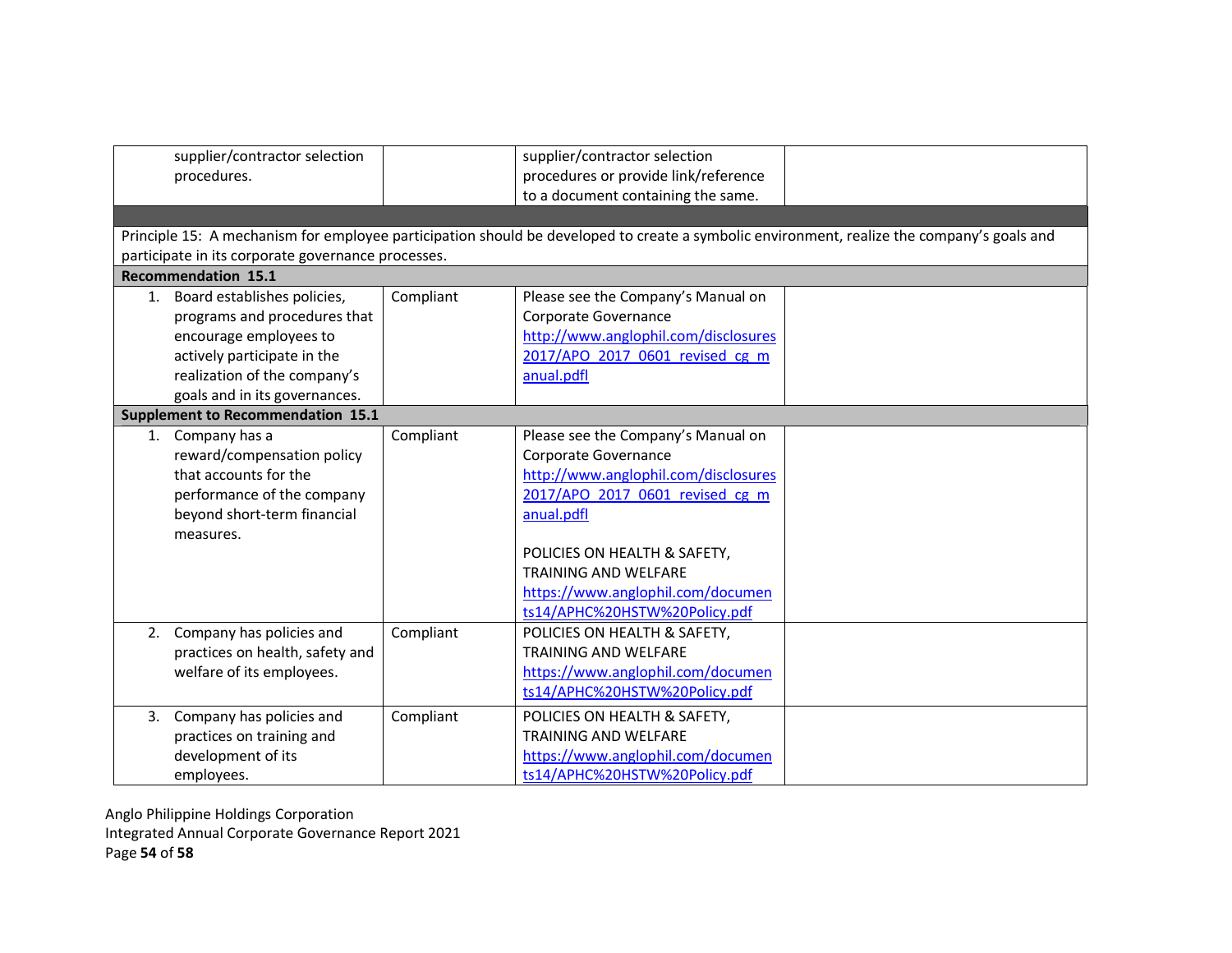|         | <b>Recommendation 15.2</b>               |           |                                       |                                      |
|---------|------------------------------------------|-----------|---------------------------------------|--------------------------------------|
| $1_{-}$ | Board sets the tone and                  | Compliant | Please see the Company's Manual on    |                                      |
|         | makes a stand against corrupt            |           | Corporate Governance                  |                                      |
|         | practices by adopting an anti-           |           | http://www.anglophil.com/disclosures  |                                      |
|         | corruption policy and program            |           | 2017/APO 2017 0601 revised cg m       |                                      |
|         | in its Code of Conduct.                  |           | anual.pdfl                            |                                      |
|         |                                          |           | also please refer to Code of Business |                                      |
|         |                                          |           | <b>Conduct and Ethics</b>             |                                      |
|         |                                          |           | https://www.anglophil.com/documen     |                                      |
|         |                                          |           | ts14/APHCs%20Code%20of%20Ethics.      |                                      |
|         |                                          |           | pdf                                   |                                      |
| 2.      | Board disseminates the policy            | Compliant | Please see the Company's Manual on    |                                      |
|         | and program to employees                 |           | Corporate Governance                  |                                      |
|         | across the organization                  |           | http://www.anglophil.com/disclosures  |                                      |
|         | through trainings to embed               |           | 2017/APO 2017 0601 revised cg m       |                                      |
|         | them in the company's                    |           | anual.pdfl                            |                                      |
|         | culture.                                 |           |                                       |                                      |
|         | <b>Supplement to Recommendation 15.2</b> |           |                                       |                                      |
|         | 1. Company has clear and                 | Compliant | Please see Company's website:         |                                      |
|         | policies and procedures on               |           | Manual Corporate Governance           |                                      |
|         | curbing and penalizing                   |           | http://www.anglophil.com/disclosures  |                                      |
|         | employee involvement in                  |           | 2017/APO 2017 0601 revised cg m       |                                      |
|         | offering, paying and receiving           |           | anual.pdf                             |                                      |
|         | bribes.                                  |           |                                       |                                      |
|         |                                          |           | Code of Business Conduct and Ethics   |                                      |
|         |                                          |           | https://www.anglophil.com/documen     |                                      |
|         |                                          |           | ts14/APHCs%20Code%20of%20Ethics.      |                                      |
|         |                                          |           | pdf                                   |                                      |
|         | <b>Recommendation 15.3</b>               |           |                                       |                                      |
| 1.      | Board establishes a suitable             | Compliant | Please refer to Whistleblower Policy  | The stakeholders may contact the IRO |
|         | framework, for whistleblowing            |           | https://www.anglophil.com/documen     | http://anglophil.com/contact_us.html |
|         | that allows employees to                 |           | ts14/APHC%20Whistleblower%20Polic     |                                      |
|         | freely communicate their                 |           | y.pdf                                 |                                      |

Integrated Annual Corporate Governance Report 2021

Page 55 of 58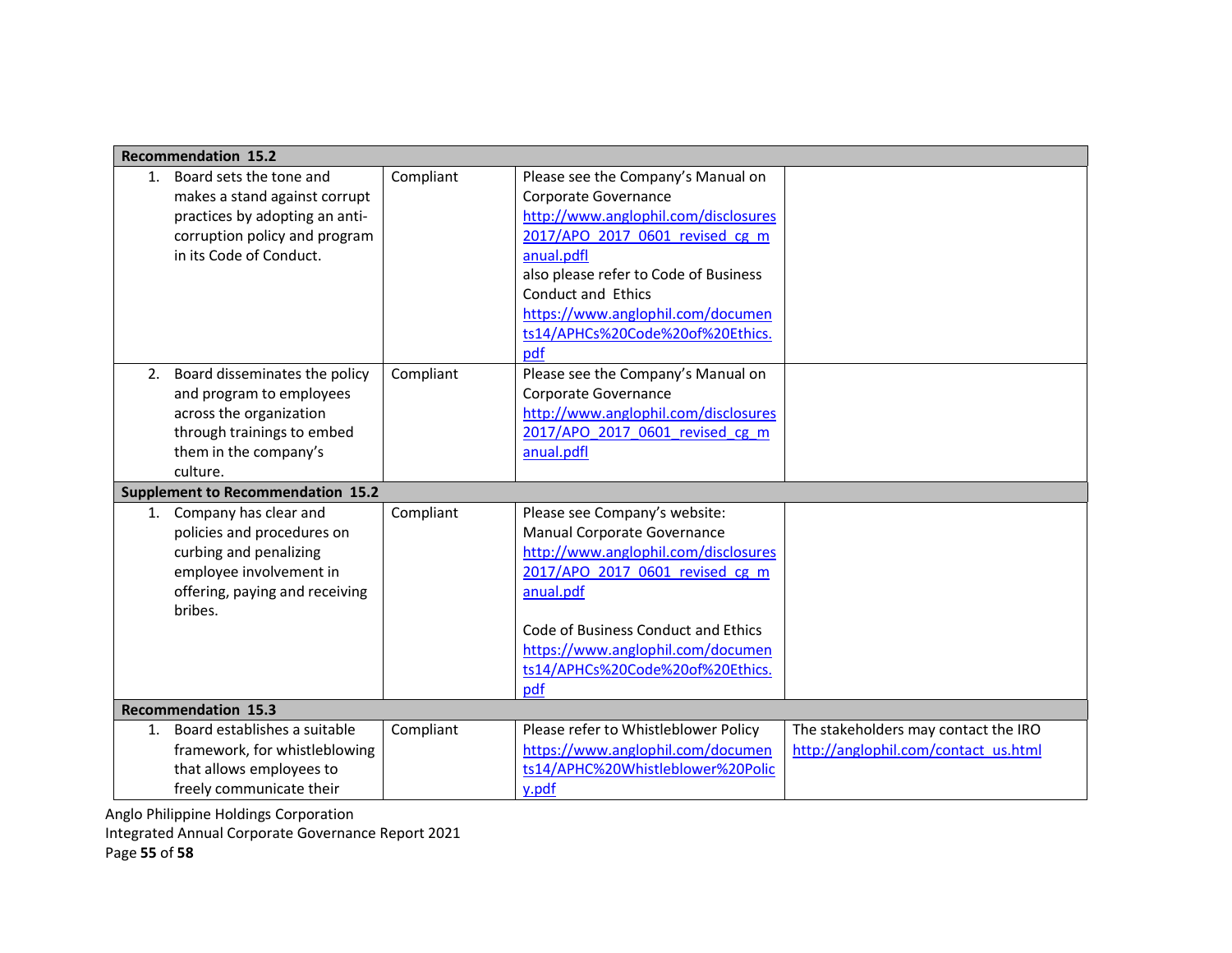|    | concerns about illegal or<br>unethical practices, without<br>fear of retaliation                                                                                                                                      |           |                                                                                                                                                                                                                                                                                              |                                                                              |
|----|-----------------------------------------------------------------------------------------------------------------------------------------------------------------------------------------------------------------------|-----------|----------------------------------------------------------------------------------------------------------------------------------------------------------------------------------------------------------------------------------------------------------------------------------------------|------------------------------------------------------------------------------|
| 2. | Board establishes a suitable<br>framework for whistleblowing<br>that allows employees to have<br>direct access to an<br>independent member of the<br>Board or a unit created to<br>handle whistleblowing<br>concerns. | Compliant | Whistleblower Policy<br>https://www.anglophil.com/documen<br>ts14/APHC%20Whistleblower%20Polic<br>y.pdf                                                                                                                                                                                      | The stakeholders may contact the IRO<br>http://anglophil.com/contact_us.html |
|    | 3. Board supervises and ensures<br>the enforcement of the<br>whistleblowing framework.                                                                                                                                | Compliant | Whistleblowing Policy<br>https://www.anglophil.com/documen<br>ts14/APHC%20Whistleblower%20Polic<br>y.pdf                                                                                                                                                                                     |                                                                              |
|    |                                                                                                                                                                                                                       |           |                                                                                                                                                                                                                                                                                              |                                                                              |
|    | balanced development.                                                                                                                                                                                                 |           | Principle 16: The company should be socially responsible in all its dealings with the communities where it operates, it should ensure that its<br>interactions serve its environment and stakeholders in a positive and progressive manner that is fully supportive of its comprehensive and |                                                                              |
|    | <b>Recommendation 16.1</b>                                                                                                                                                                                            |           |                                                                                                                                                                                                                                                                                              |                                                                              |
| 1. | Company recognizes and                                                                                                                                                                                                | Compliant |                                                                                                                                                                                                                                                                                              |                                                                              |

Anglo Philippine Holdings Corporation Integrated Annual Corporate Governance Report 2021 Page 56 of 58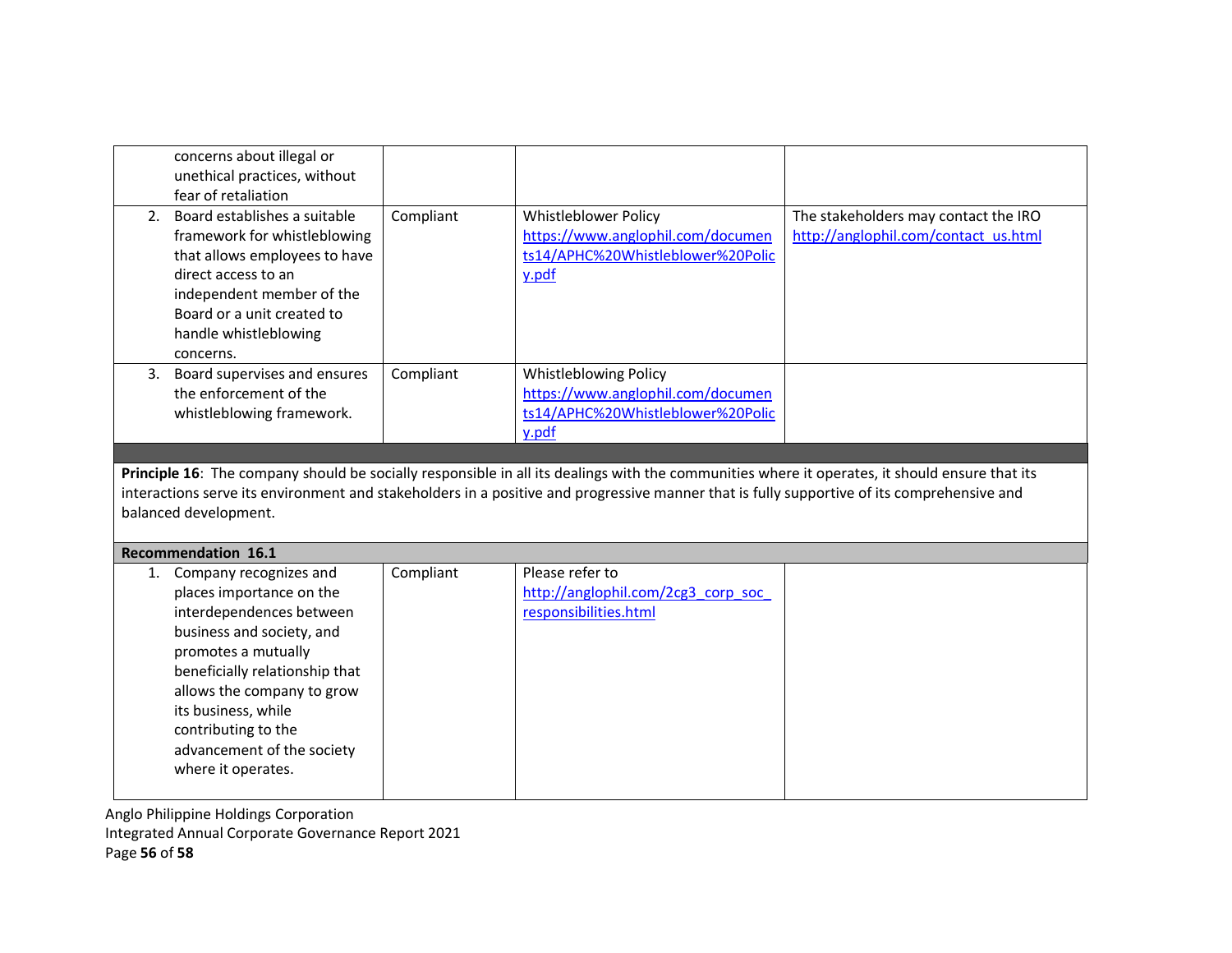| <b>Optional: Principle 16</b>  |  |                                       |  |  |
|--------------------------------|--|---------------------------------------|--|--|
| Company ensures that its       |  | Identify or provide link/reference to |  |  |
| value chain is environmentally |  | policies, programs and practices to   |  |  |
| friendly or is consistent with |  | ensure that its value chain is        |  |  |
| promoting sustainable          |  | environmentally friendly or is        |  |  |
| development                    |  | consistent with promoting sustainable |  |  |
|                                |  | development.                          |  |  |
| 2. Company exerts effort to    |  | Identify or provide link/reference to |  |  |
| interact positively with the   |  | policies, programs and practices to   |  |  |
| communities in which it        |  | interact positively with the          |  |  |
| operates.                      |  | communities in which it operates.     |  |  |